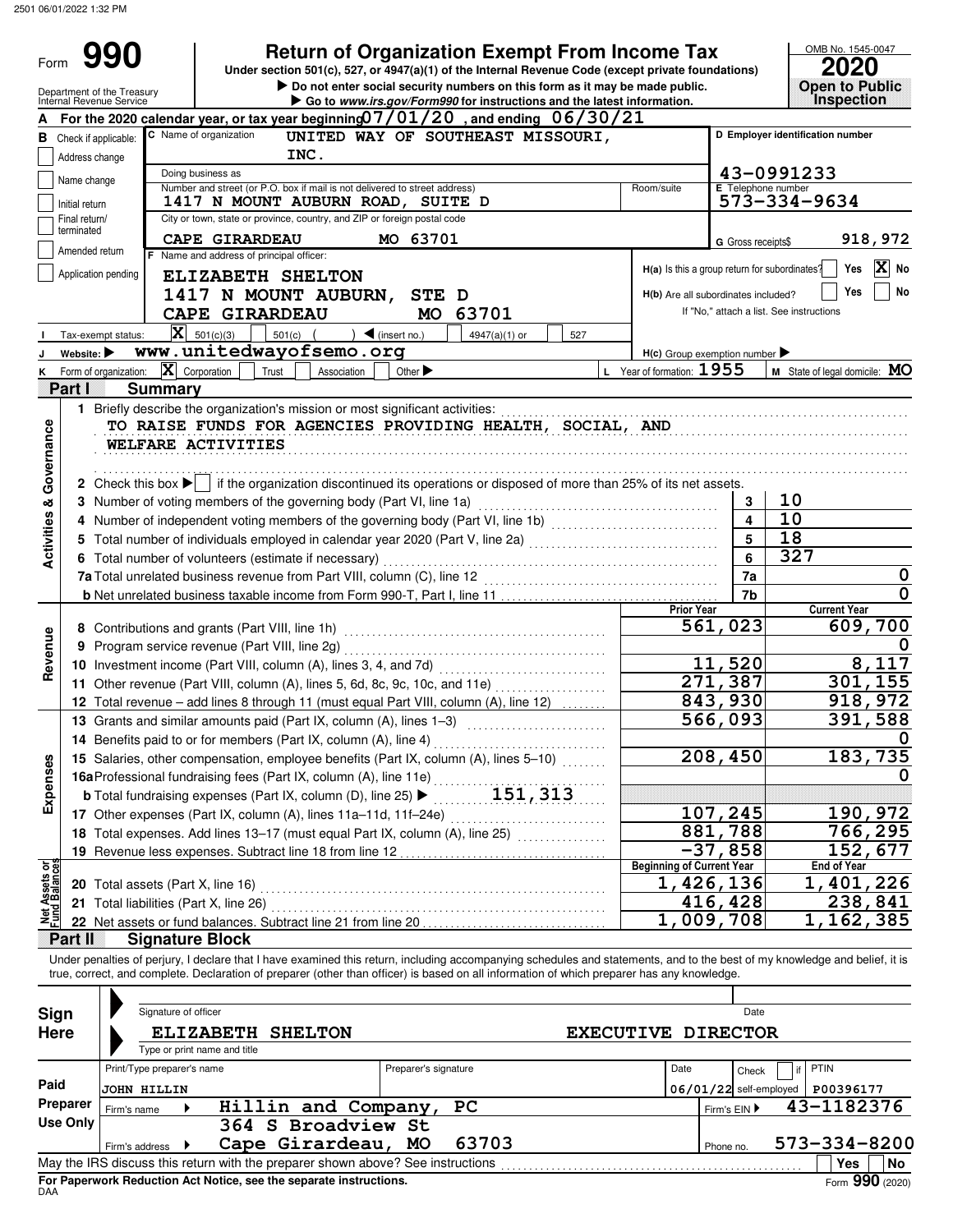|                            | 43-0991233<br>Form 990 (2020) UNITED WAY OF SOUTHEAST MISSOURI,                                                                                                                                                                                              | Page 2                |
|----------------------------|--------------------------------------------------------------------------------------------------------------------------------------------------------------------------------------------------------------------------------------------------------------|-----------------------|
| Part III                   | <b>Statement of Program Service Accomplishments</b>                                                                                                                                                                                                          |                       |
|                            |                                                                                                                                                                                                                                                              |                       |
|                            | 1 Briefly describe the organization's mission:<br>TO RAISE FUNDS FOR AGENCIES PROVIDING HEALTH, SOCIAL, AND                                                                                                                                                  |                       |
|                            | WELFARE ACTIVITIES                                                                                                                                                                                                                                           |                       |
|                            |                                                                                                                                                                                                                                                              |                       |
|                            |                                                                                                                                                                                                                                                              |                       |
|                            | Did the organization undertake any significant program services during the year which were not listed on the                                                                                                                                                 |                       |
|                            | prior Form 990 or 990-EZ?                                                                                                                                                                                                                                    | Yes $X$ No            |
|                            | If "Yes," describe these new services on Schedule O.                                                                                                                                                                                                         |                       |
|                            | Did the organization cease conducting, or make significant changes in how it conducts, any program                                                                                                                                                           |                       |
|                            | services?                                                                                                                                                                                                                                                    | Yes $\overline{X}$ No |
|                            | If "Yes," describe these changes on Schedule O.                                                                                                                                                                                                              |                       |
|                            | Describe the organization's program service accomplishments for each of its three largest program services, as measured by<br>expenses. Section 501(c)(3) and 501(c)(4) organizations are required to report the amount of grants and allocations to others, |                       |
|                            | the total expenses, and revenue, if any, for each program service reported.                                                                                                                                                                                  |                       |
| 4a (Code:                  | 210, 894 including grants of \$<br>146,870<br>) (Expenses \$<br>) (Revenue \$                                                                                                                                                                                |                       |
|                            | EDUCATION - OUR AMBITION IS TO FUND PROGRAMS THAT ALLOW CHILDREN IN OUR                                                                                                                                                                                      |                       |
|                            | COMMUNITY TO HAVE THE ASSETS AND SKILLS NECESSARY TO BE SUCCESSFUL IN                                                                                                                                                                                        |                       |
|                            | SCHOOL AND THE OPPORTUNITY TO BECOME SELF SUFFICIENT AND PRODUCTIVE MEMBERS                                                                                                                                                                                  |                       |
|                            | OF SOCIETY                                                                                                                                                                                                                                                   |                       |
|                            |                                                                                                                                                                                                                                                              |                       |
|                            |                                                                                                                                                                                                                                                              |                       |
|                            |                                                                                                                                                                                                                                                              |                       |
|                            |                                                                                                                                                                                                                                                              |                       |
|                            |                                                                                                                                                                                                                                                              |                       |
|                            |                                                                                                                                                                                                                                                              |                       |
|                            |                                                                                                                                                                                                                                                              |                       |
|                            | COMMUNITY BECOME CAPABLE OF MEETING THEIR OWN NEEDS AND BE FINANCIALLY<br>SELF-SUPPORTING BY INCREASING INCOME, BUILDING SAVINGS, AND GAINING AND<br>SUSTAINING ASSETS.                                                                                      |                       |
|                            |                                                                                                                                                                                                                                                              |                       |
|                            |                                                                                                                                                                                                                                                              |                       |
|                            |                                                                                                                                                                                                                                                              |                       |
|                            |                                                                                                                                                                                                                                                              |                       |
|                            |                                                                                                                                                                                                                                                              |                       |
|                            |                                                                                                                                                                                                                                                              |                       |
|                            |                                                                                                                                                                                                                                                              |                       |
|                            |                                                                                                                                                                                                                                                              |                       |
|                            | 147, 791 including grants of $$^{\circ}$<br>102, 924 ) (Revenue \$<br>) (Expenses \$                                                                                                                                                                         |                       |
|                            |                                                                                                                                                                                                                                                              |                       |
|                            | OUR AMBITION IS TO FUND PROGRAMS THAT HELP SENIORS AND THOSE WITH                                                                                                                                                                                            |                       |
|                            | DISABILITIES REMAIN INDEPENDENT WITH A GOOD QUALITY OF LIFE FOR AS LONG AS                                                                                                                                                                                   |                       |
|                            | TO PREVENT ABUSE THROUGH EDUCATION AND PROVIDE<br>POSSIBLE AND                                                                                                                                                                                               | VICTIMS OF            |
|                            | ABUSE RECOVERY AND OR ADVOCACY SERVICES                                                                                                                                                                                                                      |                       |
|                            |                                                                                                                                                                                                                                                              |                       |
|                            |                                                                                                                                                                                                                                                              |                       |
|                            |                                                                                                                                                                                                                                                              |                       |
|                            |                                                                                                                                                                                                                                                              |                       |
|                            |                                                                                                                                                                                                                                                              |                       |
|                            |                                                                                                                                                                                                                                                              |                       |
|                            |                                                                                                                                                                                                                                                              |                       |
|                            | 4d Other program services (Describe on Schedule O.)                                                                                                                                                                                                          |                       |
| 4c (Code:<br><b>HEALTH</b> | (Expenses \$<br>including grants of \$<br>(Revenue \$<br>562,290                                                                                                                                                                                             |                       |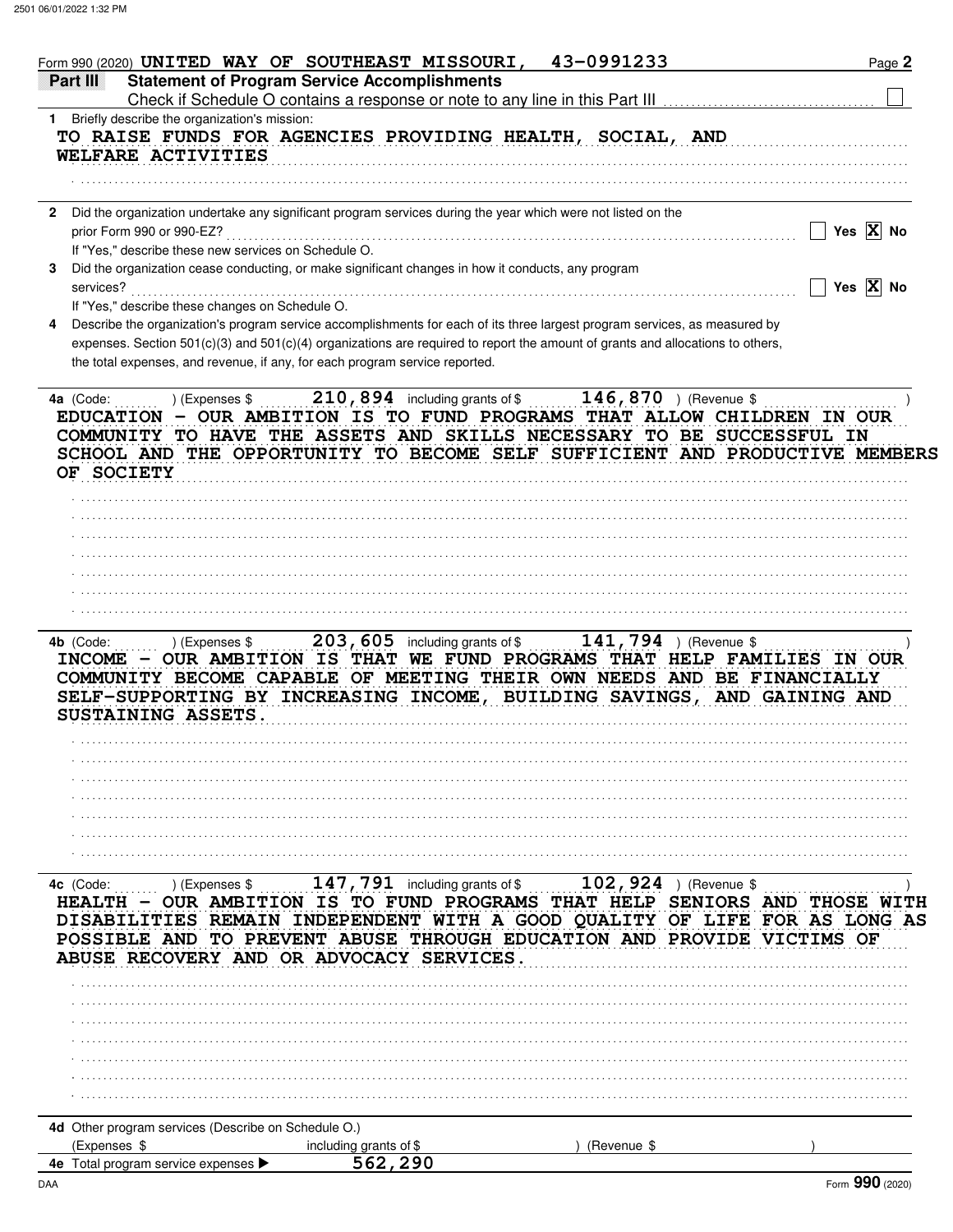#### **Part IV Checklist of Required Schedules** Form 990 (2020) **UNITED WAY OF SOUTHEAST MISSOURI, 43-0991233** Page 3

| Is the organization described in section $501(c)(3)$ or $4947(a)(1)$ (other than a private foundation)? If "Yes,"<br>1.<br>$\mathbf x$<br>complete Schedule A<br>$\mathbf{1}$<br>X<br>$\mathbf{2}$<br>Is the organization required to complete Schedule B, Schedule of Contributors (see instructions)?<br>2<br>3<br>Did the organization engage in direct or indirect political campaign activities on behalf of or in opposition to<br>X<br>candidates for public office? If "Yes," complete Schedule C, Part I<br>3<br>Section 501(c)(3) organizations. Did the organization engage in lobbying activities, or have a section 501(h)<br>4<br>X<br>election in effect during the tax year? If "Yes," complete Schedule C, Part II<br>4<br>Is the organization a section $501(c)(4)$ , $501(c)(5)$ , or $501(c)(6)$ organization that receives membership dues,<br>5<br>X<br>assessments, or similar amounts as defined in Revenue Procedure 98-19? If "Yes," complete Schedule C, Part III<br>5<br>Did the organization maintain any donor advised funds or any similar funds or accounts for which donors<br>6<br>have the right to provide advice on the distribution or investment of amounts in such funds or accounts? If<br>X<br>"Yes," complete Schedule D, Part I<br>6<br>Did the organization receive or hold a conservation easement, including easements to preserve open space,<br>7<br>X<br>the environment, historic land areas, or historic structures? If "Yes," complete Schedule D, Part II<br>7<br>Did the organization maintain collections of works of art, historical treasures, or other similar assets? If "Yes,"<br>8<br>X<br>complete Schedule D, Part III<br>8<br>Did the organization report an amount in Part X, line 21, for escrow or custodial account liability, serve as a<br>9<br>custodian for amounts not listed in Part X; or provide credit counseling, debt management, credit repair, or<br>X<br>debt negotiation services? If "Yes," complete Schedule D, Part IV<br>9<br>10<br>Did the organization, directly or through a related organization, hold assets in donor-restricted endowments<br>X<br>or in quasi endowments? If "Yes," complete Schedule D, Part V<br>10<br>If the organization's answer to any of the following questions is "Yes," then complete Schedule D, Parts VI,<br>VII, VIII, IX, or X as applicable.<br>Did the organization report an amount for land, buildings, and equipment in Part X, line 10? If "Yes,"<br>a<br>X<br>complete Schedule D, Part VI<br>11a<br><b>b</b> Did the organization report an amount for investments—other securities in Part X, line 12, that is 5% or more<br>X<br>of its total assets reported in Part X, line 16? If "Yes," complete Schedule D, Part VII<br>11b<br>c Did the organization report an amount for investments—program related in Part X, line 13, that is 5% or more<br>X<br>of its total assets reported in Part X, line 16? If "Yes," complete Schedule D, Part VIII [[[[[[[[[[[[[[[[[[[[<br>11c<br>Did the organization report an amount for other assets in Part X, line 15, that is 5% or more of its total assets<br>d<br>X<br>reported in Part X, line 16? If "Yes," complete Schedule D, Part IX<br>11d<br>X<br>11e<br>Did the organization report an amount for other liabilities in Part X, line 25? If "Yes," complete Schedule D, Part X<br>е<br>Did the organization's separate or consolidated financial statements for the tax year include a footnote that addresses<br>f<br>X<br>the organization's liability for uncertain tax positions under FIN 48 (ASC 740)? If "Yes," complete Schedule D, Part X<br>11f<br>12a Did the organization obtain separate, independent audited financial statements for the tax year? If "Yes," complete<br>X<br>12a<br>Was the organization included in consolidated, independent audited financial statements for the tax year? If<br>X<br>"Yes," and if the organization answered "No" to line 12a, then completing Schedule D, Parts XI and XII is optional<br>12b<br>X<br>13<br>X<br>14a<br>Did the organization have aggregate revenues or expenses of more than \$10,000 from grantmaking,<br>b<br>fundraising, business, investment, and program service activities outside the United States, or aggregate<br>X<br>14b<br>15<br>Did the organization report on Part IX, column (A), line 3, more than \$5,000 of grants or other assistance to or<br>X<br>for any foreign organization? If "Yes," complete Schedule F, Parts II and IV<br>15<br>Did the organization report on Part IX, column (A), line 3, more than \$5,000 of aggregate grants or other<br>16<br>X<br>assistance to or for foreign individuals? If "Yes," complete Schedule F, Parts III and IV<br>16<br>17<br>Did the organization report a total of more than \$15,000 of expenses for professional fundraising services on<br>X<br>17<br>Did the organization report more than \$15,000 total of fundraising event gross income and contributions on<br>18<br>X<br>Part VIII, lines 1c and 8a? If "Yes," complete Schedule G, Part II<br>18<br>19<br>Did the organization report more than \$15,000 of gross income from gaming activities on Part VIII, line 9a?<br>X<br>19<br>X<br>20a<br>20a<br>20b<br>b<br>Did the organization report more than \$5,000 of grants or other assistance to any domestic organization or<br>21<br>X<br>21 |     |  | Yes No |  |
|---------------------------------------------------------------------------------------------------------------------------------------------------------------------------------------------------------------------------------------------------------------------------------------------------------------------------------------------------------------------------------------------------------------------------------------------------------------------------------------------------------------------------------------------------------------------------------------------------------------------------------------------------------------------------------------------------------------------------------------------------------------------------------------------------------------------------------------------------------------------------------------------------------------------------------------------------------------------------------------------------------------------------------------------------------------------------------------------------------------------------------------------------------------------------------------------------------------------------------------------------------------------------------------------------------------------------------------------------------------------------------------------------------------------------------------------------------------------------------------------------------------------------------------------------------------------------------------------------------------------------------------------------------------------------------------------------------------------------------------------------------------------------------------------------------------------------------------------------------------------------------------------------------------------------------------------------------------------------------------------------------------------------------------------------------------------------------------------------------------------------------------------------------------------------------------------------------------------------------------------------------------------------------------------------------------------------------------------------------------------------------------------------------------------------------------------------------------------------------------------------------------------------------------------------------------------------------------------------------------------------------------------------------------------------------------------------------------------------------------------------------------------------------------------------------------------------------------------------------------------------------------------------------------------------------------------------------------------------------------------------------------------------------------------------------------------------------------------------------------------------------------------------------------------------------------------------------------------------------------------------------------------------------------------------------------------------------------------------------------------------------------------------------------------------------------------------------------------------------------------------------------------------------------------------------------------------------------------------------------------------------------------------------------------------------------------------------------------------------------------------------------------------------------------------------------------------------------------------------------------------------------------------------------------------------------------------------------------------------------------------------------------------------------------------------------------------------------------------------------------------------------------------------------------------------------------------------------------------------------------------------------------------------------------------------------------------------------------------------------------------------------------------------------------------------------------------------------------------------------------------------------------------------------------------------------------------------------------------------------------------------------------------------------------------------------------------------------------------------------------------------------------------------------------------------------------------------------------------------------------------------------------------------------------------------------------------------------------------------------------------------------------------------------------------------------------------------------------------------------------------------------------------------------------------------------------------------------------------------------------------------------------------------------------------------------------------------------------------------------------------------------------------|-----|--|--------|--|
|                                                                                                                                                                                                                                                                                                                                                                                                                                                                                                                                                                                                                                                                                                                                                                                                                                                                                                                                                                                                                                                                                                                                                                                                                                                                                                                                                                                                                                                                                                                                                                                                                                                                                                                                                                                                                                                                                                                                                                                                                                                                                                                                                                                                                                                                                                                                                                                                                                                                                                                                                                                                                                                                                                                                                                                                                                                                                                                                                                                                                                                                                                                                                                                                                                                                                                                                                                                                                                                                                                                                                                                                                                                                                                                                                                                                                                                                                                                                                                                                                                                                                                                                                                                                                                                                                                                                                                                                                                                                                                                                                                                                                                                                                                                                                                                                                                                                                                                                                                                                                                                                                                                                                                                                                                                                                                                                                                                                   |     |  |        |  |
|                                                                                                                                                                                                                                                                                                                                                                                                                                                                                                                                                                                                                                                                                                                                                                                                                                                                                                                                                                                                                                                                                                                                                                                                                                                                                                                                                                                                                                                                                                                                                                                                                                                                                                                                                                                                                                                                                                                                                                                                                                                                                                                                                                                                                                                                                                                                                                                                                                                                                                                                                                                                                                                                                                                                                                                                                                                                                                                                                                                                                                                                                                                                                                                                                                                                                                                                                                                                                                                                                                                                                                                                                                                                                                                                                                                                                                                                                                                                                                                                                                                                                                                                                                                                                                                                                                                                                                                                                                                                                                                                                                                                                                                                                                                                                                                                                                                                                                                                                                                                                                                                                                                                                                                                                                                                                                                                                                                                   |     |  |        |  |
|                                                                                                                                                                                                                                                                                                                                                                                                                                                                                                                                                                                                                                                                                                                                                                                                                                                                                                                                                                                                                                                                                                                                                                                                                                                                                                                                                                                                                                                                                                                                                                                                                                                                                                                                                                                                                                                                                                                                                                                                                                                                                                                                                                                                                                                                                                                                                                                                                                                                                                                                                                                                                                                                                                                                                                                                                                                                                                                                                                                                                                                                                                                                                                                                                                                                                                                                                                                                                                                                                                                                                                                                                                                                                                                                                                                                                                                                                                                                                                                                                                                                                                                                                                                                                                                                                                                                                                                                                                                                                                                                                                                                                                                                                                                                                                                                                                                                                                                                                                                                                                                                                                                                                                                                                                                                                                                                                                                                   |     |  |        |  |
|                                                                                                                                                                                                                                                                                                                                                                                                                                                                                                                                                                                                                                                                                                                                                                                                                                                                                                                                                                                                                                                                                                                                                                                                                                                                                                                                                                                                                                                                                                                                                                                                                                                                                                                                                                                                                                                                                                                                                                                                                                                                                                                                                                                                                                                                                                                                                                                                                                                                                                                                                                                                                                                                                                                                                                                                                                                                                                                                                                                                                                                                                                                                                                                                                                                                                                                                                                                                                                                                                                                                                                                                                                                                                                                                                                                                                                                                                                                                                                                                                                                                                                                                                                                                                                                                                                                                                                                                                                                                                                                                                                                                                                                                                                                                                                                                                                                                                                                                                                                                                                                                                                                                                                                                                                                                                                                                                                                                   |     |  |        |  |
|                                                                                                                                                                                                                                                                                                                                                                                                                                                                                                                                                                                                                                                                                                                                                                                                                                                                                                                                                                                                                                                                                                                                                                                                                                                                                                                                                                                                                                                                                                                                                                                                                                                                                                                                                                                                                                                                                                                                                                                                                                                                                                                                                                                                                                                                                                                                                                                                                                                                                                                                                                                                                                                                                                                                                                                                                                                                                                                                                                                                                                                                                                                                                                                                                                                                                                                                                                                                                                                                                                                                                                                                                                                                                                                                                                                                                                                                                                                                                                                                                                                                                                                                                                                                                                                                                                                                                                                                                                                                                                                                                                                                                                                                                                                                                                                                                                                                                                                                                                                                                                                                                                                                                                                                                                                                                                                                                                                                   |     |  |        |  |
|                                                                                                                                                                                                                                                                                                                                                                                                                                                                                                                                                                                                                                                                                                                                                                                                                                                                                                                                                                                                                                                                                                                                                                                                                                                                                                                                                                                                                                                                                                                                                                                                                                                                                                                                                                                                                                                                                                                                                                                                                                                                                                                                                                                                                                                                                                                                                                                                                                                                                                                                                                                                                                                                                                                                                                                                                                                                                                                                                                                                                                                                                                                                                                                                                                                                                                                                                                                                                                                                                                                                                                                                                                                                                                                                                                                                                                                                                                                                                                                                                                                                                                                                                                                                                                                                                                                                                                                                                                                                                                                                                                                                                                                                                                                                                                                                                                                                                                                                                                                                                                                                                                                                                                                                                                                                                                                                                                                                   |     |  |        |  |
|                                                                                                                                                                                                                                                                                                                                                                                                                                                                                                                                                                                                                                                                                                                                                                                                                                                                                                                                                                                                                                                                                                                                                                                                                                                                                                                                                                                                                                                                                                                                                                                                                                                                                                                                                                                                                                                                                                                                                                                                                                                                                                                                                                                                                                                                                                                                                                                                                                                                                                                                                                                                                                                                                                                                                                                                                                                                                                                                                                                                                                                                                                                                                                                                                                                                                                                                                                                                                                                                                                                                                                                                                                                                                                                                                                                                                                                                                                                                                                                                                                                                                                                                                                                                                                                                                                                                                                                                                                                                                                                                                                                                                                                                                                                                                                                                                                                                                                                                                                                                                                                                                                                                                                                                                                                                                                                                                                                                   |     |  |        |  |
|                                                                                                                                                                                                                                                                                                                                                                                                                                                                                                                                                                                                                                                                                                                                                                                                                                                                                                                                                                                                                                                                                                                                                                                                                                                                                                                                                                                                                                                                                                                                                                                                                                                                                                                                                                                                                                                                                                                                                                                                                                                                                                                                                                                                                                                                                                                                                                                                                                                                                                                                                                                                                                                                                                                                                                                                                                                                                                                                                                                                                                                                                                                                                                                                                                                                                                                                                                                                                                                                                                                                                                                                                                                                                                                                                                                                                                                                                                                                                                                                                                                                                                                                                                                                                                                                                                                                                                                                                                                                                                                                                                                                                                                                                                                                                                                                                                                                                                                                                                                                                                                                                                                                                                                                                                                                                                                                                                                                   |     |  |        |  |
|                                                                                                                                                                                                                                                                                                                                                                                                                                                                                                                                                                                                                                                                                                                                                                                                                                                                                                                                                                                                                                                                                                                                                                                                                                                                                                                                                                                                                                                                                                                                                                                                                                                                                                                                                                                                                                                                                                                                                                                                                                                                                                                                                                                                                                                                                                                                                                                                                                                                                                                                                                                                                                                                                                                                                                                                                                                                                                                                                                                                                                                                                                                                                                                                                                                                                                                                                                                                                                                                                                                                                                                                                                                                                                                                                                                                                                                                                                                                                                                                                                                                                                                                                                                                                                                                                                                                                                                                                                                                                                                                                                                                                                                                                                                                                                                                                                                                                                                                                                                                                                                                                                                                                                                                                                                                                                                                                                                                   |     |  |        |  |
|                                                                                                                                                                                                                                                                                                                                                                                                                                                                                                                                                                                                                                                                                                                                                                                                                                                                                                                                                                                                                                                                                                                                                                                                                                                                                                                                                                                                                                                                                                                                                                                                                                                                                                                                                                                                                                                                                                                                                                                                                                                                                                                                                                                                                                                                                                                                                                                                                                                                                                                                                                                                                                                                                                                                                                                                                                                                                                                                                                                                                                                                                                                                                                                                                                                                                                                                                                                                                                                                                                                                                                                                                                                                                                                                                                                                                                                                                                                                                                                                                                                                                                                                                                                                                                                                                                                                                                                                                                                                                                                                                                                                                                                                                                                                                                                                                                                                                                                                                                                                                                                                                                                                                                                                                                                                                                                                                                                                   |     |  |        |  |
|                                                                                                                                                                                                                                                                                                                                                                                                                                                                                                                                                                                                                                                                                                                                                                                                                                                                                                                                                                                                                                                                                                                                                                                                                                                                                                                                                                                                                                                                                                                                                                                                                                                                                                                                                                                                                                                                                                                                                                                                                                                                                                                                                                                                                                                                                                                                                                                                                                                                                                                                                                                                                                                                                                                                                                                                                                                                                                                                                                                                                                                                                                                                                                                                                                                                                                                                                                                                                                                                                                                                                                                                                                                                                                                                                                                                                                                                                                                                                                                                                                                                                                                                                                                                                                                                                                                                                                                                                                                                                                                                                                                                                                                                                                                                                                                                                                                                                                                                                                                                                                                                                                                                                                                                                                                                                                                                                                                                   |     |  |        |  |
|                                                                                                                                                                                                                                                                                                                                                                                                                                                                                                                                                                                                                                                                                                                                                                                                                                                                                                                                                                                                                                                                                                                                                                                                                                                                                                                                                                                                                                                                                                                                                                                                                                                                                                                                                                                                                                                                                                                                                                                                                                                                                                                                                                                                                                                                                                                                                                                                                                                                                                                                                                                                                                                                                                                                                                                                                                                                                                                                                                                                                                                                                                                                                                                                                                                                                                                                                                                                                                                                                                                                                                                                                                                                                                                                                                                                                                                                                                                                                                                                                                                                                                                                                                                                                                                                                                                                                                                                                                                                                                                                                                                                                                                                                                                                                                                                                                                                                                                                                                                                                                                                                                                                                                                                                                                                                                                                                                                                   |     |  |        |  |
|                                                                                                                                                                                                                                                                                                                                                                                                                                                                                                                                                                                                                                                                                                                                                                                                                                                                                                                                                                                                                                                                                                                                                                                                                                                                                                                                                                                                                                                                                                                                                                                                                                                                                                                                                                                                                                                                                                                                                                                                                                                                                                                                                                                                                                                                                                                                                                                                                                                                                                                                                                                                                                                                                                                                                                                                                                                                                                                                                                                                                                                                                                                                                                                                                                                                                                                                                                                                                                                                                                                                                                                                                                                                                                                                                                                                                                                                                                                                                                                                                                                                                                                                                                                                                                                                                                                                                                                                                                                                                                                                                                                                                                                                                                                                                                                                                                                                                                                                                                                                                                                                                                                                                                                                                                                                                                                                                                                                   |     |  |        |  |
|                                                                                                                                                                                                                                                                                                                                                                                                                                                                                                                                                                                                                                                                                                                                                                                                                                                                                                                                                                                                                                                                                                                                                                                                                                                                                                                                                                                                                                                                                                                                                                                                                                                                                                                                                                                                                                                                                                                                                                                                                                                                                                                                                                                                                                                                                                                                                                                                                                                                                                                                                                                                                                                                                                                                                                                                                                                                                                                                                                                                                                                                                                                                                                                                                                                                                                                                                                                                                                                                                                                                                                                                                                                                                                                                                                                                                                                                                                                                                                                                                                                                                                                                                                                                                                                                                                                                                                                                                                                                                                                                                                                                                                                                                                                                                                                                                                                                                                                                                                                                                                                                                                                                                                                                                                                                                                                                                                                                   |     |  |        |  |
|                                                                                                                                                                                                                                                                                                                                                                                                                                                                                                                                                                                                                                                                                                                                                                                                                                                                                                                                                                                                                                                                                                                                                                                                                                                                                                                                                                                                                                                                                                                                                                                                                                                                                                                                                                                                                                                                                                                                                                                                                                                                                                                                                                                                                                                                                                                                                                                                                                                                                                                                                                                                                                                                                                                                                                                                                                                                                                                                                                                                                                                                                                                                                                                                                                                                                                                                                                                                                                                                                                                                                                                                                                                                                                                                                                                                                                                                                                                                                                                                                                                                                                                                                                                                                                                                                                                                                                                                                                                                                                                                                                                                                                                                                                                                                                                                                                                                                                                                                                                                                                                                                                                                                                                                                                                                                                                                                                                                   |     |  |        |  |
|                                                                                                                                                                                                                                                                                                                                                                                                                                                                                                                                                                                                                                                                                                                                                                                                                                                                                                                                                                                                                                                                                                                                                                                                                                                                                                                                                                                                                                                                                                                                                                                                                                                                                                                                                                                                                                                                                                                                                                                                                                                                                                                                                                                                                                                                                                                                                                                                                                                                                                                                                                                                                                                                                                                                                                                                                                                                                                                                                                                                                                                                                                                                                                                                                                                                                                                                                                                                                                                                                                                                                                                                                                                                                                                                                                                                                                                                                                                                                                                                                                                                                                                                                                                                                                                                                                                                                                                                                                                                                                                                                                                                                                                                                                                                                                                                                                                                                                                                                                                                                                                                                                                                                                                                                                                                                                                                                                                                   |     |  |        |  |
|                                                                                                                                                                                                                                                                                                                                                                                                                                                                                                                                                                                                                                                                                                                                                                                                                                                                                                                                                                                                                                                                                                                                                                                                                                                                                                                                                                                                                                                                                                                                                                                                                                                                                                                                                                                                                                                                                                                                                                                                                                                                                                                                                                                                                                                                                                                                                                                                                                                                                                                                                                                                                                                                                                                                                                                                                                                                                                                                                                                                                                                                                                                                                                                                                                                                                                                                                                                                                                                                                                                                                                                                                                                                                                                                                                                                                                                                                                                                                                                                                                                                                                                                                                                                                                                                                                                                                                                                                                                                                                                                                                                                                                                                                                                                                                                                                                                                                                                                                                                                                                                                                                                                                                                                                                                                                                                                                                                                   |     |  |        |  |
|                                                                                                                                                                                                                                                                                                                                                                                                                                                                                                                                                                                                                                                                                                                                                                                                                                                                                                                                                                                                                                                                                                                                                                                                                                                                                                                                                                                                                                                                                                                                                                                                                                                                                                                                                                                                                                                                                                                                                                                                                                                                                                                                                                                                                                                                                                                                                                                                                                                                                                                                                                                                                                                                                                                                                                                                                                                                                                                                                                                                                                                                                                                                                                                                                                                                                                                                                                                                                                                                                                                                                                                                                                                                                                                                                                                                                                                                                                                                                                                                                                                                                                                                                                                                                                                                                                                                                                                                                                                                                                                                                                                                                                                                                                                                                                                                                                                                                                                                                                                                                                                                                                                                                                                                                                                                                                                                                                                                   |     |  |        |  |
|                                                                                                                                                                                                                                                                                                                                                                                                                                                                                                                                                                                                                                                                                                                                                                                                                                                                                                                                                                                                                                                                                                                                                                                                                                                                                                                                                                                                                                                                                                                                                                                                                                                                                                                                                                                                                                                                                                                                                                                                                                                                                                                                                                                                                                                                                                                                                                                                                                                                                                                                                                                                                                                                                                                                                                                                                                                                                                                                                                                                                                                                                                                                                                                                                                                                                                                                                                                                                                                                                                                                                                                                                                                                                                                                                                                                                                                                                                                                                                                                                                                                                                                                                                                                                                                                                                                                                                                                                                                                                                                                                                                                                                                                                                                                                                                                                                                                                                                                                                                                                                                                                                                                                                                                                                                                                                                                                                                                   |     |  |        |  |
|                                                                                                                                                                                                                                                                                                                                                                                                                                                                                                                                                                                                                                                                                                                                                                                                                                                                                                                                                                                                                                                                                                                                                                                                                                                                                                                                                                                                                                                                                                                                                                                                                                                                                                                                                                                                                                                                                                                                                                                                                                                                                                                                                                                                                                                                                                                                                                                                                                                                                                                                                                                                                                                                                                                                                                                                                                                                                                                                                                                                                                                                                                                                                                                                                                                                                                                                                                                                                                                                                                                                                                                                                                                                                                                                                                                                                                                                                                                                                                                                                                                                                                                                                                                                                                                                                                                                                                                                                                                                                                                                                                                                                                                                                                                                                                                                                                                                                                                                                                                                                                                                                                                                                                                                                                                                                                                                                                                                   | 11  |  |        |  |
|                                                                                                                                                                                                                                                                                                                                                                                                                                                                                                                                                                                                                                                                                                                                                                                                                                                                                                                                                                                                                                                                                                                                                                                                                                                                                                                                                                                                                                                                                                                                                                                                                                                                                                                                                                                                                                                                                                                                                                                                                                                                                                                                                                                                                                                                                                                                                                                                                                                                                                                                                                                                                                                                                                                                                                                                                                                                                                                                                                                                                                                                                                                                                                                                                                                                                                                                                                                                                                                                                                                                                                                                                                                                                                                                                                                                                                                                                                                                                                                                                                                                                                                                                                                                                                                                                                                                                                                                                                                                                                                                                                                                                                                                                                                                                                                                                                                                                                                                                                                                                                                                                                                                                                                                                                                                                                                                                                                                   |     |  |        |  |
|                                                                                                                                                                                                                                                                                                                                                                                                                                                                                                                                                                                                                                                                                                                                                                                                                                                                                                                                                                                                                                                                                                                                                                                                                                                                                                                                                                                                                                                                                                                                                                                                                                                                                                                                                                                                                                                                                                                                                                                                                                                                                                                                                                                                                                                                                                                                                                                                                                                                                                                                                                                                                                                                                                                                                                                                                                                                                                                                                                                                                                                                                                                                                                                                                                                                                                                                                                                                                                                                                                                                                                                                                                                                                                                                                                                                                                                                                                                                                                                                                                                                                                                                                                                                                                                                                                                                                                                                                                                                                                                                                                                                                                                                                                                                                                                                                                                                                                                                                                                                                                                                                                                                                                                                                                                                                                                                                                                                   |     |  |        |  |
|                                                                                                                                                                                                                                                                                                                                                                                                                                                                                                                                                                                                                                                                                                                                                                                                                                                                                                                                                                                                                                                                                                                                                                                                                                                                                                                                                                                                                                                                                                                                                                                                                                                                                                                                                                                                                                                                                                                                                                                                                                                                                                                                                                                                                                                                                                                                                                                                                                                                                                                                                                                                                                                                                                                                                                                                                                                                                                                                                                                                                                                                                                                                                                                                                                                                                                                                                                                                                                                                                                                                                                                                                                                                                                                                                                                                                                                                                                                                                                                                                                                                                                                                                                                                                                                                                                                                                                                                                                                                                                                                                                                                                                                                                                                                                                                                                                                                                                                                                                                                                                                                                                                                                                                                                                                                                                                                                                                                   |     |  |        |  |
|                                                                                                                                                                                                                                                                                                                                                                                                                                                                                                                                                                                                                                                                                                                                                                                                                                                                                                                                                                                                                                                                                                                                                                                                                                                                                                                                                                                                                                                                                                                                                                                                                                                                                                                                                                                                                                                                                                                                                                                                                                                                                                                                                                                                                                                                                                                                                                                                                                                                                                                                                                                                                                                                                                                                                                                                                                                                                                                                                                                                                                                                                                                                                                                                                                                                                                                                                                                                                                                                                                                                                                                                                                                                                                                                                                                                                                                                                                                                                                                                                                                                                                                                                                                                                                                                                                                                                                                                                                                                                                                                                                                                                                                                                                                                                                                                                                                                                                                                                                                                                                                                                                                                                                                                                                                                                                                                                                                                   |     |  |        |  |
|                                                                                                                                                                                                                                                                                                                                                                                                                                                                                                                                                                                                                                                                                                                                                                                                                                                                                                                                                                                                                                                                                                                                                                                                                                                                                                                                                                                                                                                                                                                                                                                                                                                                                                                                                                                                                                                                                                                                                                                                                                                                                                                                                                                                                                                                                                                                                                                                                                                                                                                                                                                                                                                                                                                                                                                                                                                                                                                                                                                                                                                                                                                                                                                                                                                                                                                                                                                                                                                                                                                                                                                                                                                                                                                                                                                                                                                                                                                                                                                                                                                                                                                                                                                                                                                                                                                                                                                                                                                                                                                                                                                                                                                                                                                                                                                                                                                                                                                                                                                                                                                                                                                                                                                                                                                                                                                                                                                                   |     |  |        |  |
|                                                                                                                                                                                                                                                                                                                                                                                                                                                                                                                                                                                                                                                                                                                                                                                                                                                                                                                                                                                                                                                                                                                                                                                                                                                                                                                                                                                                                                                                                                                                                                                                                                                                                                                                                                                                                                                                                                                                                                                                                                                                                                                                                                                                                                                                                                                                                                                                                                                                                                                                                                                                                                                                                                                                                                                                                                                                                                                                                                                                                                                                                                                                                                                                                                                                                                                                                                                                                                                                                                                                                                                                                                                                                                                                                                                                                                                                                                                                                                                                                                                                                                                                                                                                                                                                                                                                                                                                                                                                                                                                                                                                                                                                                                                                                                                                                                                                                                                                                                                                                                                                                                                                                                                                                                                                                                                                                                                                   |     |  |        |  |
|                                                                                                                                                                                                                                                                                                                                                                                                                                                                                                                                                                                                                                                                                                                                                                                                                                                                                                                                                                                                                                                                                                                                                                                                                                                                                                                                                                                                                                                                                                                                                                                                                                                                                                                                                                                                                                                                                                                                                                                                                                                                                                                                                                                                                                                                                                                                                                                                                                                                                                                                                                                                                                                                                                                                                                                                                                                                                                                                                                                                                                                                                                                                                                                                                                                                                                                                                                                                                                                                                                                                                                                                                                                                                                                                                                                                                                                                                                                                                                                                                                                                                                                                                                                                                                                                                                                                                                                                                                                                                                                                                                                                                                                                                                                                                                                                                                                                                                                                                                                                                                                                                                                                                                                                                                                                                                                                                                                                   |     |  |        |  |
|                                                                                                                                                                                                                                                                                                                                                                                                                                                                                                                                                                                                                                                                                                                                                                                                                                                                                                                                                                                                                                                                                                                                                                                                                                                                                                                                                                                                                                                                                                                                                                                                                                                                                                                                                                                                                                                                                                                                                                                                                                                                                                                                                                                                                                                                                                                                                                                                                                                                                                                                                                                                                                                                                                                                                                                                                                                                                                                                                                                                                                                                                                                                                                                                                                                                                                                                                                                                                                                                                                                                                                                                                                                                                                                                                                                                                                                                                                                                                                                                                                                                                                                                                                                                                                                                                                                                                                                                                                                                                                                                                                                                                                                                                                                                                                                                                                                                                                                                                                                                                                                                                                                                                                                                                                                                                                                                                                                                   |     |  |        |  |
|                                                                                                                                                                                                                                                                                                                                                                                                                                                                                                                                                                                                                                                                                                                                                                                                                                                                                                                                                                                                                                                                                                                                                                                                                                                                                                                                                                                                                                                                                                                                                                                                                                                                                                                                                                                                                                                                                                                                                                                                                                                                                                                                                                                                                                                                                                                                                                                                                                                                                                                                                                                                                                                                                                                                                                                                                                                                                                                                                                                                                                                                                                                                                                                                                                                                                                                                                                                                                                                                                                                                                                                                                                                                                                                                                                                                                                                                                                                                                                                                                                                                                                                                                                                                                                                                                                                                                                                                                                                                                                                                                                                                                                                                                                                                                                                                                                                                                                                                                                                                                                                                                                                                                                                                                                                                                                                                                                                                   |     |  |        |  |
|                                                                                                                                                                                                                                                                                                                                                                                                                                                                                                                                                                                                                                                                                                                                                                                                                                                                                                                                                                                                                                                                                                                                                                                                                                                                                                                                                                                                                                                                                                                                                                                                                                                                                                                                                                                                                                                                                                                                                                                                                                                                                                                                                                                                                                                                                                                                                                                                                                                                                                                                                                                                                                                                                                                                                                                                                                                                                                                                                                                                                                                                                                                                                                                                                                                                                                                                                                                                                                                                                                                                                                                                                                                                                                                                                                                                                                                                                                                                                                                                                                                                                                                                                                                                                                                                                                                                                                                                                                                                                                                                                                                                                                                                                                                                                                                                                                                                                                                                                                                                                                                                                                                                                                                                                                                                                                                                                                                                   |     |  |        |  |
|                                                                                                                                                                                                                                                                                                                                                                                                                                                                                                                                                                                                                                                                                                                                                                                                                                                                                                                                                                                                                                                                                                                                                                                                                                                                                                                                                                                                                                                                                                                                                                                                                                                                                                                                                                                                                                                                                                                                                                                                                                                                                                                                                                                                                                                                                                                                                                                                                                                                                                                                                                                                                                                                                                                                                                                                                                                                                                                                                                                                                                                                                                                                                                                                                                                                                                                                                                                                                                                                                                                                                                                                                                                                                                                                                                                                                                                                                                                                                                                                                                                                                                                                                                                                                                                                                                                                                                                                                                                                                                                                                                                                                                                                                                                                                                                                                                                                                                                                                                                                                                                                                                                                                                                                                                                                                                                                                                                                   |     |  |        |  |
|                                                                                                                                                                                                                                                                                                                                                                                                                                                                                                                                                                                                                                                                                                                                                                                                                                                                                                                                                                                                                                                                                                                                                                                                                                                                                                                                                                                                                                                                                                                                                                                                                                                                                                                                                                                                                                                                                                                                                                                                                                                                                                                                                                                                                                                                                                                                                                                                                                                                                                                                                                                                                                                                                                                                                                                                                                                                                                                                                                                                                                                                                                                                                                                                                                                                                                                                                                                                                                                                                                                                                                                                                                                                                                                                                                                                                                                                                                                                                                                                                                                                                                                                                                                                                                                                                                                                                                                                                                                                                                                                                                                                                                                                                                                                                                                                                                                                                                                                                                                                                                                                                                                                                                                                                                                                                                                                                                                                   |     |  |        |  |
|                                                                                                                                                                                                                                                                                                                                                                                                                                                                                                                                                                                                                                                                                                                                                                                                                                                                                                                                                                                                                                                                                                                                                                                                                                                                                                                                                                                                                                                                                                                                                                                                                                                                                                                                                                                                                                                                                                                                                                                                                                                                                                                                                                                                                                                                                                                                                                                                                                                                                                                                                                                                                                                                                                                                                                                                                                                                                                                                                                                                                                                                                                                                                                                                                                                                                                                                                                                                                                                                                                                                                                                                                                                                                                                                                                                                                                                                                                                                                                                                                                                                                                                                                                                                                                                                                                                                                                                                                                                                                                                                                                                                                                                                                                                                                                                                                                                                                                                                                                                                                                                                                                                                                                                                                                                                                                                                                                                                   |     |  |        |  |
|                                                                                                                                                                                                                                                                                                                                                                                                                                                                                                                                                                                                                                                                                                                                                                                                                                                                                                                                                                                                                                                                                                                                                                                                                                                                                                                                                                                                                                                                                                                                                                                                                                                                                                                                                                                                                                                                                                                                                                                                                                                                                                                                                                                                                                                                                                                                                                                                                                                                                                                                                                                                                                                                                                                                                                                                                                                                                                                                                                                                                                                                                                                                                                                                                                                                                                                                                                                                                                                                                                                                                                                                                                                                                                                                                                                                                                                                                                                                                                                                                                                                                                                                                                                                                                                                                                                                                                                                                                                                                                                                                                                                                                                                                                                                                                                                                                                                                                                                                                                                                                                                                                                                                                                                                                                                                                                                                                                                   |     |  |        |  |
|                                                                                                                                                                                                                                                                                                                                                                                                                                                                                                                                                                                                                                                                                                                                                                                                                                                                                                                                                                                                                                                                                                                                                                                                                                                                                                                                                                                                                                                                                                                                                                                                                                                                                                                                                                                                                                                                                                                                                                                                                                                                                                                                                                                                                                                                                                                                                                                                                                                                                                                                                                                                                                                                                                                                                                                                                                                                                                                                                                                                                                                                                                                                                                                                                                                                                                                                                                                                                                                                                                                                                                                                                                                                                                                                                                                                                                                                                                                                                                                                                                                                                                                                                                                                                                                                                                                                                                                                                                                                                                                                                                                                                                                                                                                                                                                                                                                                                                                                                                                                                                                                                                                                                                                                                                                                                                                                                                                                   |     |  |        |  |
|                                                                                                                                                                                                                                                                                                                                                                                                                                                                                                                                                                                                                                                                                                                                                                                                                                                                                                                                                                                                                                                                                                                                                                                                                                                                                                                                                                                                                                                                                                                                                                                                                                                                                                                                                                                                                                                                                                                                                                                                                                                                                                                                                                                                                                                                                                                                                                                                                                                                                                                                                                                                                                                                                                                                                                                                                                                                                                                                                                                                                                                                                                                                                                                                                                                                                                                                                                                                                                                                                                                                                                                                                                                                                                                                                                                                                                                                                                                                                                                                                                                                                                                                                                                                                                                                                                                                                                                                                                                                                                                                                                                                                                                                                                                                                                                                                                                                                                                                                                                                                                                                                                                                                                                                                                                                                                                                                                                                   | 13  |  |        |  |
|                                                                                                                                                                                                                                                                                                                                                                                                                                                                                                                                                                                                                                                                                                                                                                                                                                                                                                                                                                                                                                                                                                                                                                                                                                                                                                                                                                                                                                                                                                                                                                                                                                                                                                                                                                                                                                                                                                                                                                                                                                                                                                                                                                                                                                                                                                                                                                                                                                                                                                                                                                                                                                                                                                                                                                                                                                                                                                                                                                                                                                                                                                                                                                                                                                                                                                                                                                                                                                                                                                                                                                                                                                                                                                                                                                                                                                                                                                                                                                                                                                                                                                                                                                                                                                                                                                                                                                                                                                                                                                                                                                                                                                                                                                                                                                                                                                                                                                                                                                                                                                                                                                                                                                                                                                                                                                                                                                                                   | 14a |  |        |  |
|                                                                                                                                                                                                                                                                                                                                                                                                                                                                                                                                                                                                                                                                                                                                                                                                                                                                                                                                                                                                                                                                                                                                                                                                                                                                                                                                                                                                                                                                                                                                                                                                                                                                                                                                                                                                                                                                                                                                                                                                                                                                                                                                                                                                                                                                                                                                                                                                                                                                                                                                                                                                                                                                                                                                                                                                                                                                                                                                                                                                                                                                                                                                                                                                                                                                                                                                                                                                                                                                                                                                                                                                                                                                                                                                                                                                                                                                                                                                                                                                                                                                                                                                                                                                                                                                                                                                                                                                                                                                                                                                                                                                                                                                                                                                                                                                                                                                                                                                                                                                                                                                                                                                                                                                                                                                                                                                                                                                   |     |  |        |  |
|                                                                                                                                                                                                                                                                                                                                                                                                                                                                                                                                                                                                                                                                                                                                                                                                                                                                                                                                                                                                                                                                                                                                                                                                                                                                                                                                                                                                                                                                                                                                                                                                                                                                                                                                                                                                                                                                                                                                                                                                                                                                                                                                                                                                                                                                                                                                                                                                                                                                                                                                                                                                                                                                                                                                                                                                                                                                                                                                                                                                                                                                                                                                                                                                                                                                                                                                                                                                                                                                                                                                                                                                                                                                                                                                                                                                                                                                                                                                                                                                                                                                                                                                                                                                                                                                                                                                                                                                                                                                                                                                                                                                                                                                                                                                                                                                                                                                                                                                                                                                                                                                                                                                                                                                                                                                                                                                                                                                   |     |  |        |  |
|                                                                                                                                                                                                                                                                                                                                                                                                                                                                                                                                                                                                                                                                                                                                                                                                                                                                                                                                                                                                                                                                                                                                                                                                                                                                                                                                                                                                                                                                                                                                                                                                                                                                                                                                                                                                                                                                                                                                                                                                                                                                                                                                                                                                                                                                                                                                                                                                                                                                                                                                                                                                                                                                                                                                                                                                                                                                                                                                                                                                                                                                                                                                                                                                                                                                                                                                                                                                                                                                                                                                                                                                                                                                                                                                                                                                                                                                                                                                                                                                                                                                                                                                                                                                                                                                                                                                                                                                                                                                                                                                                                                                                                                                                                                                                                                                                                                                                                                                                                                                                                                                                                                                                                                                                                                                                                                                                                                                   |     |  |        |  |
|                                                                                                                                                                                                                                                                                                                                                                                                                                                                                                                                                                                                                                                                                                                                                                                                                                                                                                                                                                                                                                                                                                                                                                                                                                                                                                                                                                                                                                                                                                                                                                                                                                                                                                                                                                                                                                                                                                                                                                                                                                                                                                                                                                                                                                                                                                                                                                                                                                                                                                                                                                                                                                                                                                                                                                                                                                                                                                                                                                                                                                                                                                                                                                                                                                                                                                                                                                                                                                                                                                                                                                                                                                                                                                                                                                                                                                                                                                                                                                                                                                                                                                                                                                                                                                                                                                                                                                                                                                                                                                                                                                                                                                                                                                                                                                                                                                                                                                                                                                                                                                                                                                                                                                                                                                                                                                                                                                                                   |     |  |        |  |
|                                                                                                                                                                                                                                                                                                                                                                                                                                                                                                                                                                                                                                                                                                                                                                                                                                                                                                                                                                                                                                                                                                                                                                                                                                                                                                                                                                                                                                                                                                                                                                                                                                                                                                                                                                                                                                                                                                                                                                                                                                                                                                                                                                                                                                                                                                                                                                                                                                                                                                                                                                                                                                                                                                                                                                                                                                                                                                                                                                                                                                                                                                                                                                                                                                                                                                                                                                                                                                                                                                                                                                                                                                                                                                                                                                                                                                                                                                                                                                                                                                                                                                                                                                                                                                                                                                                                                                                                                                                                                                                                                                                                                                                                                                                                                                                                                                                                                                                                                                                                                                                                                                                                                                                                                                                                                                                                                                                                   |     |  |        |  |
|                                                                                                                                                                                                                                                                                                                                                                                                                                                                                                                                                                                                                                                                                                                                                                                                                                                                                                                                                                                                                                                                                                                                                                                                                                                                                                                                                                                                                                                                                                                                                                                                                                                                                                                                                                                                                                                                                                                                                                                                                                                                                                                                                                                                                                                                                                                                                                                                                                                                                                                                                                                                                                                                                                                                                                                                                                                                                                                                                                                                                                                                                                                                                                                                                                                                                                                                                                                                                                                                                                                                                                                                                                                                                                                                                                                                                                                                                                                                                                                                                                                                                                                                                                                                                                                                                                                                                                                                                                                                                                                                                                                                                                                                                                                                                                                                                                                                                                                                                                                                                                                                                                                                                                                                                                                                                                                                                                                                   |     |  |        |  |
|                                                                                                                                                                                                                                                                                                                                                                                                                                                                                                                                                                                                                                                                                                                                                                                                                                                                                                                                                                                                                                                                                                                                                                                                                                                                                                                                                                                                                                                                                                                                                                                                                                                                                                                                                                                                                                                                                                                                                                                                                                                                                                                                                                                                                                                                                                                                                                                                                                                                                                                                                                                                                                                                                                                                                                                                                                                                                                                                                                                                                                                                                                                                                                                                                                                                                                                                                                                                                                                                                                                                                                                                                                                                                                                                                                                                                                                                                                                                                                                                                                                                                                                                                                                                                                                                                                                                                                                                                                                                                                                                                                                                                                                                                                                                                                                                                                                                                                                                                                                                                                                                                                                                                                                                                                                                                                                                                                                                   |     |  |        |  |
|                                                                                                                                                                                                                                                                                                                                                                                                                                                                                                                                                                                                                                                                                                                                                                                                                                                                                                                                                                                                                                                                                                                                                                                                                                                                                                                                                                                                                                                                                                                                                                                                                                                                                                                                                                                                                                                                                                                                                                                                                                                                                                                                                                                                                                                                                                                                                                                                                                                                                                                                                                                                                                                                                                                                                                                                                                                                                                                                                                                                                                                                                                                                                                                                                                                                                                                                                                                                                                                                                                                                                                                                                                                                                                                                                                                                                                                                                                                                                                                                                                                                                                                                                                                                                                                                                                                                                                                                                                                                                                                                                                                                                                                                                                                                                                                                                                                                                                                                                                                                                                                                                                                                                                                                                                                                                                                                                                                                   |     |  |        |  |
|                                                                                                                                                                                                                                                                                                                                                                                                                                                                                                                                                                                                                                                                                                                                                                                                                                                                                                                                                                                                                                                                                                                                                                                                                                                                                                                                                                                                                                                                                                                                                                                                                                                                                                                                                                                                                                                                                                                                                                                                                                                                                                                                                                                                                                                                                                                                                                                                                                                                                                                                                                                                                                                                                                                                                                                                                                                                                                                                                                                                                                                                                                                                                                                                                                                                                                                                                                                                                                                                                                                                                                                                                                                                                                                                                                                                                                                                                                                                                                                                                                                                                                                                                                                                                                                                                                                                                                                                                                                                                                                                                                                                                                                                                                                                                                                                                                                                                                                                                                                                                                                                                                                                                                                                                                                                                                                                                                                                   |     |  |        |  |
|                                                                                                                                                                                                                                                                                                                                                                                                                                                                                                                                                                                                                                                                                                                                                                                                                                                                                                                                                                                                                                                                                                                                                                                                                                                                                                                                                                                                                                                                                                                                                                                                                                                                                                                                                                                                                                                                                                                                                                                                                                                                                                                                                                                                                                                                                                                                                                                                                                                                                                                                                                                                                                                                                                                                                                                                                                                                                                                                                                                                                                                                                                                                                                                                                                                                                                                                                                                                                                                                                                                                                                                                                                                                                                                                                                                                                                                                                                                                                                                                                                                                                                                                                                                                                                                                                                                                                                                                                                                                                                                                                                                                                                                                                                                                                                                                                                                                                                                                                                                                                                                                                                                                                                                                                                                                                                                                                                                                   |     |  |        |  |
|                                                                                                                                                                                                                                                                                                                                                                                                                                                                                                                                                                                                                                                                                                                                                                                                                                                                                                                                                                                                                                                                                                                                                                                                                                                                                                                                                                                                                                                                                                                                                                                                                                                                                                                                                                                                                                                                                                                                                                                                                                                                                                                                                                                                                                                                                                                                                                                                                                                                                                                                                                                                                                                                                                                                                                                                                                                                                                                                                                                                                                                                                                                                                                                                                                                                                                                                                                                                                                                                                                                                                                                                                                                                                                                                                                                                                                                                                                                                                                                                                                                                                                                                                                                                                                                                                                                                                                                                                                                                                                                                                                                                                                                                                                                                                                                                                                                                                                                                                                                                                                                                                                                                                                                                                                                                                                                                                                                                   |     |  |        |  |
|                                                                                                                                                                                                                                                                                                                                                                                                                                                                                                                                                                                                                                                                                                                                                                                                                                                                                                                                                                                                                                                                                                                                                                                                                                                                                                                                                                                                                                                                                                                                                                                                                                                                                                                                                                                                                                                                                                                                                                                                                                                                                                                                                                                                                                                                                                                                                                                                                                                                                                                                                                                                                                                                                                                                                                                                                                                                                                                                                                                                                                                                                                                                                                                                                                                                                                                                                                                                                                                                                                                                                                                                                                                                                                                                                                                                                                                                                                                                                                                                                                                                                                                                                                                                                                                                                                                                                                                                                                                                                                                                                                                                                                                                                                                                                                                                                                                                                                                                                                                                                                                                                                                                                                                                                                                                                                                                                                                                   |     |  |        |  |
|                                                                                                                                                                                                                                                                                                                                                                                                                                                                                                                                                                                                                                                                                                                                                                                                                                                                                                                                                                                                                                                                                                                                                                                                                                                                                                                                                                                                                                                                                                                                                                                                                                                                                                                                                                                                                                                                                                                                                                                                                                                                                                                                                                                                                                                                                                                                                                                                                                                                                                                                                                                                                                                                                                                                                                                                                                                                                                                                                                                                                                                                                                                                                                                                                                                                                                                                                                                                                                                                                                                                                                                                                                                                                                                                                                                                                                                                                                                                                                                                                                                                                                                                                                                                                                                                                                                                                                                                                                                                                                                                                                                                                                                                                                                                                                                                                                                                                                                                                                                                                                                                                                                                                                                                                                                                                                                                                                                                   |     |  |        |  |
|                                                                                                                                                                                                                                                                                                                                                                                                                                                                                                                                                                                                                                                                                                                                                                                                                                                                                                                                                                                                                                                                                                                                                                                                                                                                                                                                                                                                                                                                                                                                                                                                                                                                                                                                                                                                                                                                                                                                                                                                                                                                                                                                                                                                                                                                                                                                                                                                                                                                                                                                                                                                                                                                                                                                                                                                                                                                                                                                                                                                                                                                                                                                                                                                                                                                                                                                                                                                                                                                                                                                                                                                                                                                                                                                                                                                                                                                                                                                                                                                                                                                                                                                                                                                                                                                                                                                                                                                                                                                                                                                                                                                                                                                                                                                                                                                                                                                                                                                                                                                                                                                                                                                                                                                                                                                                                                                                                                                   |     |  |        |  |
|                                                                                                                                                                                                                                                                                                                                                                                                                                                                                                                                                                                                                                                                                                                                                                                                                                                                                                                                                                                                                                                                                                                                                                                                                                                                                                                                                                                                                                                                                                                                                                                                                                                                                                                                                                                                                                                                                                                                                                                                                                                                                                                                                                                                                                                                                                                                                                                                                                                                                                                                                                                                                                                                                                                                                                                                                                                                                                                                                                                                                                                                                                                                                                                                                                                                                                                                                                                                                                                                                                                                                                                                                                                                                                                                                                                                                                                                                                                                                                                                                                                                                                                                                                                                                                                                                                                                                                                                                                                                                                                                                                                                                                                                                                                                                                                                                                                                                                                                                                                                                                                                                                                                                                                                                                                                                                                                                                                                   |     |  |        |  |
|                                                                                                                                                                                                                                                                                                                                                                                                                                                                                                                                                                                                                                                                                                                                                                                                                                                                                                                                                                                                                                                                                                                                                                                                                                                                                                                                                                                                                                                                                                                                                                                                                                                                                                                                                                                                                                                                                                                                                                                                                                                                                                                                                                                                                                                                                                                                                                                                                                                                                                                                                                                                                                                                                                                                                                                                                                                                                                                                                                                                                                                                                                                                                                                                                                                                                                                                                                                                                                                                                                                                                                                                                                                                                                                                                                                                                                                                                                                                                                                                                                                                                                                                                                                                                                                                                                                                                                                                                                                                                                                                                                                                                                                                                                                                                                                                                                                                                                                                                                                                                                                                                                                                                                                                                                                                                                                                                                                                   |     |  |        |  |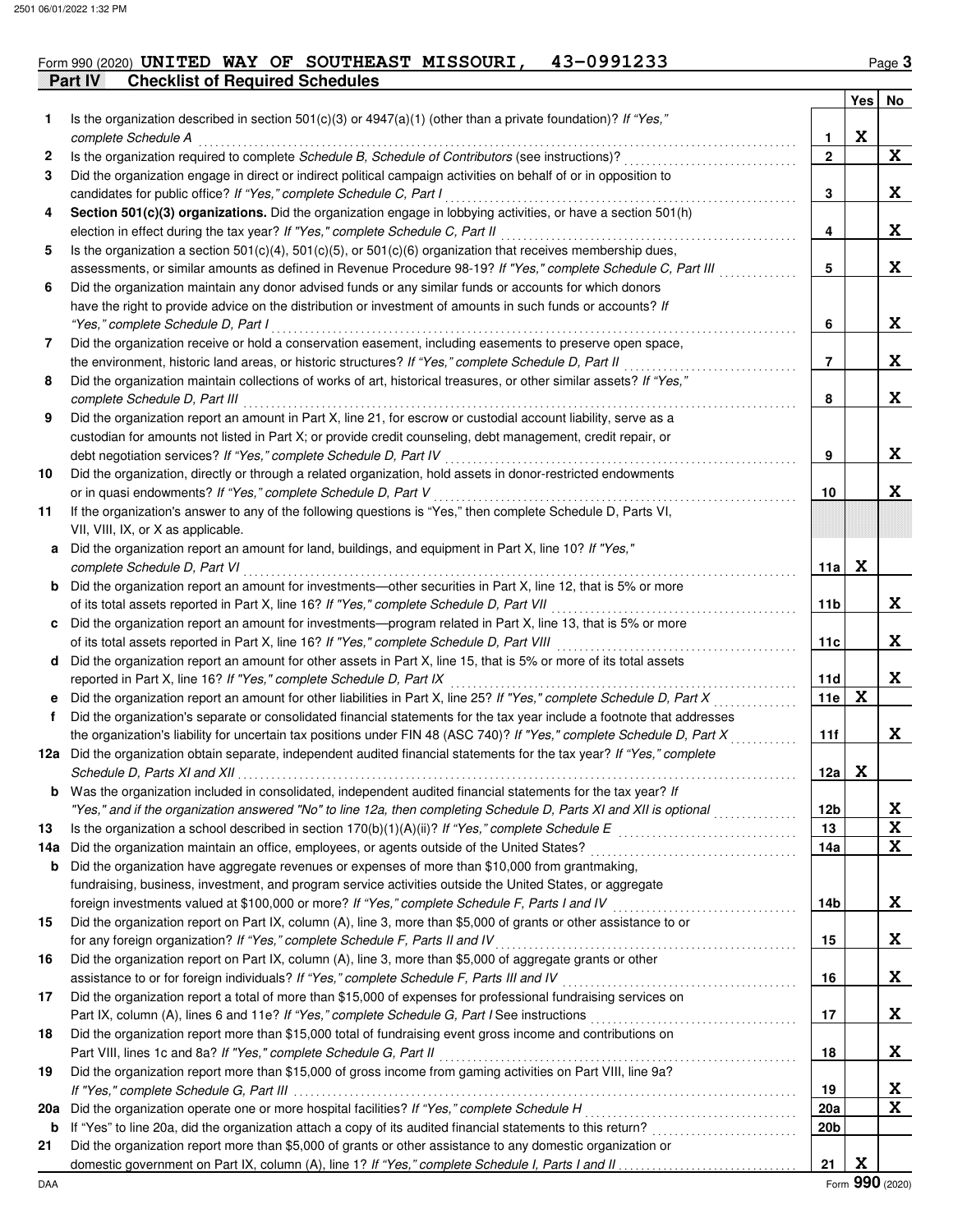### Form 990 (2020) **UNITED WAY OF SOUTHEAST MISSOURI, 43-0991233 Part IV** Checklist of Required Schedules (continued)

|     |                                                                                                                                                                                                                   |                 | Yes | No          |
|-----|-------------------------------------------------------------------------------------------------------------------------------------------------------------------------------------------------------------------|-----------------|-----|-------------|
| 22  | Did the organization report more than \$5,000 of grants or other assistance to or for domestic individuals on                                                                                                     |                 |     |             |
|     | Part IX, column (A), line 2? If "Yes," complete Schedule I, Parts I and III                                                                                                                                       | 22              |     | X           |
| 23  | Did the organization answer "Yes" to Part VII, Section A, line 3, 4, or 5 about compensation of the                                                                                                               |                 |     |             |
|     | organization's current and former officers, directors, trustees, key employees, and highest compensated                                                                                                           |                 |     |             |
|     | employees? If "Yes," complete Schedule J                                                                                                                                                                          | 23              |     | X           |
| 24a | Did the organization have a tax-exempt bond issue with an outstanding principal amount of more than                                                                                                               |                 |     |             |
|     | \$100,000 as of the last day of the year, that was issued after December 31, 2002? If "Yes," answer lines 24b                                                                                                     |                 |     |             |
|     | through 24d and complete Schedule K. If "No," go to line 25a                                                                                                                                                      | 24a             |     | X           |
| b   | Did the organization invest any proceeds of tax-exempt bonds beyond a temporary period exception?                                                                                                                 | 24b             |     |             |
| c   | Did the organization maintain an escrow account other than a refunding escrow at any time during the year                                                                                                         |                 |     |             |
|     | to defease any tax-exempt bonds?                                                                                                                                                                                  | 24c             |     |             |
| d   | Did the organization act as an "on behalf of" issuer for bonds outstanding at any time during the year?                                                                                                           | 24d             |     |             |
|     | 25a Section 501(c)(3), 501(c)(4), and 501(c)(29) organizations. Did the organization engage in an excess benefit<br>transaction with a disqualified person during the year? If "Yes," complete Schedule L, Part I | 25a             |     | X           |
| b   | Is the organization aware that it engaged in an excess benefit transaction with a disqualified person in a prior                                                                                                  |                 |     |             |
|     | year, and that the transaction has not been reported on any of the organization's prior Forms 990 or 990-EZ?                                                                                                      |                 |     |             |
|     | If "Yes," complete Schedule L, Part I                                                                                                                                                                             | 25b             |     | X           |
| 26  | Did the organization report any amount on Part X, line 5 or 22, for receivables from or payables to any current                                                                                                   |                 |     |             |
|     | or former officer, director, trustee, key employee, creator or founder, substantial contributor, or 35%                                                                                                           |                 |     |             |
|     | controlled entity or family member of any of these persons? If "Yes," complete Schedule L, Part II                                                                                                                | 26              |     | X           |
| 27  | Did the organization provide a grant or other assistance to any current or former officer, director, trustee, key                                                                                                 |                 |     |             |
|     | employee, creator or founder, substantial contributor or employee thereof, a grant selection committee                                                                                                            |                 |     |             |
|     | member, or to a 35% controlled entity (including an employee thereof) or family member of any of these                                                                                                            |                 |     |             |
|     | persons? If "Yes," complete Schedule L, Part III                                                                                                                                                                  | 27              |     | X           |
| 28  | Was the organization a party to a business transaction with one of the following parties (see Schedule L, Part                                                                                                    |                 |     |             |
|     | IV instructions, for applicable filing thresholds, conditions, and exceptions):                                                                                                                                   |                 |     |             |
| a   | A current or former officer, director, trustee, key employee, creator or founder, or substantial contributor? If                                                                                                  |                 |     |             |
|     | "Yes," complete Schedule L, Part IV                                                                                                                                                                               | 28a             |     | X           |
| b   | A family member of any individual described in line 28a? If "Yes," complete Schedule L, Part IV                                                                                                                   | 28b             |     | $\mathbf x$ |
| c   | A 35% controlled entity of one or more individuals and/or organizations described in lines 28a or 28b? If                                                                                                         |                 |     |             |
|     | "Yes," complete Schedule L, Part IV                                                                                                                                                                               | 28c             |     | X           |
| 29  | Did the organization receive more than \$25,000 in non-cash contributions? If "Yes," complete Schedule M                                                                                                          | 29              |     | $\mathbf x$ |
| 30  | Did the organization receive contributions of art, historical treasures, or other similar assets, or qualified                                                                                                    |                 |     |             |
|     | conservation contributions? If "Yes," complete Schedule M                                                                                                                                                         | 30              |     | X           |
| 31  | Did the organization liquidate, terminate, or dissolve and cease operations? If "Yes," complete Schedule N, Part I                                                                                                | 31              |     | X           |
| 32  | Did the organization sell, exchange, dispose of, or transfer more than 25% of its net assets? If "Yes,"                                                                                                           |                 |     |             |
|     | complete Schedule N, Part II                                                                                                                                                                                      | 32              |     | X           |
| 33  | Did the organization own 100% of an entity disregarded as separate from the organization under Regulations<br>sections 301.7701-2 and 301.7701-3? If "Yes," complete Schedule R, Part I                           | 33              |     | X           |
| 34  | Was the organization related to any tax-exempt or taxable entity? If "Yes," complete Schedule R, Part II, III,                                                                                                    |                 |     |             |
|     | or IV, and Part V, line 1                                                                                                                                                                                         | 34              |     | X           |
| 35а | Did the organization have a controlled entity within the meaning of section 512(b)(13)?                                                                                                                           | <b>35a</b>      |     | $\mathbf x$ |
| b   | If "Yes" to line 35a, did the organization receive any payment from or engage in any transaction with a                                                                                                           |                 |     |             |
|     | controlled entity within the meaning of section 512(b)(13)? If "Yes," complete Schedule R, Part V, line 2                                                                                                         | 35 <sub>b</sub> |     |             |
| 36  | Section 501(c)(3) organizations. Did the organization make any transfers to an exempt non-charitable                                                                                                              |                 |     |             |
|     | related organization? If "Yes," complete Schedule R, Part V, line 2                                                                                                                                               | 36              |     | X           |
| 37  | Did the organization conduct more than 5% of its activities through an entity that is not a related organization                                                                                                  |                 |     |             |
|     | and that is treated as a partnership for federal income tax purposes? If "Yes," complete Schedule R, Part VI                                                                                                      | 37              |     | X           |
| 38  | Did the organization complete Schedule O and provide explanations in Schedule O for Part VI, lines 11b and                                                                                                        |                 |     |             |
|     | 19? Note: All Form 990 filers are required to complete Schedule O.                                                                                                                                                | 38              | X   |             |
|     | <b>Statements Regarding Other IRS Filings and Tax Compliance</b><br>Part V                                                                                                                                        |                 |     |             |
|     | Check if Schedule O contains a response or note to any line in this Part V                                                                                                                                        |                 |     |             |
|     |                                                                                                                                                                                                                   |                 | Yes | No          |
| ٦а  | 5<br>Enter the number reported in Box 3 of Form 1096. Enter -0- if not applicable<br>1a                                                                                                                           |                 |     |             |
| b   | $\mathbf 0$<br>1 <sub>b</sub><br>Enter the number of Forms W-2G included in line 1a. Enter -0- if not applicable                                                                                                  |                 |     |             |
| c   | Did the organization comply with backup withholding rules for reportable payments to vendors and                                                                                                                  |                 |     |             |
|     |                                                                                                                                                                                                                   | 1c              |     | X           |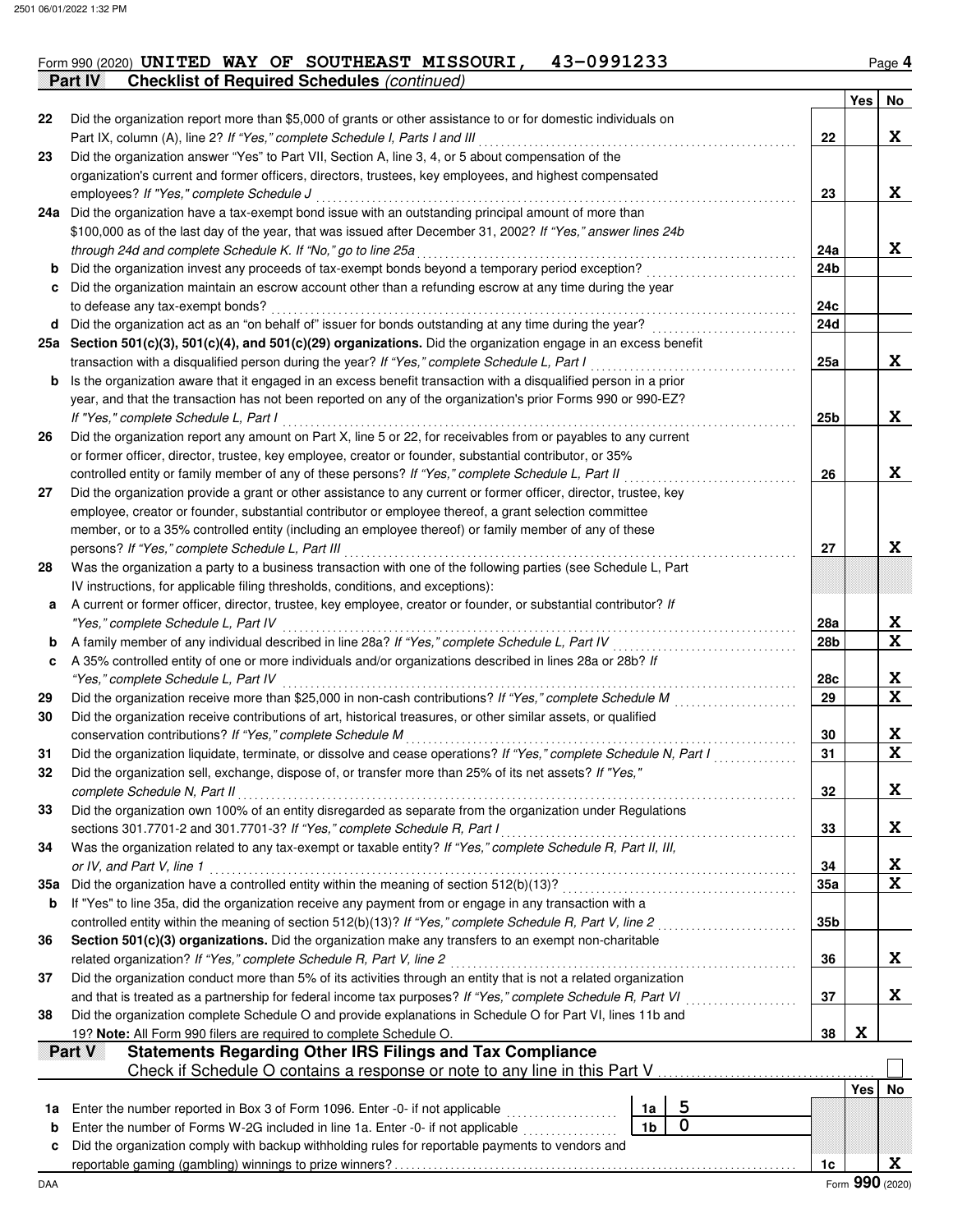|         |                                                                                                                                                                               |                 |    |                | Yes | No.         |
|---------|-------------------------------------------------------------------------------------------------------------------------------------------------------------------------------|-----------------|----|----------------|-----|-------------|
|         | 2a Enter the number of employees reported on Form W-3, Transmittal of Wage and Tax                                                                                            |                 |    |                |     |             |
|         | Statements, filed for the calendar year ending with or within the year covered by this return                                                                                 | 2a              | 18 |                |     |             |
| b       | If at least one is reported on line 2a, did the organization file all required federal employment tax returns?                                                                |                 |    | 2 <sub>b</sub> | X   |             |
|         | Note: If the sum of lines 1a and 2a is greater than 250, you may be required to e-file (see instructions)                                                                     |                 |    |                |     |             |
| За      | Did the organization have unrelated business gross income of \$1,000 or more during the year?                                                                                 |                 |    | За             |     | X           |
| b       | If "Yes," has it filed a Form 990-T for this year? If "No" to line 3b, provide an explanation on Schedule O                                                                   |                 |    | 3b             |     |             |
| 4a      | At any time during the calendar year, did the organization have an interest in, or a signature or other authority over,                                                       |                 |    |                |     |             |
|         | a financial account in a foreign country (such as a bank account, securities account, or other financial account)?                                                            |                 |    | 4a             |     | X           |
| b       | If "Yes," enter the name of the foreign country ▶                                                                                                                             |                 |    |                |     |             |
|         | See instructions for filing requirements for FinCEN Form 114, Report of Foreign Bank and Financial Accounts (FBAR).                                                           |                 |    |                |     |             |
| 5a      | Was the organization a party to a prohibited tax shelter transaction at any time during the tax year?                                                                         |                 |    | 5a             |     | X           |
| b       | Did any taxable party notify the organization that it was or is a party to a prohibited tax shelter transaction?                                                              |                 |    | 5b             |     | $\mathbf x$ |
| c       | If "Yes" to line 5a or 5b, did the organization file Form 8886-T?                                                                                                             |                 |    | 5c             |     |             |
| 6a      | Does the organization have annual gross receipts that are normally greater than \$100,000, and did the                                                                        |                 |    |                |     |             |
|         | organization solicit any contributions that were not tax deductible as charitable contributions?                                                                              |                 |    | 6a             |     | X           |
| b       | If "Yes," did the organization include with every solicitation an express statement that such contributions or                                                                |                 |    |                |     |             |
|         | gifts were not tax deductible?                                                                                                                                                |                 |    | 6b             |     |             |
| 7       | Organizations that may receive deductible contributions under section 170(c).                                                                                                 |                 |    |                |     |             |
| а       | Did the organization receive a payment in excess of \$75 made partly as a contribution and partly for goods                                                                   |                 |    |                |     |             |
|         | and services provided to the payor?                                                                                                                                           |                 |    | 7a             |     |             |
| b       | If "Yes," did the organization notify the donor of the value of the goods or services provided?                                                                               |                 |    | 7b             |     |             |
| c       | Did the organization sell, exchange, or otherwise dispose of tangible personal property for which it was                                                                      |                 |    |                |     |             |
|         | required to file Form 8282?                                                                                                                                                   |                 |    | 7c             |     |             |
| d       | If "Yes," indicate the number of Forms 8282 filed during the year                                                                                                             | 7d              |    |                |     |             |
| е       | Did the organization receive any funds, directly or indirectly, to pay premiums on a personal benefit contract?                                                               |                 |    | 7e             |     |             |
| f       | Did the organization, during the year, pay premiums, directly or indirectly, on a personal benefit contract?                                                                  |                 |    | 7f             |     |             |
| g       | If the organization received a contribution of qualified intellectual property, did the organization file Form 8899 as required?                                              |                 |    | 7g             |     |             |
| h       | If the organization received a contribution of cars, boats, airplanes, or other vehicles, did the organization file a Form 1098-C?                                            |                 |    | 7h             |     |             |
| 8       | Sponsoring organizations maintaining donor advised funds. Did a donor advised fund maintained by the                                                                          |                 |    |                |     |             |
|         | sponsoring organization have excess business holdings at any time during the year?                                                                                            |                 |    | 8              |     |             |
| 9       | Sponsoring organizations maintaining donor advised funds.                                                                                                                     |                 |    |                |     |             |
| а       | Did the sponsoring organization make any taxable distributions under section 4966?                                                                                            |                 |    | 9a             |     |             |
| b       | Did the sponsoring organization make a distribution to a donor, donor advisor, or related person?                                                                             |                 |    | 9b             |     |             |
| 10      | Section 501(c)(7) organizations. Enter:                                                                                                                                       |                 |    |                |     |             |
| а       | Initiation fees and capital contributions included on Part VIII, line 12                                                                                                      | 10a             |    |                |     |             |
|         | Gross receipts, included on Form 990, Part VIII, line 12, for public use of club facilities                                                                                   | 10 <sub>b</sub> |    |                |     |             |
|         | Section 501(c)(12) organizations. Enter:                                                                                                                                      |                 |    |                |     |             |
| a       | Gross income from members or shareholders                                                                                                                                     | 11a             |    |                |     |             |
| b       | Gross income from other sources (Do not net amounts due or paid to other sources                                                                                              |                 |    |                |     |             |
|         | against amounts due or received from them.)                                                                                                                                   | 11b             |    |                |     |             |
| 12a     | Section 4947(a)(1) non-exempt charitable trusts. Is the organization filing Form 990 in lieu of Form 1041?                                                                    |                 |    | 12a            |     |             |
| b       | If "Yes," enter the amount of tax-exempt interest received or accrued during the year                                                                                         | 12 <sub>b</sub> |    |                |     |             |
|         | Section 501(c)(29) qualified nonprofit health insurance issuers.                                                                                                              |                 |    |                |     |             |
| 13<br>а | Is the organization licensed to issue qualified health plans in more than one state?                                                                                          |                 |    | 13а            |     |             |
|         | Note: See the instructions for additional information the organization must report on Schedule O.                                                                             |                 |    |                |     |             |
|         | Enter the amount of reserves the organization is required to maintain by the states in which                                                                                  |                 |    |                |     |             |
| b       |                                                                                                                                                                               |                 |    |                |     |             |
|         |                                                                                                                                                                               | 13b             |    |                |     |             |
| c       | Enter the amount of reserves on hand                                                                                                                                          | 13с             |    |                |     |             |
| 14a     | Did the organization receive any payments for indoor tanning services during the tax year?                                                                                    |                 |    | 14a            |     | X           |
| b       |                                                                                                                                                                               |                 |    | 14b            |     |             |
| 15      | Is the organization subject to the section 4960 tax on payment(s) of more than \$1,000,000 in remuneration or                                                                 |                 |    |                |     |             |
|         | excess parachute payment(s) during the year?                                                                                                                                  |                 |    | 15             |     | X           |
|         |                                                                                                                                                                               |                 |    |                |     |             |
| 16      | If "Yes," see instructions and file Form 4720, Schedule N.<br>Is the organization an educational institution subject to the section 4968 excise tax on net investment income? |                 |    | 16             |     | X           |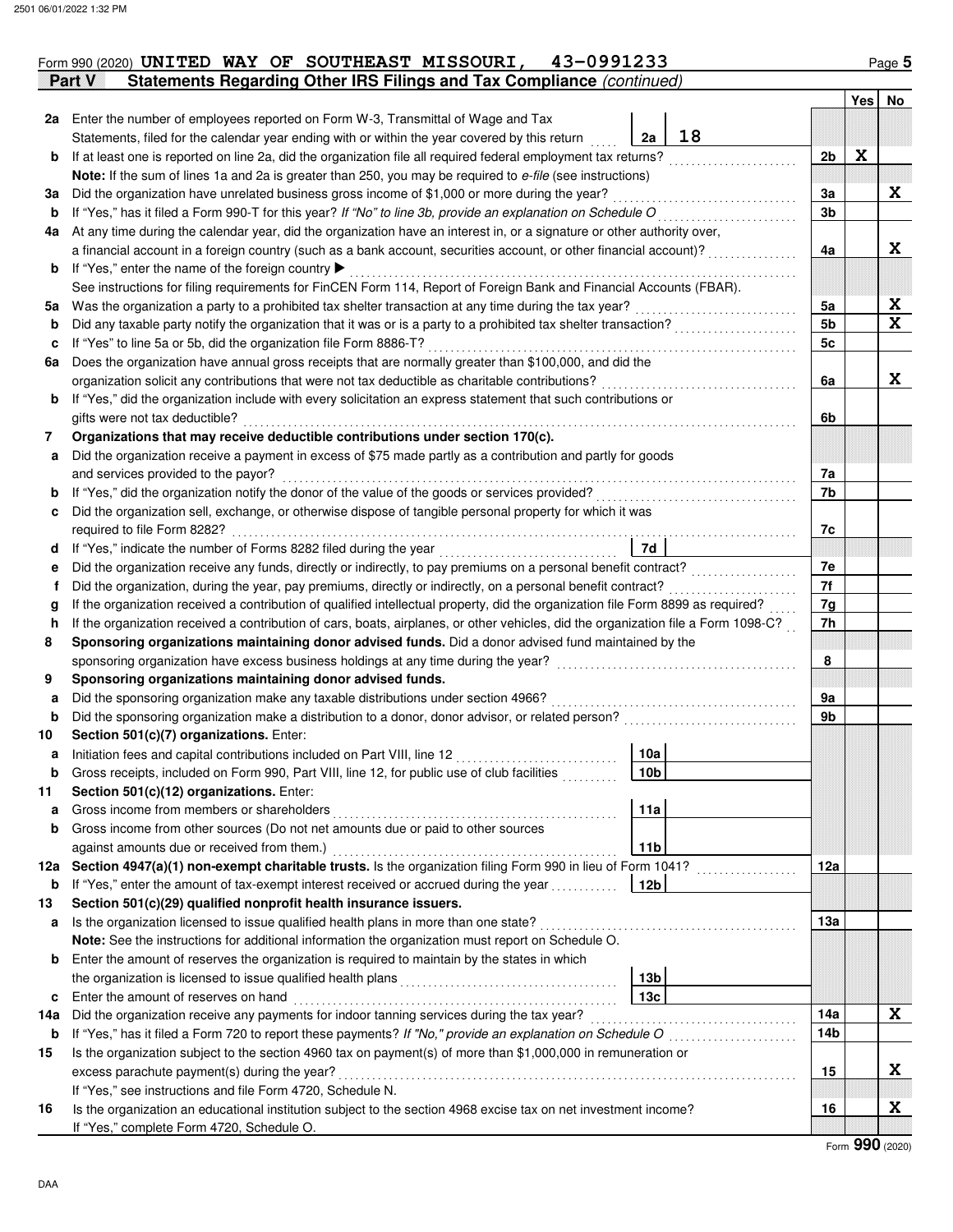|  |  |  |  |  | Form 990 (2020) UNITED WAY OF SOUTHEAST MISSOURI, |  | 43-0991233 | Page <b>b</b> |
|--|--|--|--|--|---------------------------------------------------|--|------------|---------------|
|--|--|--|--|--|---------------------------------------------------|--|------------|---------------|

| Part VI | Governance, Management, and Disclosure For each "Yes" response to lines 2 through 7b below, and for a "No"                |  |
|---------|---------------------------------------------------------------------------------------------------------------------------|--|
|         | response to line 8a, 8b, or 10b below, describe the circumstances, processes, or changes on Schedule O. See instructions. |  |
|         |                                                                                                                           |  |
|         | <b>Section A. Governing Body and Management</b>                                                                           |  |

| 10<br>1a<br>Enter the number of voting members of the governing body at the end of the tax year<br>1а<br>If there are material differences in voting rights among members of the governing body, or<br>if the governing body delegated broad authority to an executive committee or similar<br>committee, explain on Schedule O.<br>10<br>1 <sub>b</sub><br>Enter the number of voting members included on line 1a, above, who are independent<br>b<br>Did any officer, director, trustee, or key employee have a family relationship or a business relationship with<br>2<br>any other officer, director, trustee, or key employee?<br>$\mathbf{2}$<br>Did the organization delegate control over management duties customarily performed by or under the direct<br>3<br>3<br>supervision of officers, directors, trustees, or key employees to a management company or other person?<br>$\overline{\mathbf{4}}$<br>Did the organization make any significant changes to its governing documents since the prior Form 990 was filed?<br>4<br>5<br>5<br>6<br>Did the organization have members or stockholders?<br>6<br>Did the organization have members, stockholders, or other persons who had the power to elect or appoint<br>7a<br>one or more members of the governing body?<br>7a<br>Are any governance decisions of the organization reserved to (or subject to approval by) members,<br>b<br>stockholders, or persons other than the governing body?<br>7b<br>Did the organization contemporaneously document the meetings held or written actions undertaken during the year by the following:<br>8<br>The governing body?<br>8а<br>a<br>Each committee with authority to act on behalf of the governing body?<br>8b<br>b<br>Is there any officer, director, trustee, or key employee listed in Part VII, Section A, who cannot be reached at<br>9<br>9<br>the organization's mailing address? If "Yes," provide the names and addresses on Schedule O<br>Section B. Policies (This Section B requests information about policies not required by the Internal Revenue Code.)<br>10a<br>Did the organization have local chapters, branches, or affiliates?<br>10a<br>If "Yes," did the organization have written policies and procedures governing the activities of such chapters,<br>b<br>10 <sub>b</sub><br>affiliates, and branches to ensure their operations are consistent with the organization's exempt purposes?<br>Has the organization provided a complete copy of this Form 990 to all members of its governing body before filing the form?<br>11a<br>11a<br>Describe in Schedule O the process, if any, used by the organization to review this Form 990.<br>b<br>12a<br>Did the organization have a written conflict of interest policy? If "No," go to line 13<br>12a<br>12 <sub>b</sub><br>Were officers, directors, or trustees, and key employees required to disclose annually interests that could give rise to conflicts?<br>b<br>Did the organization regularly and consistently monitor and enforce compliance with the policy? If "Yes,"<br>c<br>12c<br>describe in Schedule O how this was done<br>13<br>Did the organization have a written whistleblower policy?<br>13<br>14<br>Did the organization have a written document retention and destruction policy?<br>14<br>Did the process for determining compensation of the following persons include a review and approval by<br>15<br>independent persons, comparability data, and contemporaneous substantiation of the deliberation and decision?<br>15a<br>а<br>Other officers or key employees of the organization<br>15 <sub>b</sub><br>b<br>If "Yes" to line 15a or 15b, describe the process in Schedule O (see instructions).<br>16a Did the organization invest in, contribute assets to, or participate in a joint venture or similar arrangement<br>with a taxable entity during the year?<br>16a<br>If "Yes," did the organization follow a written policy or procedure requiring the organization to evaluate its<br>b<br>participation in joint venture arrangements under applicable federal tax law, and take steps to safeguard the<br>16b<br><b>Section C. Disclosure</b><br>List the states with which a copy of this Form 990 is required to be filed $\triangleright$ MO<br>17 |                         |                         |
|-----------------------------------------------------------------------------------------------------------------------------------------------------------------------------------------------------------------------------------------------------------------------------------------------------------------------------------------------------------------------------------------------------------------------------------------------------------------------------------------------------------------------------------------------------------------------------------------------------------------------------------------------------------------------------------------------------------------------------------------------------------------------------------------------------------------------------------------------------------------------------------------------------------------------------------------------------------------------------------------------------------------------------------------------------------------------------------------------------------------------------------------------------------------------------------------------------------------------------------------------------------------------------------------------------------------------------------------------------------------------------------------------------------------------------------------------------------------------------------------------------------------------------------------------------------------------------------------------------------------------------------------------------------------------------------------------------------------------------------------------------------------------------------------------------------------------------------------------------------------------------------------------------------------------------------------------------------------------------------------------------------------------------------------------------------------------------------------------------------------------------------------------------------------------------------------------------------------------------------------------------------------------------------------------------------------------------------------------------------------------------------------------------------------------------------------------------------------------------------------------------------------------------------------------------------------------------------------------------------------------------------------------------------------------------------------------------------------------------------------------------------------------------------------------------------------------------------------------------------------------------------------------------------------------------------------------------------------------------------------------------------------------------------------------------------------------------------------------------------------------------------------------------------------------------------------------------------------------------------------------------------------------------------------------------------------------------------------------------------------------------------------------------------------------------------------------------------------------------------------------------------------------------------------------------------------------------------------------------------------------------------------------------------------------------------------------------------------------------------------------------------------------------------------------------------------------------------------------------------------------------------------------------------------------------------------------------------------------------------------------------------------------------------------------------------------------------------------------------------------------------------------------------------------------------------------------------------------------------------------------------------------------------------------------|-------------------------|-------------------------|
|                                                                                                                                                                                                                                                                                                                                                                                                                                                                                                                                                                                                                                                                                                                                                                                                                                                                                                                                                                                                                                                                                                                                                                                                                                                                                                                                                                                                                                                                                                                                                                                                                                                                                                                                                                                                                                                                                                                                                                                                                                                                                                                                                                                                                                                                                                                                                                                                                                                                                                                                                                                                                                                                                                                                                                                                                                                                                                                                                                                                                                                                                                                                                                                                                                                                                                                                                                                                                                                                                                                                                                                                                                                                                                                                                                                                                                                                                                                                                                                                                                                                                                                                                                                                                                                                                               |                         |                         |
|                                                                                                                                                                                                                                                                                                                                                                                                                                                                                                                                                                                                                                                                                                                                                                                                                                                                                                                                                                                                                                                                                                                                                                                                                                                                                                                                                                                                                                                                                                                                                                                                                                                                                                                                                                                                                                                                                                                                                                                                                                                                                                                                                                                                                                                                                                                                                                                                                                                                                                                                                                                                                                                                                                                                                                                                                                                                                                                                                                                                                                                                                                                                                                                                                                                                                                                                                                                                                                                                                                                                                                                                                                                                                                                                                                                                                                                                                                                                                                                                                                                                                                                                                                                                                                                                                               |                         |                         |
|                                                                                                                                                                                                                                                                                                                                                                                                                                                                                                                                                                                                                                                                                                                                                                                                                                                                                                                                                                                                                                                                                                                                                                                                                                                                                                                                                                                                                                                                                                                                                                                                                                                                                                                                                                                                                                                                                                                                                                                                                                                                                                                                                                                                                                                                                                                                                                                                                                                                                                                                                                                                                                                                                                                                                                                                                                                                                                                                                                                                                                                                                                                                                                                                                                                                                                                                                                                                                                                                                                                                                                                                                                                                                                                                                                                                                                                                                                                                                                                                                                                                                                                                                                                                                                                                                               |                         |                         |
|                                                                                                                                                                                                                                                                                                                                                                                                                                                                                                                                                                                                                                                                                                                                                                                                                                                                                                                                                                                                                                                                                                                                                                                                                                                                                                                                                                                                                                                                                                                                                                                                                                                                                                                                                                                                                                                                                                                                                                                                                                                                                                                                                                                                                                                                                                                                                                                                                                                                                                                                                                                                                                                                                                                                                                                                                                                                                                                                                                                                                                                                                                                                                                                                                                                                                                                                                                                                                                                                                                                                                                                                                                                                                                                                                                                                                                                                                                                                                                                                                                                                                                                                                                                                                                                                                               |                         |                         |
|                                                                                                                                                                                                                                                                                                                                                                                                                                                                                                                                                                                                                                                                                                                                                                                                                                                                                                                                                                                                                                                                                                                                                                                                                                                                                                                                                                                                                                                                                                                                                                                                                                                                                                                                                                                                                                                                                                                                                                                                                                                                                                                                                                                                                                                                                                                                                                                                                                                                                                                                                                                                                                                                                                                                                                                                                                                                                                                                                                                                                                                                                                                                                                                                                                                                                                                                                                                                                                                                                                                                                                                                                                                                                                                                                                                                                                                                                                                                                                                                                                                                                                                                                                                                                                                                                               |                         |                         |
|                                                                                                                                                                                                                                                                                                                                                                                                                                                                                                                                                                                                                                                                                                                                                                                                                                                                                                                                                                                                                                                                                                                                                                                                                                                                                                                                                                                                                                                                                                                                                                                                                                                                                                                                                                                                                                                                                                                                                                                                                                                                                                                                                                                                                                                                                                                                                                                                                                                                                                                                                                                                                                                                                                                                                                                                                                                                                                                                                                                                                                                                                                                                                                                                                                                                                                                                                                                                                                                                                                                                                                                                                                                                                                                                                                                                                                                                                                                                                                                                                                                                                                                                                                                                                                                                                               |                         |                         |
|                                                                                                                                                                                                                                                                                                                                                                                                                                                                                                                                                                                                                                                                                                                                                                                                                                                                                                                                                                                                                                                                                                                                                                                                                                                                                                                                                                                                                                                                                                                                                                                                                                                                                                                                                                                                                                                                                                                                                                                                                                                                                                                                                                                                                                                                                                                                                                                                                                                                                                                                                                                                                                                                                                                                                                                                                                                                                                                                                                                                                                                                                                                                                                                                                                                                                                                                                                                                                                                                                                                                                                                                                                                                                                                                                                                                                                                                                                                                                                                                                                                                                                                                                                                                                                                                                               |                         | X                       |
|                                                                                                                                                                                                                                                                                                                                                                                                                                                                                                                                                                                                                                                                                                                                                                                                                                                                                                                                                                                                                                                                                                                                                                                                                                                                                                                                                                                                                                                                                                                                                                                                                                                                                                                                                                                                                                                                                                                                                                                                                                                                                                                                                                                                                                                                                                                                                                                                                                                                                                                                                                                                                                                                                                                                                                                                                                                                                                                                                                                                                                                                                                                                                                                                                                                                                                                                                                                                                                                                                                                                                                                                                                                                                                                                                                                                                                                                                                                                                                                                                                                                                                                                                                                                                                                                                               |                         |                         |
|                                                                                                                                                                                                                                                                                                                                                                                                                                                                                                                                                                                                                                                                                                                                                                                                                                                                                                                                                                                                                                                                                                                                                                                                                                                                                                                                                                                                                                                                                                                                                                                                                                                                                                                                                                                                                                                                                                                                                                                                                                                                                                                                                                                                                                                                                                                                                                                                                                                                                                                                                                                                                                                                                                                                                                                                                                                                                                                                                                                                                                                                                                                                                                                                                                                                                                                                                                                                                                                                                                                                                                                                                                                                                                                                                                                                                                                                                                                                                                                                                                                                                                                                                                                                                                                                                               |                         | X                       |
|                                                                                                                                                                                                                                                                                                                                                                                                                                                                                                                                                                                                                                                                                                                                                                                                                                                                                                                                                                                                                                                                                                                                                                                                                                                                                                                                                                                                                                                                                                                                                                                                                                                                                                                                                                                                                                                                                                                                                                                                                                                                                                                                                                                                                                                                                                                                                                                                                                                                                                                                                                                                                                                                                                                                                                                                                                                                                                                                                                                                                                                                                                                                                                                                                                                                                                                                                                                                                                                                                                                                                                                                                                                                                                                                                                                                                                                                                                                                                                                                                                                                                                                                                                                                                                                                                               |                         | $\overline{\mathbf{x}}$ |
|                                                                                                                                                                                                                                                                                                                                                                                                                                                                                                                                                                                                                                                                                                                                                                                                                                                                                                                                                                                                                                                                                                                                                                                                                                                                                                                                                                                                                                                                                                                                                                                                                                                                                                                                                                                                                                                                                                                                                                                                                                                                                                                                                                                                                                                                                                                                                                                                                                                                                                                                                                                                                                                                                                                                                                                                                                                                                                                                                                                                                                                                                                                                                                                                                                                                                                                                                                                                                                                                                                                                                                                                                                                                                                                                                                                                                                                                                                                                                                                                                                                                                                                                                                                                                                                                                               |                         | $\overline{\mathbf{x}}$ |
|                                                                                                                                                                                                                                                                                                                                                                                                                                                                                                                                                                                                                                                                                                                                                                                                                                                                                                                                                                                                                                                                                                                                                                                                                                                                                                                                                                                                                                                                                                                                                                                                                                                                                                                                                                                                                                                                                                                                                                                                                                                                                                                                                                                                                                                                                                                                                                                                                                                                                                                                                                                                                                                                                                                                                                                                                                                                                                                                                                                                                                                                                                                                                                                                                                                                                                                                                                                                                                                                                                                                                                                                                                                                                                                                                                                                                                                                                                                                                                                                                                                                                                                                                                                                                                                                                               |                         | $\mathbf x$             |
|                                                                                                                                                                                                                                                                                                                                                                                                                                                                                                                                                                                                                                                                                                                                                                                                                                                                                                                                                                                                                                                                                                                                                                                                                                                                                                                                                                                                                                                                                                                                                                                                                                                                                                                                                                                                                                                                                                                                                                                                                                                                                                                                                                                                                                                                                                                                                                                                                                                                                                                                                                                                                                                                                                                                                                                                                                                                                                                                                                                                                                                                                                                                                                                                                                                                                                                                                                                                                                                                                                                                                                                                                                                                                                                                                                                                                                                                                                                                                                                                                                                                                                                                                                                                                                                                                               |                         |                         |
|                                                                                                                                                                                                                                                                                                                                                                                                                                                                                                                                                                                                                                                                                                                                                                                                                                                                                                                                                                                                                                                                                                                                                                                                                                                                                                                                                                                                                                                                                                                                                                                                                                                                                                                                                                                                                                                                                                                                                                                                                                                                                                                                                                                                                                                                                                                                                                                                                                                                                                                                                                                                                                                                                                                                                                                                                                                                                                                                                                                                                                                                                                                                                                                                                                                                                                                                                                                                                                                                                                                                                                                                                                                                                                                                                                                                                                                                                                                                                                                                                                                                                                                                                                                                                                                                                               |                         | X                       |
|                                                                                                                                                                                                                                                                                                                                                                                                                                                                                                                                                                                                                                                                                                                                                                                                                                                                                                                                                                                                                                                                                                                                                                                                                                                                                                                                                                                                                                                                                                                                                                                                                                                                                                                                                                                                                                                                                                                                                                                                                                                                                                                                                                                                                                                                                                                                                                                                                                                                                                                                                                                                                                                                                                                                                                                                                                                                                                                                                                                                                                                                                                                                                                                                                                                                                                                                                                                                                                                                                                                                                                                                                                                                                                                                                                                                                                                                                                                                                                                                                                                                                                                                                                                                                                                                                               |                         |                         |
|                                                                                                                                                                                                                                                                                                                                                                                                                                                                                                                                                                                                                                                                                                                                                                                                                                                                                                                                                                                                                                                                                                                                                                                                                                                                                                                                                                                                                                                                                                                                                                                                                                                                                                                                                                                                                                                                                                                                                                                                                                                                                                                                                                                                                                                                                                                                                                                                                                                                                                                                                                                                                                                                                                                                                                                                                                                                                                                                                                                                                                                                                                                                                                                                                                                                                                                                                                                                                                                                                                                                                                                                                                                                                                                                                                                                                                                                                                                                                                                                                                                                                                                                                                                                                                                                                               |                         | X                       |
|                                                                                                                                                                                                                                                                                                                                                                                                                                                                                                                                                                                                                                                                                                                                                                                                                                                                                                                                                                                                                                                                                                                                                                                                                                                                                                                                                                                                                                                                                                                                                                                                                                                                                                                                                                                                                                                                                                                                                                                                                                                                                                                                                                                                                                                                                                                                                                                                                                                                                                                                                                                                                                                                                                                                                                                                                                                                                                                                                                                                                                                                                                                                                                                                                                                                                                                                                                                                                                                                                                                                                                                                                                                                                                                                                                                                                                                                                                                                                                                                                                                                                                                                                                                                                                                                                               |                         |                         |
|                                                                                                                                                                                                                                                                                                                                                                                                                                                                                                                                                                                                                                                                                                                                                                                                                                                                                                                                                                                                                                                                                                                                                                                                                                                                                                                                                                                                                                                                                                                                                                                                                                                                                                                                                                                                                                                                                                                                                                                                                                                                                                                                                                                                                                                                                                                                                                                                                                                                                                                                                                                                                                                                                                                                                                                                                                                                                                                                                                                                                                                                                                                                                                                                                                                                                                                                                                                                                                                                                                                                                                                                                                                                                                                                                                                                                                                                                                                                                                                                                                                                                                                                                                                                                                                                                               | X                       |                         |
|                                                                                                                                                                                                                                                                                                                                                                                                                                                                                                                                                                                                                                                                                                                                                                                                                                                                                                                                                                                                                                                                                                                                                                                                                                                                                                                                                                                                                                                                                                                                                                                                                                                                                                                                                                                                                                                                                                                                                                                                                                                                                                                                                                                                                                                                                                                                                                                                                                                                                                                                                                                                                                                                                                                                                                                                                                                                                                                                                                                                                                                                                                                                                                                                                                                                                                                                                                                                                                                                                                                                                                                                                                                                                                                                                                                                                                                                                                                                                                                                                                                                                                                                                                                                                                                                                               | $\mathbf x$             |                         |
|                                                                                                                                                                                                                                                                                                                                                                                                                                                                                                                                                                                                                                                                                                                                                                                                                                                                                                                                                                                                                                                                                                                                                                                                                                                                                                                                                                                                                                                                                                                                                                                                                                                                                                                                                                                                                                                                                                                                                                                                                                                                                                                                                                                                                                                                                                                                                                                                                                                                                                                                                                                                                                                                                                                                                                                                                                                                                                                                                                                                                                                                                                                                                                                                                                                                                                                                                                                                                                                                                                                                                                                                                                                                                                                                                                                                                                                                                                                                                                                                                                                                                                                                                                                                                                                                                               |                         |                         |
|                                                                                                                                                                                                                                                                                                                                                                                                                                                                                                                                                                                                                                                                                                                                                                                                                                                                                                                                                                                                                                                                                                                                                                                                                                                                                                                                                                                                                                                                                                                                                                                                                                                                                                                                                                                                                                                                                                                                                                                                                                                                                                                                                                                                                                                                                                                                                                                                                                                                                                                                                                                                                                                                                                                                                                                                                                                                                                                                                                                                                                                                                                                                                                                                                                                                                                                                                                                                                                                                                                                                                                                                                                                                                                                                                                                                                                                                                                                                                                                                                                                                                                                                                                                                                                                                                               |                         | X                       |
|                                                                                                                                                                                                                                                                                                                                                                                                                                                                                                                                                                                                                                                                                                                                                                                                                                                                                                                                                                                                                                                                                                                                                                                                                                                                                                                                                                                                                                                                                                                                                                                                                                                                                                                                                                                                                                                                                                                                                                                                                                                                                                                                                                                                                                                                                                                                                                                                                                                                                                                                                                                                                                                                                                                                                                                                                                                                                                                                                                                                                                                                                                                                                                                                                                                                                                                                                                                                                                                                                                                                                                                                                                                                                                                                                                                                                                                                                                                                                                                                                                                                                                                                                                                                                                                                                               |                         |                         |
|                                                                                                                                                                                                                                                                                                                                                                                                                                                                                                                                                                                                                                                                                                                                                                                                                                                                                                                                                                                                                                                                                                                                                                                                                                                                                                                                                                                                                                                                                                                                                                                                                                                                                                                                                                                                                                                                                                                                                                                                                                                                                                                                                                                                                                                                                                                                                                                                                                                                                                                                                                                                                                                                                                                                                                                                                                                                                                                                                                                                                                                                                                                                                                                                                                                                                                                                                                                                                                                                                                                                                                                                                                                                                                                                                                                                                                                                                                                                                                                                                                                                                                                                                                                                                                                                                               | Yes                     | No                      |
|                                                                                                                                                                                                                                                                                                                                                                                                                                                                                                                                                                                                                                                                                                                                                                                                                                                                                                                                                                                                                                                                                                                                                                                                                                                                                                                                                                                                                                                                                                                                                                                                                                                                                                                                                                                                                                                                                                                                                                                                                                                                                                                                                                                                                                                                                                                                                                                                                                                                                                                                                                                                                                                                                                                                                                                                                                                                                                                                                                                                                                                                                                                                                                                                                                                                                                                                                                                                                                                                                                                                                                                                                                                                                                                                                                                                                                                                                                                                                                                                                                                                                                                                                                                                                                                                                               |                         | $\mathbf x$             |
|                                                                                                                                                                                                                                                                                                                                                                                                                                                                                                                                                                                                                                                                                                                                                                                                                                                                                                                                                                                                                                                                                                                                                                                                                                                                                                                                                                                                                                                                                                                                                                                                                                                                                                                                                                                                                                                                                                                                                                                                                                                                                                                                                                                                                                                                                                                                                                                                                                                                                                                                                                                                                                                                                                                                                                                                                                                                                                                                                                                                                                                                                                                                                                                                                                                                                                                                                                                                                                                                                                                                                                                                                                                                                                                                                                                                                                                                                                                                                                                                                                                                                                                                                                                                                                                                                               |                         |                         |
|                                                                                                                                                                                                                                                                                                                                                                                                                                                                                                                                                                                                                                                                                                                                                                                                                                                                                                                                                                                                                                                                                                                                                                                                                                                                                                                                                                                                                                                                                                                                                                                                                                                                                                                                                                                                                                                                                                                                                                                                                                                                                                                                                                                                                                                                                                                                                                                                                                                                                                                                                                                                                                                                                                                                                                                                                                                                                                                                                                                                                                                                                                                                                                                                                                                                                                                                                                                                                                                                                                                                                                                                                                                                                                                                                                                                                                                                                                                                                                                                                                                                                                                                                                                                                                                                                               |                         |                         |
|                                                                                                                                                                                                                                                                                                                                                                                                                                                                                                                                                                                                                                                                                                                                                                                                                                                                                                                                                                                                                                                                                                                                                                                                                                                                                                                                                                                                                                                                                                                                                                                                                                                                                                                                                                                                                                                                                                                                                                                                                                                                                                                                                                                                                                                                                                                                                                                                                                                                                                                                                                                                                                                                                                                                                                                                                                                                                                                                                                                                                                                                                                                                                                                                                                                                                                                                                                                                                                                                                                                                                                                                                                                                                                                                                                                                                                                                                                                                                                                                                                                                                                                                                                                                                                                                                               |                         | $\mathbf x$             |
|                                                                                                                                                                                                                                                                                                                                                                                                                                                                                                                                                                                                                                                                                                                                                                                                                                                                                                                                                                                                                                                                                                                                                                                                                                                                                                                                                                                                                                                                                                                                                                                                                                                                                                                                                                                                                                                                                                                                                                                                                                                                                                                                                                                                                                                                                                                                                                                                                                                                                                                                                                                                                                                                                                                                                                                                                                                                                                                                                                                                                                                                                                                                                                                                                                                                                                                                                                                                                                                                                                                                                                                                                                                                                                                                                                                                                                                                                                                                                                                                                                                                                                                                                                                                                                                                                               |                         |                         |
|                                                                                                                                                                                                                                                                                                                                                                                                                                                                                                                                                                                                                                                                                                                                                                                                                                                                                                                                                                                                                                                                                                                                                                                                                                                                                                                                                                                                                                                                                                                                                                                                                                                                                                                                                                                                                                                                                                                                                                                                                                                                                                                                                                                                                                                                                                                                                                                                                                                                                                                                                                                                                                                                                                                                                                                                                                                                                                                                                                                                                                                                                                                                                                                                                                                                                                                                                                                                                                                                                                                                                                                                                                                                                                                                                                                                                                                                                                                                                                                                                                                                                                                                                                                                                                                                                               | X                       |                         |
|                                                                                                                                                                                                                                                                                                                                                                                                                                                                                                                                                                                                                                                                                                                                                                                                                                                                                                                                                                                                                                                                                                                                                                                                                                                                                                                                                                                                                                                                                                                                                                                                                                                                                                                                                                                                                                                                                                                                                                                                                                                                                                                                                                                                                                                                                                                                                                                                                                                                                                                                                                                                                                                                                                                                                                                                                                                                                                                                                                                                                                                                                                                                                                                                                                                                                                                                                                                                                                                                                                                                                                                                                                                                                                                                                                                                                                                                                                                                                                                                                                                                                                                                                                                                                                                                                               | $\overline{\mathbf{x}}$ |                         |
|                                                                                                                                                                                                                                                                                                                                                                                                                                                                                                                                                                                                                                                                                                                                                                                                                                                                                                                                                                                                                                                                                                                                                                                                                                                                                                                                                                                                                                                                                                                                                                                                                                                                                                                                                                                                                                                                                                                                                                                                                                                                                                                                                                                                                                                                                                                                                                                                                                                                                                                                                                                                                                                                                                                                                                                                                                                                                                                                                                                                                                                                                                                                                                                                                                                                                                                                                                                                                                                                                                                                                                                                                                                                                                                                                                                                                                                                                                                                                                                                                                                                                                                                                                                                                                                                                               |                         |                         |
|                                                                                                                                                                                                                                                                                                                                                                                                                                                                                                                                                                                                                                                                                                                                                                                                                                                                                                                                                                                                                                                                                                                                                                                                                                                                                                                                                                                                                                                                                                                                                                                                                                                                                                                                                                                                                                                                                                                                                                                                                                                                                                                                                                                                                                                                                                                                                                                                                                                                                                                                                                                                                                                                                                                                                                                                                                                                                                                                                                                                                                                                                                                                                                                                                                                                                                                                                                                                                                                                                                                                                                                                                                                                                                                                                                                                                                                                                                                                                                                                                                                                                                                                                                                                                                                                                               | X                       |                         |
|                                                                                                                                                                                                                                                                                                                                                                                                                                                                                                                                                                                                                                                                                                                                                                                                                                                                                                                                                                                                                                                                                                                                                                                                                                                                                                                                                                                                                                                                                                                                                                                                                                                                                                                                                                                                                                                                                                                                                                                                                                                                                                                                                                                                                                                                                                                                                                                                                                                                                                                                                                                                                                                                                                                                                                                                                                                                                                                                                                                                                                                                                                                                                                                                                                                                                                                                                                                                                                                                                                                                                                                                                                                                                                                                                                                                                                                                                                                                                                                                                                                                                                                                                                                                                                                                                               | $\mathbf x$             |                         |
|                                                                                                                                                                                                                                                                                                                                                                                                                                                                                                                                                                                                                                                                                                                                                                                                                                                                                                                                                                                                                                                                                                                                                                                                                                                                                                                                                                                                                                                                                                                                                                                                                                                                                                                                                                                                                                                                                                                                                                                                                                                                                                                                                                                                                                                                                                                                                                                                                                                                                                                                                                                                                                                                                                                                                                                                                                                                                                                                                                                                                                                                                                                                                                                                                                                                                                                                                                                                                                                                                                                                                                                                                                                                                                                                                                                                                                                                                                                                                                                                                                                                                                                                                                                                                                                                                               | $\overline{\mathbf{x}}$ |                         |
|                                                                                                                                                                                                                                                                                                                                                                                                                                                                                                                                                                                                                                                                                                                                                                                                                                                                                                                                                                                                                                                                                                                                                                                                                                                                                                                                                                                                                                                                                                                                                                                                                                                                                                                                                                                                                                                                                                                                                                                                                                                                                                                                                                                                                                                                                                                                                                                                                                                                                                                                                                                                                                                                                                                                                                                                                                                                                                                                                                                                                                                                                                                                                                                                                                                                                                                                                                                                                                                                                                                                                                                                                                                                                                                                                                                                                                                                                                                                                                                                                                                                                                                                                                                                                                                                                               |                         |                         |
|                                                                                                                                                                                                                                                                                                                                                                                                                                                                                                                                                                                                                                                                                                                                                                                                                                                                                                                                                                                                                                                                                                                                                                                                                                                                                                                                                                                                                                                                                                                                                                                                                                                                                                                                                                                                                                                                                                                                                                                                                                                                                                                                                                                                                                                                                                                                                                                                                                                                                                                                                                                                                                                                                                                                                                                                                                                                                                                                                                                                                                                                                                                                                                                                                                                                                                                                                                                                                                                                                                                                                                                                                                                                                                                                                                                                                                                                                                                                                                                                                                                                                                                                                                                                                                                                                               |                         |                         |
|                                                                                                                                                                                                                                                                                                                                                                                                                                                                                                                                                                                                                                                                                                                                                                                                                                                                                                                                                                                                                                                                                                                                                                                                                                                                                                                                                                                                                                                                                                                                                                                                                                                                                                                                                                                                                                                                                                                                                                                                                                                                                                                                                                                                                                                                                                                                                                                                                                                                                                                                                                                                                                                                                                                                                                                                                                                                                                                                                                                                                                                                                                                                                                                                                                                                                                                                                                                                                                                                                                                                                                                                                                                                                                                                                                                                                                                                                                                                                                                                                                                                                                                                                                                                                                                                                               | X                       |                         |
|                                                                                                                                                                                                                                                                                                                                                                                                                                                                                                                                                                                                                                                                                                                                                                                                                                                                                                                                                                                                                                                                                                                                                                                                                                                                                                                                                                                                                                                                                                                                                                                                                                                                                                                                                                                                                                                                                                                                                                                                                                                                                                                                                                                                                                                                                                                                                                                                                                                                                                                                                                                                                                                                                                                                                                                                                                                                                                                                                                                                                                                                                                                                                                                                                                                                                                                                                                                                                                                                                                                                                                                                                                                                                                                                                                                                                                                                                                                                                                                                                                                                                                                                                                                                                                                                                               | X                       |                         |
|                                                                                                                                                                                                                                                                                                                                                                                                                                                                                                                                                                                                                                                                                                                                                                                                                                                                                                                                                                                                                                                                                                                                                                                                                                                                                                                                                                                                                                                                                                                                                                                                                                                                                                                                                                                                                                                                                                                                                                                                                                                                                                                                                                                                                                                                                                                                                                                                                                                                                                                                                                                                                                                                                                                                                                                                                                                                                                                                                                                                                                                                                                                                                                                                                                                                                                                                                                                                                                                                                                                                                                                                                                                                                                                                                                                                                                                                                                                                                                                                                                                                                                                                                                                                                                                                                               |                         |                         |
|                                                                                                                                                                                                                                                                                                                                                                                                                                                                                                                                                                                                                                                                                                                                                                                                                                                                                                                                                                                                                                                                                                                                                                                                                                                                                                                                                                                                                                                                                                                                                                                                                                                                                                                                                                                                                                                                                                                                                                                                                                                                                                                                                                                                                                                                                                                                                                                                                                                                                                                                                                                                                                                                                                                                                                                                                                                                                                                                                                                                                                                                                                                                                                                                                                                                                                                                                                                                                                                                                                                                                                                                                                                                                                                                                                                                                                                                                                                                                                                                                                                                                                                                                                                                                                                                                               |                         |                         |
|                                                                                                                                                                                                                                                                                                                                                                                                                                                                                                                                                                                                                                                                                                                                                                                                                                                                                                                                                                                                                                                                                                                                                                                                                                                                                                                                                                                                                                                                                                                                                                                                                                                                                                                                                                                                                                                                                                                                                                                                                                                                                                                                                                                                                                                                                                                                                                                                                                                                                                                                                                                                                                                                                                                                                                                                                                                                                                                                                                                                                                                                                                                                                                                                                                                                                                                                                                                                                                                                                                                                                                                                                                                                                                                                                                                                                                                                                                                                                                                                                                                                                                                                                                                                                                                                                               |                         | X                       |
|                                                                                                                                                                                                                                                                                                                                                                                                                                                                                                                                                                                                                                                                                                                                                                                                                                                                                                                                                                                                                                                                                                                                                                                                                                                                                                                                                                                                                                                                                                                                                                                                                                                                                                                                                                                                                                                                                                                                                                                                                                                                                                                                                                                                                                                                                                                                                                                                                                                                                                                                                                                                                                                                                                                                                                                                                                                                                                                                                                                                                                                                                                                                                                                                                                                                                                                                                                                                                                                                                                                                                                                                                                                                                                                                                                                                                                                                                                                                                                                                                                                                                                                                                                                                                                                                                               |                         |                         |
|                                                                                                                                                                                                                                                                                                                                                                                                                                                                                                                                                                                                                                                                                                                                                                                                                                                                                                                                                                                                                                                                                                                                                                                                                                                                                                                                                                                                                                                                                                                                                                                                                                                                                                                                                                                                                                                                                                                                                                                                                                                                                                                                                                                                                                                                                                                                                                                                                                                                                                                                                                                                                                                                                                                                                                                                                                                                                                                                                                                                                                                                                                                                                                                                                                                                                                                                                                                                                                                                                                                                                                                                                                                                                                                                                                                                                                                                                                                                                                                                                                                                                                                                                                                                                                                                                               |                         |                         |
|                                                                                                                                                                                                                                                                                                                                                                                                                                                                                                                                                                                                                                                                                                                                                                                                                                                                                                                                                                                                                                                                                                                                                                                                                                                                                                                                                                                                                                                                                                                                                                                                                                                                                                                                                                                                                                                                                                                                                                                                                                                                                                                                                                                                                                                                                                                                                                                                                                                                                                                                                                                                                                                                                                                                                                                                                                                                                                                                                                                                                                                                                                                                                                                                                                                                                                                                                                                                                                                                                                                                                                                                                                                                                                                                                                                                                                                                                                                                                                                                                                                                                                                                                                                                                                                                                               |                         |                         |
|                                                                                                                                                                                                                                                                                                                                                                                                                                                                                                                                                                                                                                                                                                                                                                                                                                                                                                                                                                                                                                                                                                                                                                                                                                                                                                                                                                                                                                                                                                                                                                                                                                                                                                                                                                                                                                                                                                                                                                                                                                                                                                                                                                                                                                                                                                                                                                                                                                                                                                                                                                                                                                                                                                                                                                                                                                                                                                                                                                                                                                                                                                                                                                                                                                                                                                                                                                                                                                                                                                                                                                                                                                                                                                                                                                                                                                                                                                                                                                                                                                                                                                                                                                                                                                                                                               |                         |                         |
|                                                                                                                                                                                                                                                                                                                                                                                                                                                                                                                                                                                                                                                                                                                                                                                                                                                                                                                                                                                                                                                                                                                                                                                                                                                                                                                                                                                                                                                                                                                                                                                                                                                                                                                                                                                                                                                                                                                                                                                                                                                                                                                                                                                                                                                                                                                                                                                                                                                                                                                                                                                                                                                                                                                                                                                                                                                                                                                                                                                                                                                                                                                                                                                                                                                                                                                                                                                                                                                                                                                                                                                                                                                                                                                                                                                                                                                                                                                                                                                                                                                                                                                                                                                                                                                                                               |                         |                         |
| Section 6104 requires an organization to make its Forms 1023 (1024 or 1024-A, if applicable), 990, and 990-T (Section 501(c)<br>18                                                                                                                                                                                                                                                                                                                                                                                                                                                                                                                                                                                                                                                                                                                                                                                                                                                                                                                                                                                                                                                                                                                                                                                                                                                                                                                                                                                                                                                                                                                                                                                                                                                                                                                                                                                                                                                                                                                                                                                                                                                                                                                                                                                                                                                                                                                                                                                                                                                                                                                                                                                                                                                                                                                                                                                                                                                                                                                                                                                                                                                                                                                                                                                                                                                                                                                                                                                                                                                                                                                                                                                                                                                                                                                                                                                                                                                                                                                                                                                                                                                                                                                                                            |                         |                         |
| (3)s only) available for public inspection. Indicate how you made these available. Check all that apply.                                                                                                                                                                                                                                                                                                                                                                                                                                                                                                                                                                                                                                                                                                                                                                                                                                                                                                                                                                                                                                                                                                                                                                                                                                                                                                                                                                                                                                                                                                                                                                                                                                                                                                                                                                                                                                                                                                                                                                                                                                                                                                                                                                                                                                                                                                                                                                                                                                                                                                                                                                                                                                                                                                                                                                                                                                                                                                                                                                                                                                                                                                                                                                                                                                                                                                                                                                                                                                                                                                                                                                                                                                                                                                                                                                                                                                                                                                                                                                                                                                                                                                                                                                                      |                         |                         |
| Another's website $ \mathbf{X} $ Upon request<br>Other (explain on Schedule O)<br>Own website                                                                                                                                                                                                                                                                                                                                                                                                                                                                                                                                                                                                                                                                                                                                                                                                                                                                                                                                                                                                                                                                                                                                                                                                                                                                                                                                                                                                                                                                                                                                                                                                                                                                                                                                                                                                                                                                                                                                                                                                                                                                                                                                                                                                                                                                                                                                                                                                                                                                                                                                                                                                                                                                                                                                                                                                                                                                                                                                                                                                                                                                                                                                                                                                                                                                                                                                                                                                                                                                                                                                                                                                                                                                                                                                                                                                                                                                                                                                                                                                                                                                                                                                                                                                 |                         |                         |
| Describe on Schedule O whether (and if so, how) the organization made its governing documents, conflict of interest policy, and                                                                                                                                                                                                                                                                                                                                                                                                                                                                                                                                                                                                                                                                                                                                                                                                                                                                                                                                                                                                                                                                                                                                                                                                                                                                                                                                                                                                                                                                                                                                                                                                                                                                                                                                                                                                                                                                                                                                                                                                                                                                                                                                                                                                                                                                                                                                                                                                                                                                                                                                                                                                                                                                                                                                                                                                                                                                                                                                                                                                                                                                                                                                                                                                                                                                                                                                                                                                                                                                                                                                                                                                                                                                                                                                                                                                                                                                                                                                                                                                                                                                                                                                                               |                         |                         |

financial statements available to the public during the tax year.

**20** State the name, address, and telephone number of the person who possesses the organization's books and records  $\blacktriangleright$ 

## **UNITED WAY OF SOUTHEAST MISSOURI 430A BROADWAY CAPE GIRARDEAU MO 63701 573-334-9634**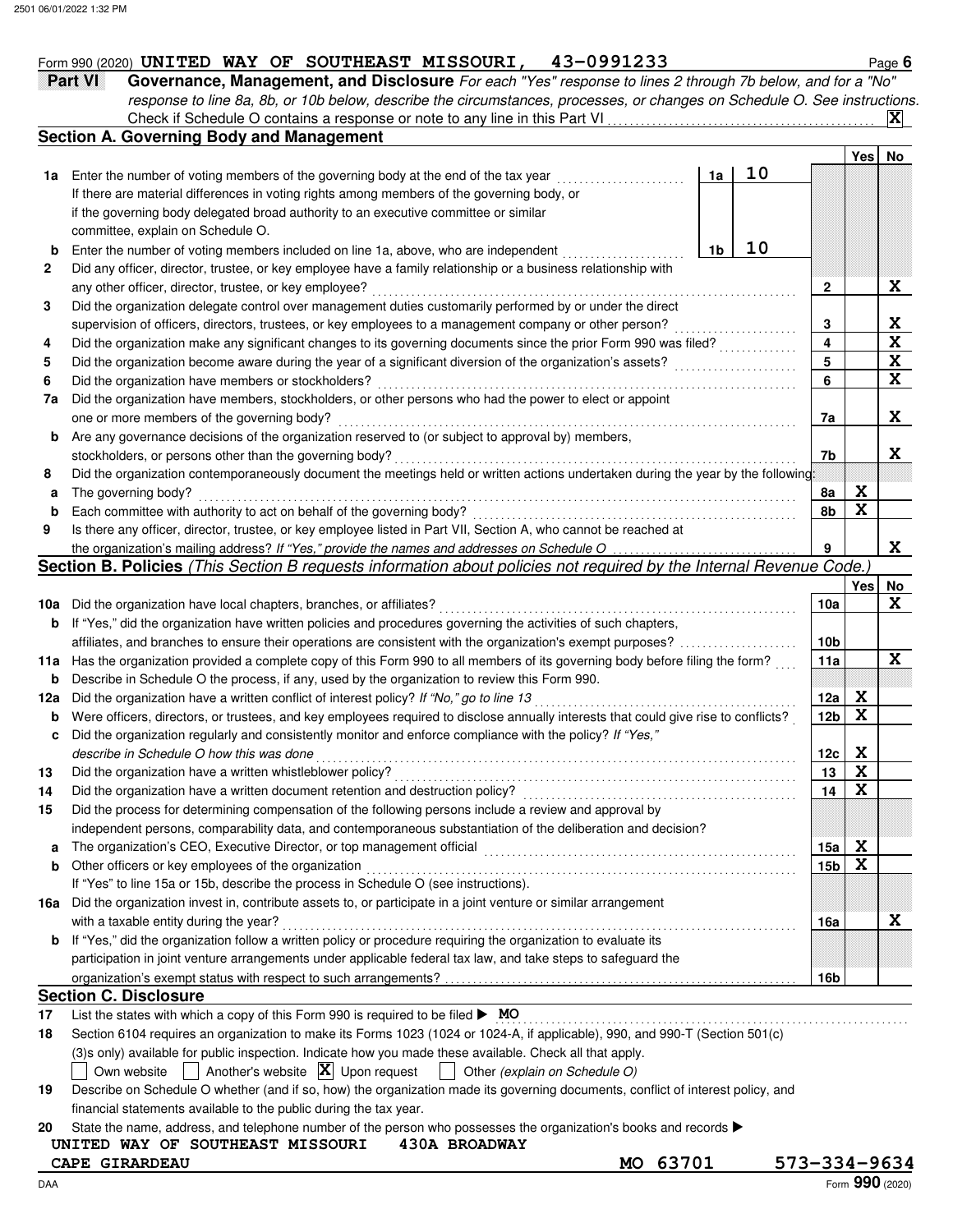## Form 990 (2020) **UNITED WAY OF SOUTHEAST MISSOURI, 43-0991233**

|                   | Part VII Compensation of Officers, Directors, Trustees, Key Employees, Highest Compensated Employees, and                         |  |  |  |  |  |  |  |  |
|-------------------|-----------------------------------------------------------------------------------------------------------------------------------|--|--|--|--|--|--|--|--|
|                   | <b>Independent Contractors</b>                                                                                                    |  |  |  |  |  |  |  |  |
|                   | Check if Schedule O contains a response or note to any line in this Part VII                                                      |  |  |  |  |  |  |  |  |
| <b>Section A.</b> | Officers, Directors, Trustees, Key Employees, and Highest Compensated Employees                                                   |  |  |  |  |  |  |  |  |
|                   | 1a Complete this table for all persons required to be listed. Report compensation for the calendar year ending with or within the |  |  |  |  |  |  |  |  |

■ List all of the organization's **current** officers, directors, trustees (whether individuals or organizations), regardless of amount of the organization Fritary of amount of compensation. Enter -0- in columns (D), (E), and (F) if no compensation was paid. organization's tax year.

List all of the organization's **current** key employees, if any. See instructions for definition of "key employee." **•**

who received reportable compensation (Box 5 of Form W-2 and/or Box 7 of Form 1099-MISC) of more than \$100,000 from the organization and any related organizations. ■ List the organization's five **current** highest compensated employees (other than an officer, director, trustee, or key employee)<br> **•** Preceived reportable compensation (Box 5 of Form W-2 and/or Box 7 of Form 1099-MISC)

• List all of the organization's **former** officers, key employees, and highest compensated employees who received more than<br>00,000 of reportable compensation from the organization and any related organizations \$100,000 of reportable compensation from the organization and any related organizations.

**•** List all of the organization's **former directors or trustees** that received, in the capacity as a former director or trustee of the anization more than \$10,000 of reportable compensation from the organization and any r organization, more than \$10,000 of reportable compensation from the organization and any related organizations. See instructions for the order in which to list the persons above.

Check this box if neither the organization nor any related organization compensated any current officer, director, or trustee.

| (A)<br>Name and title                  | (B)<br>Average<br>hours<br>per week<br>(list any               |                                   |                      |             | (C)<br>Position<br>(do not check more than one<br>box, unless person is both an<br>officer and a director/trustee) |                                 |        | (D)<br>Reportable<br>compensation<br>from the<br>organization | (E)<br>Reportable<br>compensation<br>from related<br>organizations<br>(W-2/1099-MISC) | (F)<br>Estimated amount<br>of other<br>compensation<br>from the<br>organization and |
|----------------------------------------|----------------------------------------------------------------|-----------------------------------|----------------------|-------------|--------------------------------------------------------------------------------------------------------------------|---------------------------------|--------|---------------------------------------------------------------|---------------------------------------------------------------------------------------|-------------------------------------------------------------------------------------|
|                                        | hours for<br>related<br>organizations<br>below<br>dotted line) | Individual trustee<br>or director | nstitutional trustee | Officer     | Key employee                                                                                                       | Highest compensated<br>employee | Former | (W-2/1099-MISC)                                               |                                                                                       | related organizations                                                               |
| (1) ELIZABETH SHELTON                  |                                                                |                                   |                      |             |                                                                                                                    |                                 |        |                                                               |                                                                                       |                                                                                     |
| EXECUTIVE DIRECTOR                     | 40.00<br>0.00                                                  | $\mathbf x$                       |                      | $\mathbf x$ |                                                                                                                    |                                 |        | 67,600                                                        | 0                                                                                     | $\mathbf 0$                                                                         |
| (2) DARREN BURGFELD                    |                                                                |                                   |                      |             |                                                                                                                    |                                 |        |                                                               |                                                                                       |                                                                                     |
| VICE-PRESIDENT                         | 0.00<br>0.00                                                   | $\mathbf x$                       |                      |             |                                                                                                                    |                                 |        | 0                                                             | 0                                                                                     | $\mathbf 0$                                                                         |
| (3) JACK GEISSINGER                    |                                                                |                                   |                      |             |                                                                                                                    |                                 |        |                                                               |                                                                                       |                                                                                     |
| <b>BOARD MEMBER</b>                    | 0.00<br>0.00                                                   | $\mathbf x$                       |                      |             |                                                                                                                    |                                 |        | 0                                                             | 0                                                                                     | $\mathbf 0$                                                                         |
| (4) ADRIENNE HENRY                     |                                                                |                                   |                      |             |                                                                                                                    |                                 |        |                                                               |                                                                                       |                                                                                     |
| PRESIDENT                              | 0.00<br>0.00                                                   | $\mathbf x$                       |                      | $\mathbf x$ |                                                                                                                    |                                 |        | 0                                                             | 0                                                                                     | $\mathbf 0$                                                                         |
| (5) MAUREEN HODGES                     |                                                                |                                   |                      |             |                                                                                                                    |                                 |        |                                                               |                                                                                       |                                                                                     |
| <b>BOARD MEMBER</b>                    | 0.00<br>0.00                                                   | $\mathbf x$                       |                      |             |                                                                                                                    |                                 |        | 0                                                             | 0                                                                                     | $\mathbf 0$                                                                         |
| (6) WILLIAM KUECKER                    |                                                                |                                   |                      |             |                                                                                                                    |                                 |        |                                                               |                                                                                       |                                                                                     |
| <b>BOARD MEMBER</b>                    | 0.00<br>0.00                                                   | $\mathbf x$                       |                      |             |                                                                                                                    |                                 |        | 0                                                             | 0                                                                                     | $\mathbf 0$                                                                         |
| (7) BRANDY MCINTIRE                    |                                                                |                                   |                      |             |                                                                                                                    |                                 |        |                                                               |                                                                                       |                                                                                     |
|                                        | 0.00                                                           |                                   |                      |             |                                                                                                                    |                                 |        |                                                               |                                                                                       |                                                                                     |
| <b>BOARD MEMBER</b><br>(8) JANE MYERS  | 0.00                                                           | $\mathbf x$                       |                      | $\mathbf x$ |                                                                                                                    |                                 |        | 0                                                             | 0                                                                                     | $\mathbf 0$                                                                         |
|                                        | 0.00                                                           |                                   |                      |             |                                                                                                                    |                                 |        |                                                               |                                                                                       |                                                                                     |
| TREASURER/SECRETARY<br>$(9)$ PHIL ROOP | 0.00                                                           | $\mathbf x$                       |                      | $\mathbf x$ |                                                                                                                    |                                 |        | 0                                                             | 0                                                                                     | $\mathbf 0$                                                                         |
|                                        | 0.00                                                           |                                   |                      |             |                                                                                                                    |                                 |        |                                                               |                                                                                       |                                                                                     |
| <b>BOARD MEMBER</b>                    | 0.00                                                           | X                                 |                      |             |                                                                                                                    |                                 |        | 0                                                             | 0                                                                                     | $\mathbf 0$                                                                         |
| (10) SONIA RUCKER                      |                                                                |                                   |                      |             |                                                                                                                    |                                 |        |                                                               |                                                                                       |                                                                                     |
| <b>BOARD MEMBER</b>                    | 0.00<br>0.00                                                   | $\mathbf x$                       |                      |             |                                                                                                                    |                                 |        | 0                                                             | $\mathbf 0$                                                                           | $\mathbf 0$                                                                         |
| $(11)$ JAY WOLZ                        |                                                                |                                   |                      |             |                                                                                                                    |                                 |        |                                                               |                                                                                       |                                                                                     |
|                                        | 0.00                                                           |                                   |                      |             |                                                                                                                    |                                 |        |                                                               |                                                                                       |                                                                                     |
| <b>BOARD MEMBER</b>                    | 0.00                                                           | $\mathbf x$                       |                      |             |                                                                                                                    |                                 |        | 0                                                             | 0                                                                                     | $\mathbf 0$                                                                         |

Form **990** (2020)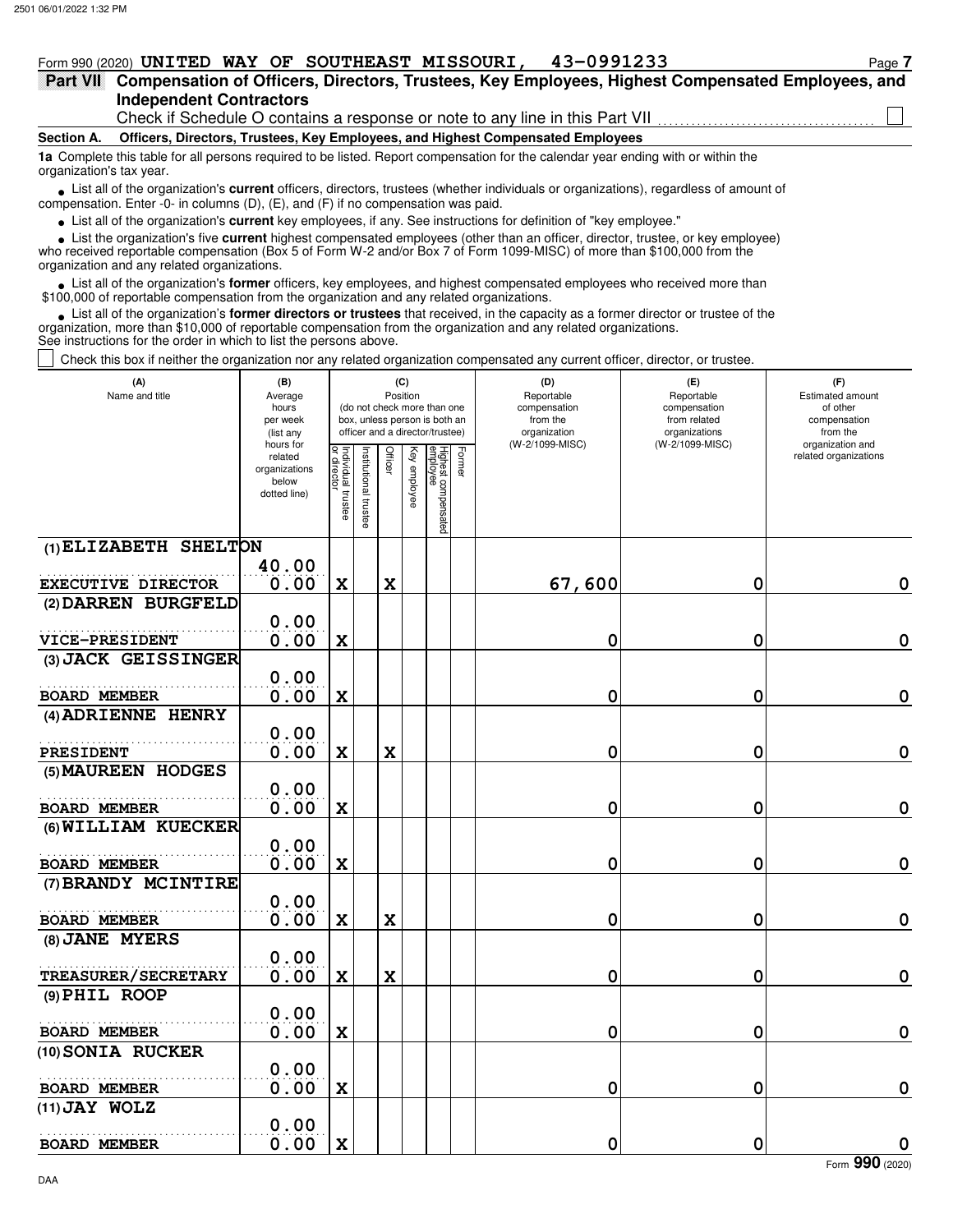|                   |            | Form 990 (2020) UNITED WAY OF SOUTHEAST MISSOURI,                                    |                                                                |                                        |                     |         |                 |                                                                                                 |        | 43-0991233                                                                                                                                                                                                                                                                                                                    |                                                                                                                                                                    | Page 8                                                          |
|-------------------|------------|--------------------------------------------------------------------------------------|----------------------------------------------------------------|----------------------------------------|---------------------|---------|-----------------|-------------------------------------------------------------------------------------------------|--------|-------------------------------------------------------------------------------------------------------------------------------------------------------------------------------------------------------------------------------------------------------------------------------------------------------------------------------|--------------------------------------------------------------------------------------------------------------------------------------------------------------------|-----------------------------------------------------------------|
|                   | Part VII   |                                                                                      |                                                                |                                        |                     |         |                 |                                                                                                 |        |                                                                                                                                                                                                                                                                                                                               | Section A. Officers, Directors, Trustees, Key Employees, and Highest Compensated Employees (continued)                                                             |                                                                 |
|                   |            | (A)<br>Name and title                                                                | (B)<br>Average<br>hours<br>per week<br>(list any               |                                        |                     |         | (C)<br>Position | (do not check more than one<br>box, unless person is both an<br>officer and a director/trustee) |        | (D)<br>Reportable<br>compensation<br>from the<br>organization                                                                                                                                                                                                                                                                 | (E)<br>Reportable<br>compensation<br>from related<br>organizations                                                                                                 | (F)<br>Estimated amount<br>of other<br>compensation<br>from the |
|                   |            |                                                                                      | hours for<br>related<br>organizations<br>below<br>dotted line) | Individual 1<br>or director<br>trustee | nstitutional truste | Officer | Key employee    | Highest compensated<br>employee                                                                 | Former | (W-2/1099-MISC)                                                                                                                                                                                                                                                                                                               | (W-2/1099-MISC)                                                                                                                                                    | organization and<br>related organizations                       |
|                   |            |                                                                                      |                                                                |                                        |                     |         |                 |                                                                                                 |        |                                                                                                                                                                                                                                                                                                                               |                                                                                                                                                                    |                                                                 |
|                   |            |                                                                                      |                                                                |                                        |                     |         |                 |                                                                                                 |        |                                                                                                                                                                                                                                                                                                                               |                                                                                                                                                                    |                                                                 |
|                   |            |                                                                                      |                                                                |                                        |                     |         |                 |                                                                                                 |        |                                                                                                                                                                                                                                                                                                                               |                                                                                                                                                                    |                                                                 |
|                   |            |                                                                                      |                                                                |                                        |                     |         |                 |                                                                                                 |        |                                                                                                                                                                                                                                                                                                                               |                                                                                                                                                                    |                                                                 |
|                   |            |                                                                                      |                                                                |                                        |                     |         |                 |                                                                                                 |        |                                                                                                                                                                                                                                                                                                                               |                                                                                                                                                                    |                                                                 |
|                   |            |                                                                                      |                                                                |                                        |                     |         |                 |                                                                                                 |        |                                                                                                                                                                                                                                                                                                                               |                                                                                                                                                                    |                                                                 |
|                   |            |                                                                                      |                                                                |                                        |                     |         |                 |                                                                                                 |        |                                                                                                                                                                                                                                                                                                                               |                                                                                                                                                                    |                                                                 |
|                   |            |                                                                                      |                                                                |                                        |                     |         |                 |                                                                                                 |        |                                                                                                                                                                                                                                                                                                                               |                                                                                                                                                                    |                                                                 |
|                   |            | Total from continuation sheets to Part VII, Section A<br>Total (add lines 1b and 1c) |                                                                |                                        |                     |         |                 |                                                                                                 |        | 67,600<br>67,600                                                                                                                                                                                                                                                                                                              |                                                                                                                                                                    |                                                                 |
| a<br>$\mathbf{2}$ |            | reportable compensation from the organization $\triangleright$ 0                     |                                                                |                                        |                     |         |                 |                                                                                                 |        | Total number of individuals (including but not limited to those listed above) who received more than \$100,000 of                                                                                                                                                                                                             |                                                                                                                                                                    |                                                                 |
| 3<br>4            | individual | employee on line 1a? If "Yes," complete Schedule J for such individual               |                                                                |                                        |                     |         |                 |                                                                                                 |        | Did the organization list any former officer, director, trustee, key employee, or highest compensated<br>For any individual listed on line 1a, is the sum of reportable compensation and other compensation from the<br>organization and related organizations greater than \$150,000? If "Yes," complete Schedule J for such |                                                                                                                                                                    | No<br>Yes<br>X<br>3<br>X<br>4                                   |
| 5                 |            |                                                                                      |                                                                |                                        |                     |         |                 |                                                                                                 |        | individual<br>Did any person listed on line 1a receive or accrue compensation from any unrelated organization or individual                                                                                                                                                                                                   |                                                                                                                                                                    | X<br>5                                                          |
| 1                 |            | <b>Section B. Independent Contractors</b>                                            |                                                                |                                        |                     |         |                 |                                                                                                 |        | Complete this table for your five highest compensated independent contractors that received more than \$100,000 of                                                                                                                                                                                                            |                                                                                                                                                                    |                                                                 |
|                   |            |                                                                                      | (A)<br>Name and business address                               |                                        |                     |         |                 |                                                                                                 |        |                                                                                                                                                                                                                                                                                                                               | compensation from the organization. Report compensation for the calendar year ending with or within the organization's tax year.<br>(B)<br>Description of services | (C)<br>Compensation                                             |
|                   |            |                                                                                      |                                                                |                                        |                     |         |                 |                                                                                                 |        |                                                                                                                                                                                                                                                                                                                               |                                                                                                                                                                    |                                                                 |
|                   |            |                                                                                      |                                                                |                                        |                     |         |                 |                                                                                                 |        |                                                                                                                                                                                                                                                                                                                               |                                                                                                                                                                    |                                                                 |
|                   |            |                                                                                      |                                                                |                                        |                     |         |                 |                                                                                                 |        |                                                                                                                                                                                                                                                                                                                               |                                                                                                                                                                    |                                                                 |
| 2                 |            | received more than \$100,000 of compensation from the organization ▶                 |                                                                |                                        |                     |         |                 |                                                                                                 |        | Total number of independent contractors (including but not limited to those listed above) who                                                                                                                                                                                                                                 | 0                                                                                                                                                                  |                                                                 |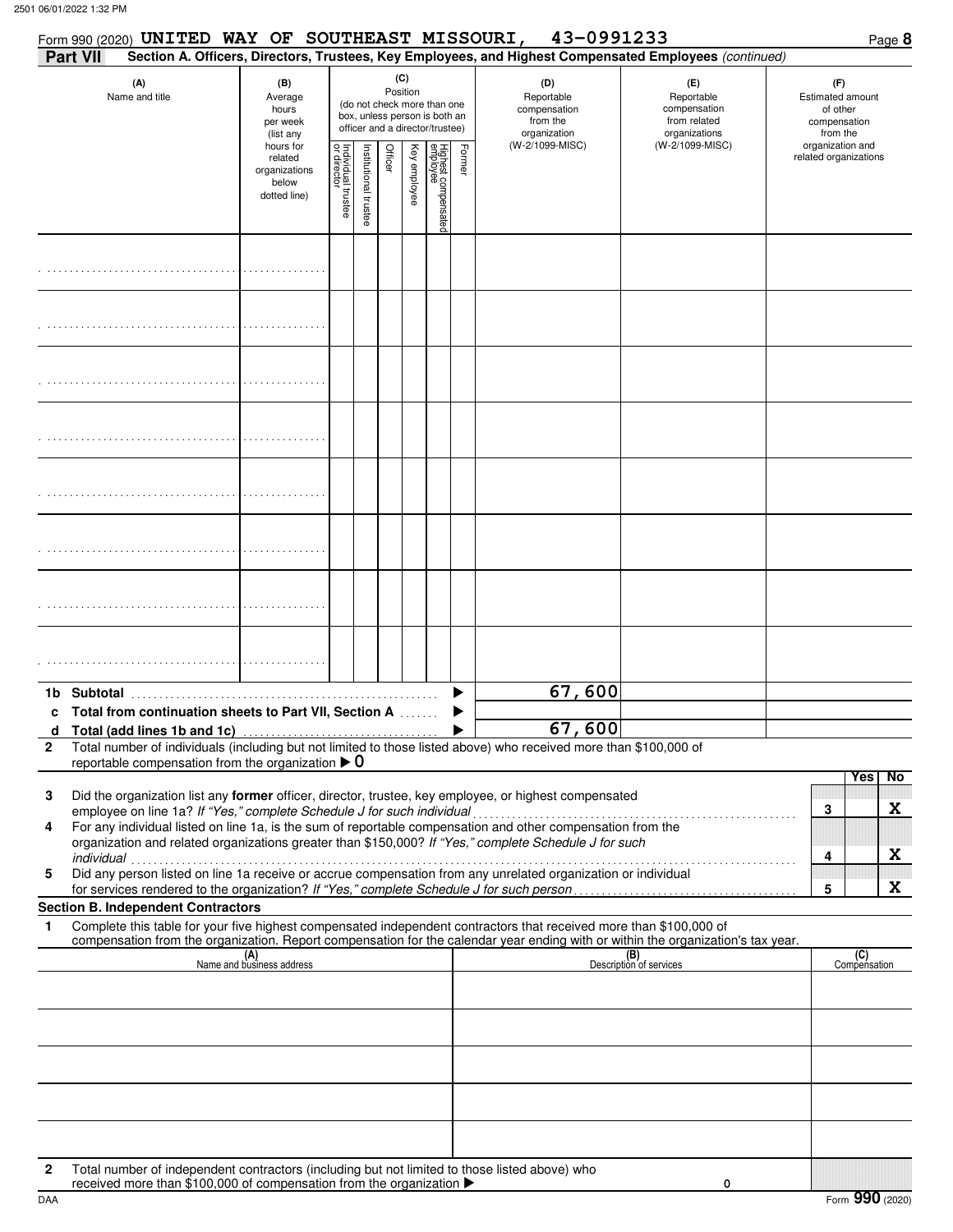|                                     |     |                                                       |    |                                            |                 |   |                      |                      | Check if Schedule O contains a response or note to any line in this Part VIII |                                      |                                                               |
|-------------------------------------|-----|-------------------------------------------------------|----|--------------------------------------------|-----------------|---|----------------------|----------------------|-------------------------------------------------------------------------------|--------------------------------------|---------------------------------------------------------------|
|                                     |     |                                                       |    |                                            |                 |   |                      | (A)<br>Total revenue | (B)<br>Related or exempt<br>function revenue                                  | (C)<br>Unrelated<br>business revenue | (D)<br>Revenue excluded<br>from tax under<br>sections 512-514 |
|                                     |     | 1a Federated campaigns                                |    | <u>.</u><br>1986 - Paul Barbara, president | 1a              |   |                      |                      |                                                                               |                                      |                                                               |
|                                     |     | <b>b</b> Membership dues                              |    | .                                          | 1 <sub>b</sub>  |   |                      |                      |                                                                               |                                      |                                                               |
|                                     |     | c Fundraising events                                  |    | .                                          | 1 <sub>c</sub>  |   |                      |                      |                                                                               |                                      |                                                               |
|                                     |     | d Related organizations                               |    | .                                          | 1 <sub>d</sub>  |   |                      |                      |                                                                               |                                      |                                                               |
|                                     |     | e Government grants (contributions)<br>               |    |                                            | 1e              |   | 120,545              |                      |                                                                               |                                      |                                                               |
|                                     |     | f All other contributions, gifts, grants,             |    |                                            |                 |   |                      |                      |                                                                               |                                      |                                                               |
| <b>Contributions, Gifts, Grants</b> |     | and similar amounts not included above                |    |                                            | 1f              |   | 489,155              |                      |                                                                               |                                      |                                                               |
|                                     | a   | Noncash contributions included in lines 1a-1f.        |    |                                            | $1g$ \$         |   | 18,450               |                      |                                                                               |                                      |                                                               |
|                                     |     |                                                       |    |                                            |                 |   | ь                    | 609,700              |                                                                               |                                      |                                                               |
|                                     |     |                                                       |    |                                            |                 |   | <b>Business Code</b> |                      |                                                                               |                                      |                                                               |
|                                     | 2a  |                                                       |    |                                            |                 |   |                      |                      |                                                                               |                                      |                                                               |
| Program Service<br>Revenue          | b   |                                                       |    |                                            |                 |   |                      |                      |                                                                               |                                      |                                                               |
|                                     | c   |                                                       |    |                                            |                 |   |                      |                      |                                                                               |                                      |                                                               |
|                                     | d   |                                                       |    |                                            |                 |   |                      |                      |                                                                               |                                      |                                                               |
|                                     |     |                                                       |    |                                            |                 |   |                      |                      |                                                                               |                                      |                                                               |
|                                     |     | f All other program service revenue                   |    |                                            |                 |   |                      |                      |                                                                               |                                      |                                                               |
|                                     |     |                                                       |    |                                            |                 |   | ▶                    |                      |                                                                               |                                      |                                                               |
|                                     | 3   | Investment income (including dividends, interest, and |    |                                            |                 |   |                      |                      |                                                                               |                                      |                                                               |
|                                     |     | other similar amounts)                                |    |                                            |                 |   |                      | 8,117                |                                                                               |                                      | 8,117                                                         |
|                                     | 4   | Income from investment of tax-exempt bond proceeds    |    |                                            |                 |   |                      |                      |                                                                               |                                      |                                                               |
|                                     | 5   |                                                       |    |                                            |                 |   |                      |                      |                                                                               |                                      |                                                               |
|                                     |     |                                                       |    | (i) Real                                   |                 |   | (ii) Personal        |                      |                                                                               |                                      |                                                               |
|                                     |     | <b>6a</b> Gross rents                                 | 6a |                                            |                 |   |                      |                      |                                                                               |                                      |                                                               |
|                                     |     | Less: rental expenses                                 | 6b |                                            |                 |   |                      |                      |                                                                               |                                      |                                                               |
|                                     |     | <b>C</b> Rental inc. or (loss)                        | 6c |                                            |                 |   |                      |                      |                                                                               |                                      |                                                               |
|                                     |     | <b>d</b> Net rental income or (loss)                  |    |                                            |                 |   |                      |                      |                                                                               |                                      |                                                               |
|                                     |     | <b>7a</b> Gross amount from                           |    | (i) Securities                             |                 |   | (ii) Other           |                      |                                                                               |                                      |                                                               |
|                                     |     | sales of assets<br>other than inventory               | 7a |                                            |                 |   |                      |                      |                                                                               |                                      |                                                               |
|                                     |     | <b>b</b> Less: cost or other                          |    |                                            |                 |   |                      |                      |                                                                               |                                      |                                                               |
| <b>Other Revenue</b>                |     | basis and sales exps.                                 | 7b |                                            |                 |   |                      |                      |                                                                               |                                      |                                                               |
|                                     |     | c Gain or (loss)                                      | 7c |                                            |                 |   |                      |                      |                                                                               |                                      |                                                               |
|                                     |     |                                                       |    |                                            |                 |   |                      |                      |                                                                               |                                      |                                                               |
|                                     |     | 8a Gross income from fundraising events               |    |                                            |                 |   |                      |                      |                                                                               |                                      |                                                               |
|                                     |     | (not including \$                                     |    | .                                          |                 |   |                      |                      |                                                                               |                                      |                                                               |
|                                     |     | of contributions reported on line 1c).                |    |                                            |                 |   |                      |                      |                                                                               |                                      |                                                               |
|                                     |     | See Part IV, line 18                                  |    | .                                          | 8a              |   |                      |                      |                                                                               |                                      |                                                               |
|                                     |     | <b>b</b> Less: direct expenses                        |    |                                            | 8b              |   |                      |                      |                                                                               |                                      |                                                               |
|                                     |     | c Net income or (loss) from fundraising events        |    |                                            |                 |   |                      |                      |                                                                               |                                      |                                                               |
|                                     |     | 9a Gross income from gaming activities.               |    |                                            |                 |   |                      |                      |                                                                               |                                      |                                                               |
|                                     |     | See Part IV, line 19                                  |    | .                                          | 9а              |   |                      |                      |                                                                               |                                      |                                                               |
|                                     |     | <b>b</b> Less: direct expenses                        |    |                                            | 9 <sub>b</sub>  |   |                      |                      |                                                                               |                                      |                                                               |
|                                     |     | c Net income or (loss) from gaming activities         |    |                                            |                 |   |                      |                      |                                                                               |                                      |                                                               |
|                                     |     | 10a Gross sales of inventory, less                    |    |                                            |                 |   |                      |                      |                                                                               |                                      |                                                               |
|                                     |     | returns and allowances                                |    | a sa sa                                    | 10a             |   |                      |                      |                                                                               |                                      |                                                               |
|                                     |     | <b>b</b> Less: cost of goods sold                     |    |                                            | 10 <sub>b</sub> |   |                      |                      |                                                                               |                                      |                                                               |
|                                     |     | c Net income or (loss) from sales of inventory        |    |                                            |                 |   |                      |                      |                                                                               |                                      |                                                               |
|                                     |     |                                                       |    |                                            |                 |   | <b>Business Code</b> |                      |                                                                               |                                      |                                                               |
|                                     | 11a | SPECIAL EVENTS & OTHER                                |    |                                            |                 |   |                      | 222, 912             | 222, 912                                                                      |                                      |                                                               |
|                                     | b   | COVID 19 FUNDING                                      |    |                                            |                 | . |                      | 78,243               | 78,243                                                                        |                                      |                                                               |
|                                     |     |                                                       |    |                                            |                 |   |                      |                      |                                                                               |                                      |                                                               |
| Miscellaneous<br>Revenue            |     |                                                       |    |                                            |                 |   |                      |                      |                                                                               |                                      |                                                               |
|                                     |     |                                                       |    |                                            |                 |   |                      | 301,155              |                                                                               |                                      |                                                               |
|                                     |     |                                                       |    |                                            |                 |   |                      | 918, 972             | 301, 155                                                                      | $\mathbf 0$                          | 8,117                                                         |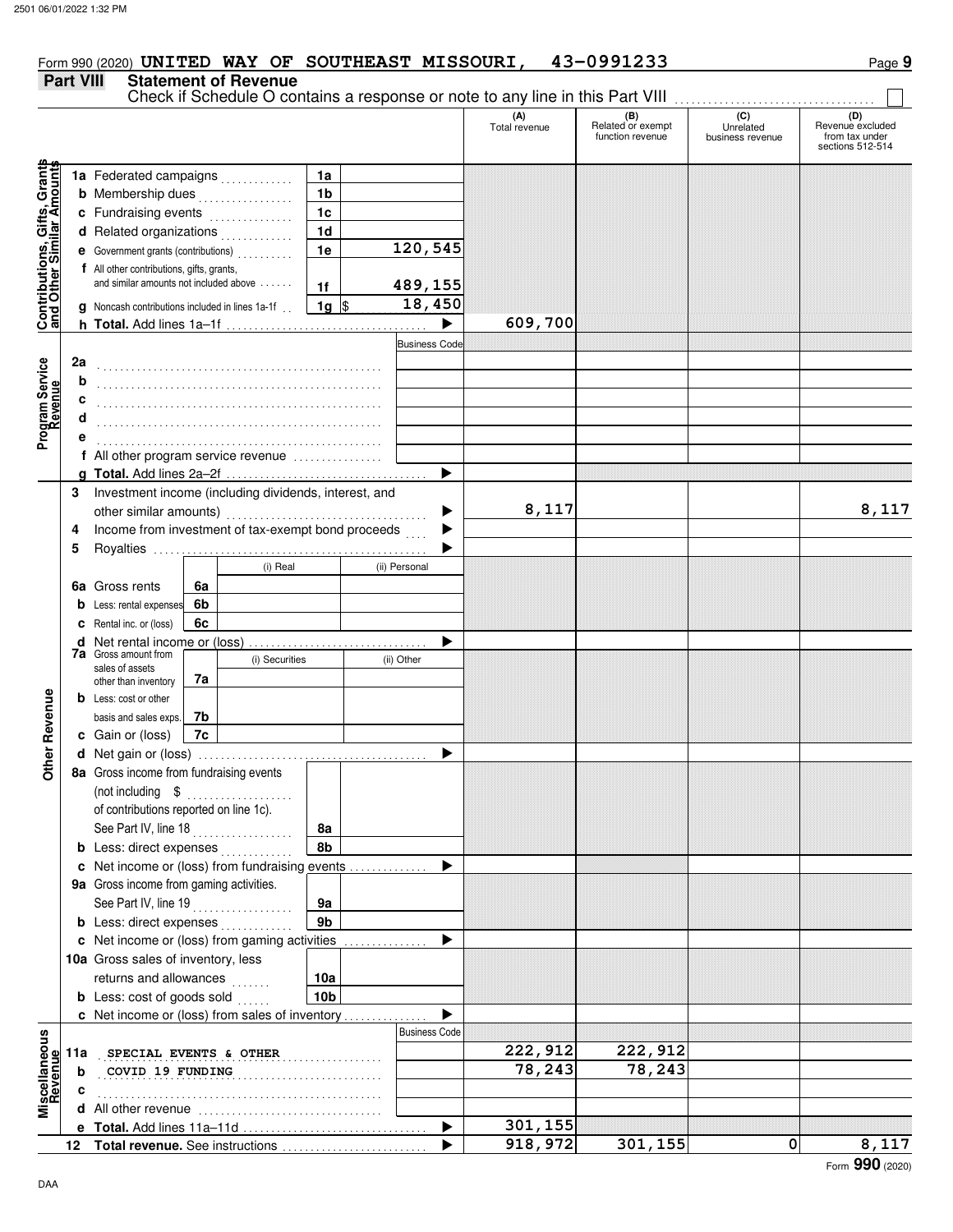## Form 990 (2020) **UNITED WAY OF SOUTHEAST MISSOURI, 43-0991233** Page 10

 $\Box$ 

**Part IX Statement of Functional Expenses** Section 501(c)(3) and 501(c)(4) organizations must complete all columns. All other organizations must complete column (A). Check if Schedule O contains a response or note to any line in this Part IX

|          | Crieck in Scriedule O contains a response or note to any line in this r art is<br>Do not include amounts reported on lines 6b,<br>7b, 8b, 9b, and 10b of Part VIII.                                                     | (A)<br>Total expenses | (B)<br>Program service<br>expenses | (C)<br>Management and<br>general expenses | (D)<br>Fundraising<br>expenses |
|----------|-------------------------------------------------------------------------------------------------------------------------------------------------------------------------------------------------------------------------|-----------------------|------------------------------------|-------------------------------------------|--------------------------------|
|          | 1 Grants and other assistance to domestic organizations                                                                                                                                                                 |                       |                                    |                                           |                                |
|          | and domestic governments. See Part IV, line 21                                                                                                                                                                          | 391,588               | 391,588                            |                                           |                                |
|          | 2 Grants and other assistance to domestic                                                                                                                                                                               |                       |                                    |                                           |                                |
|          | individuals. See Part IV, line 22                                                                                                                                                                                       |                       |                                    |                                           |                                |
| 3        | Grants and other assistance to foreign                                                                                                                                                                                  |                       |                                    |                                           |                                |
|          | organizations, foreign governments, and foreign                                                                                                                                                                         |                       |                                    |                                           |                                |
|          | individuals. See Part IV, lines 15 and 16                                                                                                                                                                               |                       |                                    |                                           |                                |
| 4        | Benefits paid to or for members                                                                                                                                                                                         |                       |                                    |                                           |                                |
| 5        | Compensation of current officers, directors,                                                                                                                                                                            |                       |                                    |                                           |                                |
|          | trustees, and key employees                                                                                                                                                                                             | 67,600                | 40,560                             | 6,759                                     | 20,281                         |
| 6        | Compensation not included above to disqualified                                                                                                                                                                         |                       |                                    |                                           |                                |
|          | persons (as defined under section 4958(f)(1)) and                                                                                                                                                                       |                       |                                    |                                           |                                |
|          | persons described in section 4958(c)(3)(B)                                                                                                                                                                              |                       |                                    |                                           |                                |
| 7        | Other salaries and wages                                                                                                                                                                                                | 77,043                | 41,603                             | 6,163                                     | 29,277                         |
| 8        | Pension plan accruals and contributions (include                                                                                                                                                                        |                       |                                    |                                           |                                |
|          | section 401(k) and 403(b) employer contributions)                                                                                                                                                                       |                       |                                    |                                           |                                |
| 9        |                                                                                                                                                                                                                         | 28,027                | 15,219                             | 2,110                                     | 10,698                         |
| 10       | Payroll taxes                                                                                                                                                                                                           | 11,065                | 5,975                              | 885                                       | 4,205                          |
| 11       | Fees for services (nonemployees):                                                                                                                                                                                       |                       |                                    |                                           |                                |
| a        | Management                                                                                                                                                                                                              |                       |                                    |                                           |                                |
|          | <b>b</b> Legal                                                                                                                                                                                                          |                       |                                    |                                           |                                |
| c        | Accounting                                                                                                                                                                                                              | 7,455                 | 2,485                              | 2,485                                     | 2,485                          |
|          | <b>d</b> Lobbying                                                                                                                                                                                                       |                       |                                    |                                           |                                |
| е        | Professional fundraising services. See Part IV, line 17                                                                                                                                                                 |                       |                                    |                                           |                                |
| f        | Investment management fees                                                                                                                                                                                              |                       |                                    |                                           |                                |
| a        | Other. (If line 11g amount exceeds 10% of line 25, column                                                                                                                                                               |                       |                                    |                                           |                                |
|          | (A) amount, list line 11g expenses on Schedule O.)                                                                                                                                                                      |                       |                                    |                                           |                                |
|          | 12 Advertising and promotion<br>                                                                                                                                                                                        | 11,838                |                                    |                                           | 11,838                         |
| 13       | Office expenses                                                                                                                                                                                                         |                       |                                    |                                           |                                |
| 14       |                                                                                                                                                                                                                         |                       |                                    |                                           |                                |
| 15       | Royalties                                                                                                                                                                                                               |                       |                                    |                                           |                                |
| 16       |                                                                                                                                                                                                                         | 479                   | 290                                | 109                                       | 80                             |
| 17       | Travel                                                                                                                                                                                                                  |                       |                                    |                                           |                                |
| 18       | Payments of travel or entertainment expenses                                                                                                                                                                            |                       |                                    |                                           |                                |
|          | for any federal, state, or local public officials                                                                                                                                                                       |                       |                                    |                                           |                                |
| 19       | Conferences, conventions, and meetings                                                                                                                                                                                  |                       |                                    |                                           |                                |
| 20<br>21 | Interest<br>Payments to affiliates                                                                                                                                                                                      | 11,118                |                                    | 11,118                                    |                                |
| 22       | Depreciation, depletion, and amortization                                                                                                                                                                               | 3,201                 | 800                                |                                           | 1,395                          |
| 23       |                                                                                                                                                                                                                         | 3,923                 | 980                                | $\frac{1,006}{1,522}$                     | $\overline{1}$ , 421           |
| 24       | Other expenses. Itemize expenses not covered                                                                                                                                                                            |                       |                                    |                                           |                                |
|          | above (List miscellaneous expenses on line 24e. If                                                                                                                                                                      |                       |                                    |                                           |                                |
|          | line 24e amount exceeds 10% of line 25, column                                                                                                                                                                          |                       |                                    |                                           |                                |
|          | (A) amount, list line 24e expenses on Schedule O.)                                                                                                                                                                      |                       |                                    |                                           |                                |
| a        | <b>COVID 19 FUNDING</b>                                                                                                                                                                                                 | 93,201                | 50,329                             | 7,456                                     | 35,416                         |
| b        | <b>CAMPAIGN EXPENSES</b>                                                                                                                                                                                                | 23,393                |                                    |                                           | 23,393                         |
| c        | <b>RENT</b>                                                                                                                                                                                                             | 15,825                | 5,275                              | 5,275                                     | 5,275                          |
| d        | OFFICE SUP/PRINTING                                                                                                                                                                                                     | 3,975                 | 1,325                              | 1,325                                     |                                |
| е        | All other expenses                                                                                                                                                                                                      | 16,564                | $\overline{5,861}$                 | 6,479                                     | $\frac{1,325}{4,224}$          |
| 25       | Total functional expenses. Add lines 1 through 24e                                                                                                                                                                      | $\overline{766, 295}$ | 562, 290                           | 52,692                                    | 151, 313                       |
| 26       | Joint costs. Complete this line only if the<br>organization reported in column (B) joint costs<br>from a combined educational campaign and<br>fundraising solicitation. Check here<br>following SOP 98-2 (ASC 958-720). |                       |                                    |                                           |                                |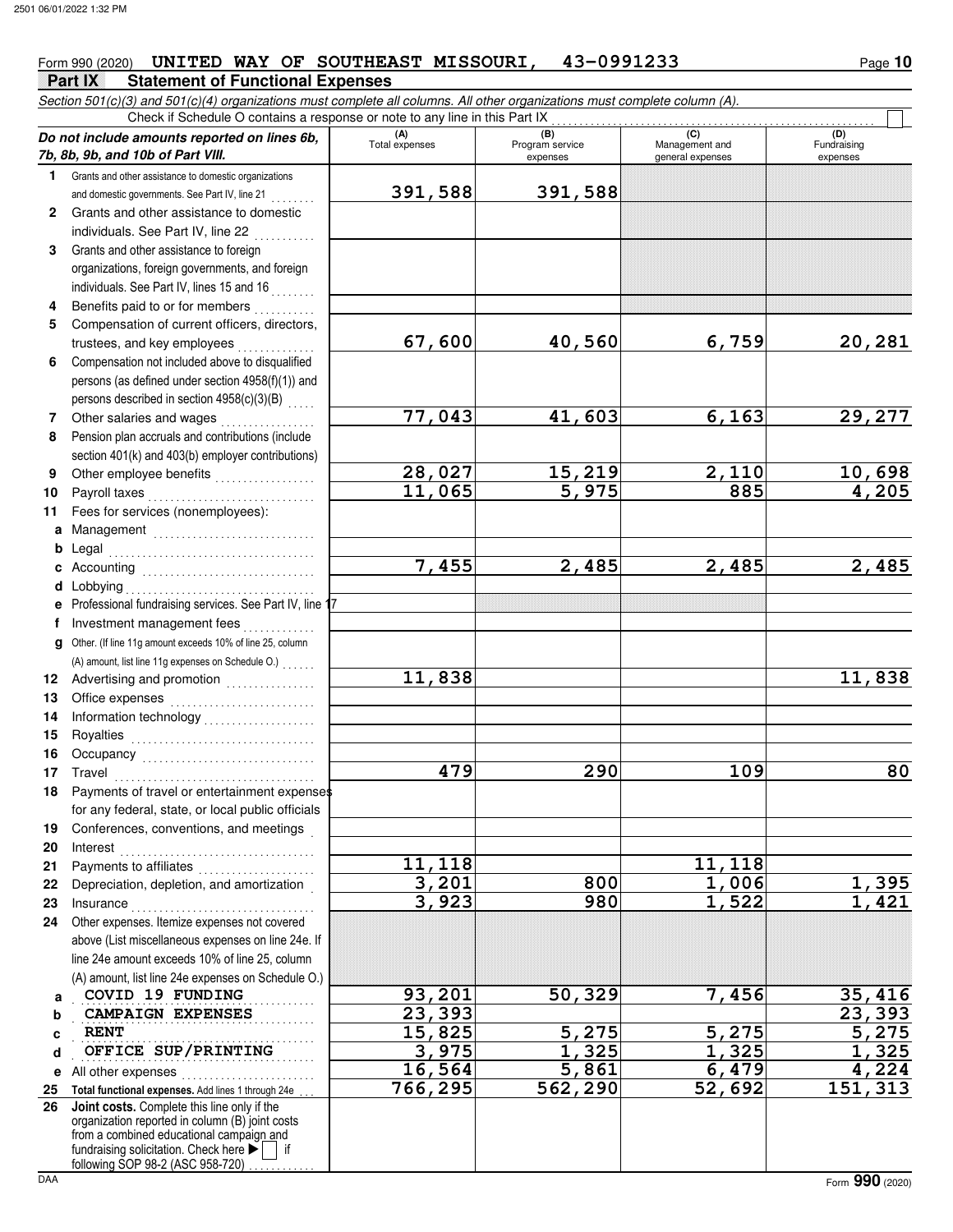## Form 990 (2020) **UNITED WAY OF SOUTHEAST MISSOURI, 43-0991233** Page 11

|                             | Part X   | <b>Balance Sheet</b>                                                                                   |                 |                          |    |                   |                |                  |         |
|-----------------------------|----------|--------------------------------------------------------------------------------------------------------|-----------------|--------------------------|----|-------------------|----------------|------------------|---------|
|                             |          | Check if Schedule O contains a response or note to any line in this Part X                             |                 |                          |    |                   |                |                  |         |
|                             |          |                                                                                                        |                 |                          |    | (A)               |                | (B)              |         |
|                             |          |                                                                                                        |                 |                          |    | Beginning of year |                | End of year      |         |
|                             | 1        | Cash-non-interest-bearing                                                                              |                 |                          |    | 745,552           | $\mathbf{1}$   |                  | 604,298 |
|                             | 2        |                                                                                                        |                 |                          |    | 225,341           | $\overline{2}$ |                  | 525,781 |
|                             | 3        | Pledges and grants receivable, net manufactured and grants receivable, net                             |                 |                          |    | 426,544           | $\mathbf{3}$   |                  | 177,709 |
|                             | 4        | Accounts receivable, net                                                                               |                 |                          |    |                   | 4              |                  | 69,045  |
|                             | 5        | Loans and other receivables from any current or former officer, director,                              |                 |                          |    |                   |                |                  |         |
|                             |          | trustee, key employee, creator or founder, substantial contributor, or 35%                             |                 |                          |    |                   |                |                  |         |
|                             |          | controlled entity or family member of any of these persons                                             |                 |                          |    |                   | 5              |                  |         |
|                             | 6        | Loans and other receivables from other disqualified persons (as defined                                |                 |                          |    |                   |                |                  |         |
|                             |          | under section 4958(f)(1)), and persons described in section $4958(c)(3)(B)$ <sub>[111111111111</sub> ] |                 |                          |    |                   | 6              |                  |         |
| Assets                      | 7        |                                                                                                        |                 |                          |    |                   | $\overline{7}$ |                  |         |
|                             | 8        | Inventories for sale or use                                                                            |                 | 8                        |    |                   |                |                  |         |
|                             | 9        |                                                                                                        |                 |                          |    |                   | 9              |                  | 7,450   |
|                             |          | 10a Land, buildings, and equipment: cost or other                                                      |                 |                          |    |                   |                |                  |         |
|                             |          |                                                                                                        |                 | $\frac{115,122}{98,179}$ |    |                   |                |                  |         |
|                             |          | <b>b</b> Less: accumulated depreciation<br>.                                                           | 10 <sub>b</sub> |                          |    | $8,749$ 10c       |                |                  | 16,943  |
|                             | 11       |                                                                                                        |                 |                          |    |                   | 11             |                  |         |
|                             | 12       |                                                                                                        |                 |                          |    |                   | 12<br>13       |                  |         |
|                             | 13       |                                                                                                        |                 |                          |    |                   | 14             |                  |         |
|                             | 14       | Intangible assets                                                                                      |                 |                          |    | 19,950            | 15             |                  |         |
|                             | 15<br>16 |                                                                                                        |                 |                          |    | 1,426,136         | 16             | 1,401,226        |         |
|                             | 17       |                                                                                                        |                 |                          |    | 6,846             | 17             |                  | 1,030   |
|                             | 18       | Grants payable                                                                                         |                 |                          |    |                   | 18             |                  |         |
|                             | 19       | Deferred revenue                                                                                       |                 |                          | 19 |                   |                |                  |         |
|                             | 20       |                                                                                                        |                 |                          | 20 |                   |                |                  |         |
|                             | 21       | Escrow or custodial account liability. Complete Part IV of Schedule D                                  |                 |                          |    |                   | 21             |                  |         |
|                             | 22       | Loans and other payables to any current or former officer, director,                                   |                 |                          |    |                   |                |                  |         |
|                             |          | trustee, key employee, creator or founder, substantial contributor, or 35%                             |                 |                          |    |                   |                |                  |         |
| Liabilities                 |          | controlled entity or family member of any of these persons                                             |                 |                          |    |                   | 22             |                  |         |
|                             | 23       |                                                                                                        |                 |                          |    |                   | 23             |                  |         |
|                             | 24       | Unsecured notes and loans payable to unrelated third parties                                           |                 | .                        |    |                   | 24             |                  |         |
|                             | 25       | Other liabilities (including federal income tax, payables to related third                             |                 |                          |    |                   |                |                  |         |
|                             |          | parties, and other liabilities not included on lines 17-24). Complete Part X                           |                 |                          |    |                   |                |                  |         |
|                             |          | of Schedule D                                                                                          |                 |                          |    | 409,582           | 25             |                  | 731,811 |
|                             | 26       |                                                                                                        |                 |                          |    | 416,428           | 26             |                  | 238,841 |
|                             |          | Organizations that follow FASB ASC 958, check here X                                                   |                 |                          |    |                   |                |                  |         |
|                             |          | and complete lines 27, 28, 32, and 33.                                                                 |                 |                          |    |                   |                |                  |         |
|                             | 27       | Net assets without donor restrictions                                                                  |                 |                          |    | 1,009,708         | 27             | 1, 162, 385      |         |
|                             | 28       | Net assets with donor restrictions                                                                     |                 |                          |    |                   | 28             |                  |         |
|                             |          | The assets with donor restrictions<br>Organizations that do not follow FASB ASC 958, check here ▶      |                 |                          |    |                   |                |                  |         |
| Net Assets or Fund Balances |          | and complete lines 29 through 33.                                                                      |                 |                          |    |                   |                |                  |         |
|                             | 29       | Capital stock or trust principal, or current funds                                                     |                 |                          |    |                   | 29             |                  |         |
|                             | 30       | Paid-in or capital surplus, or land, building, or equipment fund                                       |                 |                          |    |                   | 30             |                  |         |
|                             | 31       | Retained earnings, endowment, accumulated income, or other funds                                       |                 |                          |    |                   | 31             |                  |         |
|                             | 32       | Total net assets or fund balances                                                                      |                 |                          |    | 1,009,708         | 32             | <u>1,162,385</u> |         |
|                             | 33       |                                                                                                        |                 |                          |    | 1,426,136         | 33             | 1,401,226        |         |

Form **990** (2020)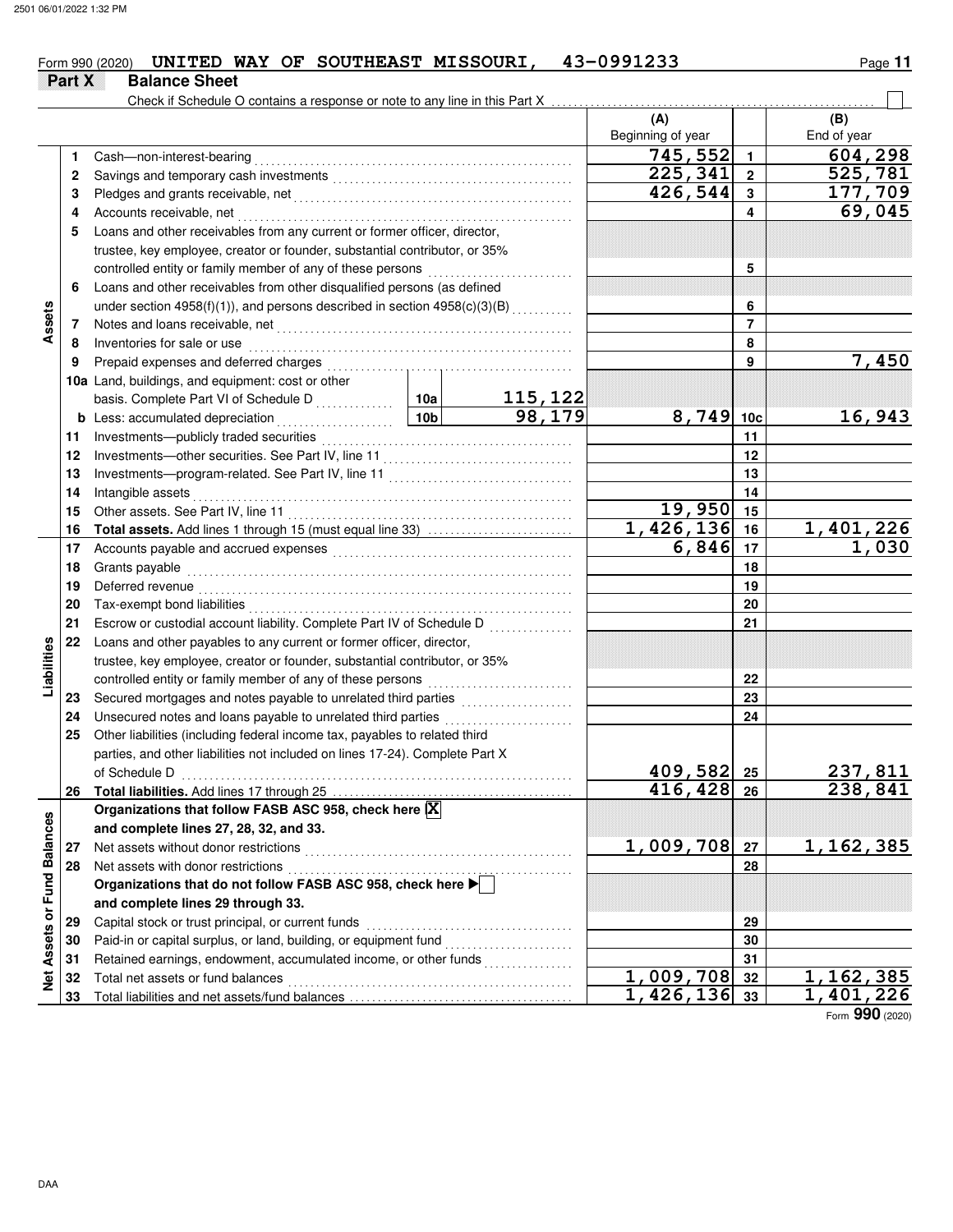| Part XI<br><b>Reconciliation of Net Assets</b><br>1                                                                   | $\overline{2}$<br>$\overline{3}$ | 918, 972<br>766,295 |
|-----------------------------------------------------------------------------------------------------------------------|----------------------------------|---------------------|
|                                                                                                                       |                                  |                     |
|                                                                                                                       |                                  |                     |
|                                                                                                                       |                                  |                     |
| 2                                                                                                                     |                                  |                     |
| Revenue less expenses. Subtract line 2 from line 1<br>3                                                               |                                  | 152, 677            |
| $\overline{4}$<br>Net assets or fund balances at beginning of year (must equal Part X, line 32, column (A))<br>4      |                                  | 1,009,708           |
| 5<br>5                                                                                                                |                                  |                     |
| 6<br>6                                                                                                                |                                  |                     |
| $\overline{7}$<br>Investment expenses<br>7                                                                            |                                  |                     |
| 8<br>Prior period adjustments<br>8                                                                                    |                                  |                     |
| Other changes in net assets or fund balances (explain on Schedule O)<br>9<br>9                                        |                                  |                     |
| Net assets or fund balances at end of year. Combine lines 3 through 9 (must equal Part X, line<br>10                  |                                  |                     |
| 10<br>32, column (B))                                                                                                 |                                  | 1, 162, 385         |
| <b>Financial Statements and Reporting</b><br>Part XII                                                                 |                                  |                     |
|                                                                                                                       |                                  |                     |
|                                                                                                                       |                                  | Yes<br>No           |
| $\mathbf{X}$ Accrual<br>Accounting method used to prepare the Form 990:  <br>Cash<br>Other<br>1                       |                                  |                     |
| If the organization changed its method of accounting from a prior year or checked "Other," explain in                 |                                  |                     |
| Schedule O.                                                                                                           |                                  |                     |
| 2a Were the organization's financial statements compiled or reviewed by an independent accountant?                    | 2a                               | X                   |
| If "Yes," check a box below to indicate whether the financial statements for the year were compiled or                |                                  |                     |
| reviewed on a separate basis, consolidated basis, or both:                                                            |                                  |                     |
| $ \mathbf{X} $ Consolidated basis<br>Separate basis<br>Both consolidated and separate basis                           |                                  |                     |
| b Were the organization's financial statements audited by an independent accountant?                                  | 2 <sub>b</sub>                   | X                   |
| If "Yes," check a box below to indicate whether the financial statements for the year were audited on a               |                                  |                     |
| separate basis, consolidated basis, or both:                                                                          |                                  |                     |
| $\mathbf{X}$ Consolidated basis<br>  Both consolidated and separate basis<br>Separate basis                           |                                  |                     |
| c If "Yes" to line 2a or 2b, does the organization have a committee that assumes responsibility for oversight of      |                                  |                     |
| the audit, review, or compilation of its financial statements and selection of an independent accountant?             | 2c                               | X                   |
| If the organization changed either its oversight process or selection process during the tax year, explain on         |                                  |                     |
| Schedule O.                                                                                                           |                                  |                     |
| 3a As a result of a federal award, was the organization required to undergo an audit or audits as set forth in the    |                                  |                     |
| Single Audit Act and OMB Circular A-133?                                                                              | 3a                               | X                   |
| <b>b</b> If "Yes," did the organization undergo the required audit or audits? If the organization did not undergo the |                                  |                     |
| required audit or audits, explain why on Schedule O and describe any steps taken to undergo such audits               | 3 <sub>b</sub>                   |                     |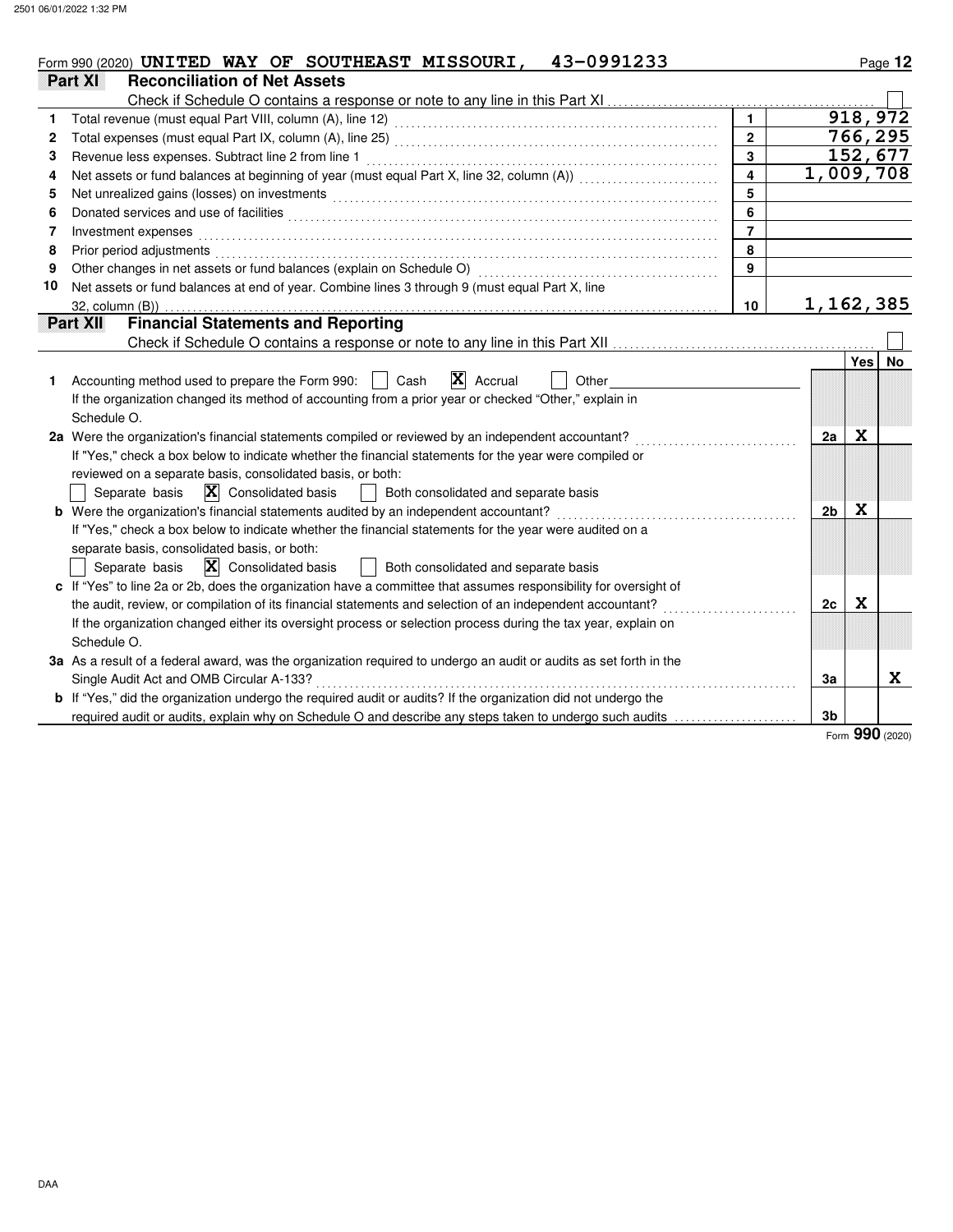| <b>SCHEDULE A</b><br>(Form 990 or 990-EZ)  |                                                            | <b>Public Charity Status and Public Support</b><br>Complete if the organization is a section 501(c)(3) organization or a section 4947(a)(1) nonexempt charitable trust.                       |                                                      |                                                                                                                                                                                                                                                                                                                                                                                                    | OMB No. 1545-0047<br>ZUZU             |
|--------------------------------------------|------------------------------------------------------------|-----------------------------------------------------------------------------------------------------------------------------------------------------------------------------------------------|------------------------------------------------------|----------------------------------------------------------------------------------------------------------------------------------------------------------------------------------------------------------------------------------------------------------------------------------------------------------------------------------------------------------------------------------------------------|---------------------------------------|
| Department of the Treasury                 |                                                            | Attach to Form 990 or Form 990-EZ.                                                                                                                                                            |                                                      |                                                                                                                                                                                                                                                                                                                                                                                                    |                                       |
| Internal Revenue Service                   |                                                            |                                                                                                                                                                                               |                                                      |                                                                                                                                                                                                                                                                                                                                                                                                    | <b>Open to Public</b><br>Inspection   |
| Name of the organization                   |                                                            | Go to www.irs.gov/Form990 for instructions and the latest information.<br>UNITED WAY OF SOUTHEAST MISSOURI,                                                                                   |                                                      |                                                                                                                                                                                                                                                                                                                                                                                                    | <b>Employer identification number</b> |
|                                            | INC.                                                       |                                                                                                                                                                                               |                                                      | 43-0991233                                                                                                                                                                                                                                                                                                                                                                                         |                                       |
| Part I                                     |                                                            | Reason for Public Charity Status. (All organizations must complete this part.)                                                                                                                |                                                      | See instructions.                                                                                                                                                                                                                                                                                                                                                                                  |                                       |
|                                            |                                                            | The organization is not a private foundation because it is: (For lines 1 through 12, check only one box.)                                                                                     |                                                      |                                                                                                                                                                                                                                                                                                                                                                                                    |                                       |
| 1                                          |                                                            | A church, convention of churches, or association of churches described in section 170(b)(1)(A)(i).                                                                                            |                                                      |                                                                                                                                                                                                                                                                                                                                                                                                    |                                       |
| 2                                          |                                                            | A school described in section 170(b)(1)(A)(ii). (Attach Schedule E (Form 990 or 990-EZ).)                                                                                                     |                                                      |                                                                                                                                                                                                                                                                                                                                                                                                    |                                       |
| 3                                          |                                                            | A hospital or a cooperative hospital service organization described in section 170(b)(1)(A)(iii).                                                                                             |                                                      |                                                                                                                                                                                                                                                                                                                                                                                                    |                                       |
| 4                                          |                                                            |                                                                                                                                                                                               |                                                      | A medical research organization operated in conjunction with a hospital described in section 170(b)(1)(A)(iii). Enter the hospital's name,                                                                                                                                                                                                                                                         |                                       |
| city, and state:                           |                                                            |                                                                                                                                                                                               |                                                      |                                                                                                                                                                                                                                                                                                                                                                                                    |                                       |
| 5                                          |                                                            |                                                                                                                                                                                               |                                                      | An organization operated for the benefit of a college or university owned or operated by a governmental unit described in                                                                                                                                                                                                                                                                          |                                       |
|                                            | section 170(b)(1)(A)(iv). (Complete Part II.)              |                                                                                                                                                                                               |                                                      |                                                                                                                                                                                                                                                                                                                                                                                                    |                                       |
| 6                                          |                                                            | A federal, state, or local government or governmental unit described in section 170(b)(1)(A)(v).                                                                                              |                                                      |                                                                                                                                                                                                                                                                                                                                                                                                    |                                       |
| $\mathbf{x}$<br>7                          | described in section 170(b)(1)(A)(vi). (Complete Part II.) |                                                                                                                                                                                               |                                                      | An organization that normally receives a substantial part of its support from a governmental unit or from the general public                                                                                                                                                                                                                                                                       |                                       |
| 8                                          |                                                            | A community trust described in section 170(b)(1)(A)(vi). (Complete Part II.)                                                                                                                  |                                                      |                                                                                                                                                                                                                                                                                                                                                                                                    |                                       |
| 9<br>university:                           |                                                            |                                                                                                                                                                                               |                                                      | An agricultural research organization described in section 170(b)(1)(A)(ix) operated in conjunction with a land-grant college<br>or university or a non-land-grant college of agriculture (see instructions). Enter the name, city, and state of the college or                                                                                                                                    |                                       |
| 10                                         |                                                            |                                                                                                                                                                                               |                                                      | An organization that normally receives: (1) more than 33 1/3% of its support from contributions, membership fees, and gross<br>receipts from activities related to its exempt functions, subject to certain exceptions; and (2) no more than 331/3% of its<br>support from gross investment income and unrelated business taxable income (less section 511 tax) from businesses                    |                                       |
|                                            |                                                            | acquired by the organization after June 30, 1975. See section 509(a)(2). (Complete Part III.)                                                                                                 |                                                      |                                                                                                                                                                                                                                                                                                                                                                                                    |                                       |
| 11                                         |                                                            | An organization organized and operated exclusively to test for public safety. See section 509(a)(4).                                                                                          |                                                      |                                                                                                                                                                                                                                                                                                                                                                                                    |                                       |
| 12                                         |                                                            |                                                                                                                                                                                               |                                                      | An organization organized and operated exclusively for the benefit of, to perform the functions of, or to carry out the purposes<br>of one or more publicly supported organizations described in section 509(a)(1) or section 509(a)(2). See section 509(a)(3).<br>Check the box in lines 12a through 12d that describes the type of supporting organization and complete lines 12e, 12f, and 12g. |                                       |
| a                                          |                                                            | the supported organization(s) the power to regularly appoint or elect a majority of the directors or trustees of the<br>supporting organization. You must complete Part IV, Sections A and B. |                                                      | Type I. A supporting organization operated, supervised, or controlled by its supported organization(s), typically by giving                                                                                                                                                                                                                                                                        |                                       |
| b                                          |                                                            |                                                                                                                                                                                               |                                                      | Type II. A supporting organization supervised or controlled in connection with its supported organization(s), by having                                                                                                                                                                                                                                                                            |                                       |
|                                            |                                                            |                                                                                                                                                                                               |                                                      | control or management of the supporting organization vested in the same persons that control or manage the supported                                                                                                                                                                                                                                                                               |                                       |
|                                            |                                                            | organization(s). You must complete Part IV, Sections A and C.                                                                                                                                 |                                                      |                                                                                                                                                                                                                                                                                                                                                                                                    |                                       |
| c                                          |                                                            |                                                                                                                                                                                               |                                                      | Type III functionally integrated. A supporting organization operated in connection with, and functionally integrated with,                                                                                                                                                                                                                                                                         |                                       |
| d                                          |                                                            | its supported organization(s) (see instructions). You must complete Part IV, Sections A, D, and E.                                                                                            |                                                      | Type III non-functionally integrated. A supporting organization operated in connection with its supported organization(s)                                                                                                                                                                                                                                                                          |                                       |
|                                            |                                                            | requirement (see instructions). You must complete Part IV, Sections A and D, and Part V.                                                                                                      |                                                      | that is not functionally integrated. The organization generally must satisfy a distribution requirement and an attentiveness                                                                                                                                                                                                                                                                       |                                       |
| е                                          |                                                            |                                                                                                                                                                                               |                                                      | Check this box if the organization received a written determination from the IRS that it is a Type I, Type II, Type III                                                                                                                                                                                                                                                                            |                                       |
|                                            |                                                            | functionally integrated, or Type III non-functionally integrated supporting organization.                                                                                                     |                                                      |                                                                                                                                                                                                                                                                                                                                                                                                    |                                       |
| f                                          | Enter the number of supported organizations                | Provide the following information about the supported organization(s).                                                                                                                        |                                                      |                                                                                                                                                                                                                                                                                                                                                                                                    |                                       |
| g<br>(i) Name of supported<br>organization | $(ii)$ EIN                                                 | (iii) Type of organization                                                                                                                                                                    | (iv) Is the organization<br>listed in your governing | (v) Amount of monetary                                                                                                                                                                                                                                                                                                                                                                             | (vi) Amount of<br>other support (see  |
|                                            |                                                            | (described on lines 1-10<br>above (see instructions))                                                                                                                                         | document?                                            | support (see<br>instructions)                                                                                                                                                                                                                                                                                                                                                                      | instructions)                         |
|                                            |                                                            |                                                                                                                                                                                               | Yes<br>No                                            |                                                                                                                                                                                                                                                                                                                                                                                                    |                                       |
| (A)                                        |                                                            |                                                                                                                                                                                               |                                                      |                                                                                                                                                                                                                                                                                                                                                                                                    |                                       |
| (B)                                        |                                                            |                                                                                                                                                                                               |                                                      |                                                                                                                                                                                                                                                                                                                                                                                                    |                                       |
| (C)                                        |                                                            |                                                                                                                                                                                               |                                                      |                                                                                                                                                                                                                                                                                                                                                                                                    |                                       |
| (D)                                        |                                                            |                                                                                                                                                                                               |                                                      |                                                                                                                                                                                                                                                                                                                                                                                                    |                                       |
| (E)                                        |                                                            |                                                                                                                                                                                               |                                                      |                                                                                                                                                                                                                                                                                                                                                                                                    |                                       |
| <b>Total</b>                               |                                                            |                                                                                                                                                                                               |                                                      |                                                                                                                                                                                                                                                                                                                                                                                                    |                                       |

**For Paperwork Reduction Act Notice, see the Instructions for Form 990 or 990-EZ.**

**Schedule A (Form 990 or 990-EZ) 2020**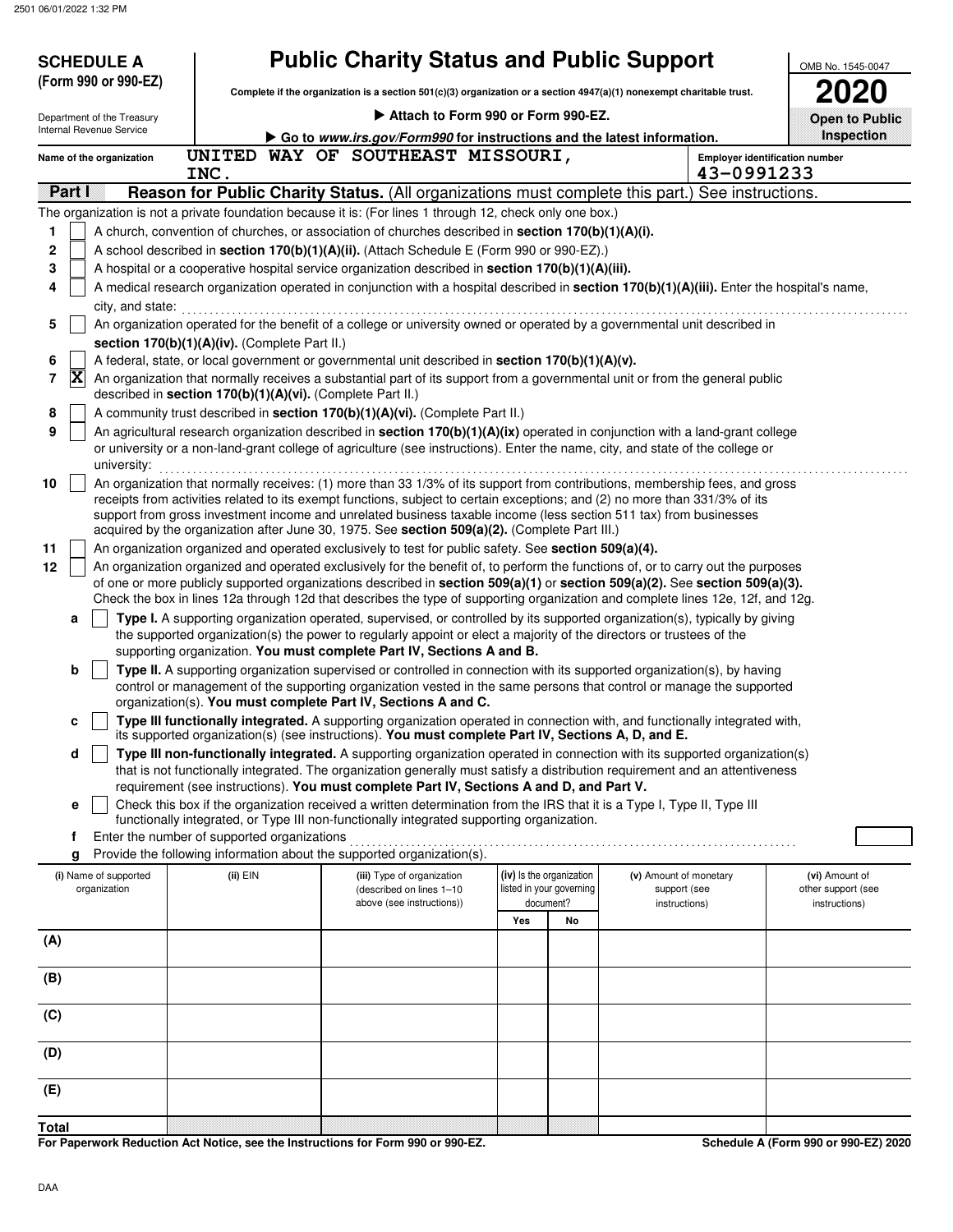|  | 1991233 |  |
|--|---------|--|

 $\overline{a}$ 

|         | Schedule A (Form 990 or 990-EZ) 2020                                                                    |  | UNITED WAY OF SOUTHEAST MISSOURI, | 43-0991233                                                                                                        | Page 2 |
|---------|---------------------------------------------------------------------------------------------------------|--|-----------------------------------|-------------------------------------------------------------------------------------------------------------------|--------|
| Part II |                                                                                                         |  |                                   | Support Schedule for Organizations Described in Sections 170(b)(1)(A)(iv) and 170(b)(1)(A)(vi)                    |        |
|         |                                                                                                         |  |                                   | (Complete only if you checked the box on line 5, 7, or 8 of Part I or if the organization failed to qualify under |        |
|         | Part III. If the organization fails to qualify under the tests listed below, please complete Part III.) |  |                                   |                                                                                                                   |        |
|         | <b>Section A Public Support</b>                                                                         |  |                                   |                                                                                                                   |        |

|                | Section A. Public Support<br>Calendar year (or fiscal year beginning in)                                                                                                                                                                                             | (a) 2016 | (b) 2017 | $(c)$ 2018 | $(d)$ 2019 | (e) 2020                             | (f) Total                                     |
|----------------|----------------------------------------------------------------------------------------------------------------------------------------------------------------------------------------------------------------------------------------------------------------------|----------|----------|------------|------------|--------------------------------------|-----------------------------------------------|
| 1              | Gifts, grants, contributions, and<br>membership fees received. (Do not<br>include any "unusual grants.")                                                                                                                                                             | 941,669  | 825,651  | 845,576    | 634,560    | 687,943                              | 3, 935, 399                                   |
| $\overline{2}$ | Tax revenues levied for the<br>organization's benefit and either paid<br>to or expended on its behalf                                                                                                                                                                |          |          |            |            |                                      |                                               |
| 3              | The value of services or facilities<br>furnished by a governmental unit to the<br>organization without charge                                                                                                                                                        |          |          |            |            |                                      |                                               |
| 4              | Total. Add lines 1 through 3                                                                                                                                                                                                                                         | 941,669  | 825,651  | 845,576    | 634,560    | 687,943                              | 3,935,399                                     |
| 5              | The portion of total contributions by<br>each person (other than a<br>governmental unit or publicly<br>supported organization) included on<br>line 1 that exceeds 2% of the amount<br>shown on line 11, column (f)                                                   |          |          |            |            |                                      |                                               |
| 6              | Public support. Subtract line 5 from line 4                                                                                                                                                                                                                          |          |          |            |            |                                      | 3, 935, 399                                   |
|                | <b>Section B. Total Support</b>                                                                                                                                                                                                                                      |          |          |            |            |                                      |                                               |
|                | Calendar year (or fiscal year beginning in) ▶                                                                                                                                                                                                                        | (a) 2016 | (b) 2017 | $(c)$ 2018 | $(d)$ 2019 | (e) 2020                             | (f) Total                                     |
| 7              | Amounts from line 4                                                                                                                                                                                                                                                  | 941,669  | 825,651  | 845,576    | 634,560    | 687,943                              | 3,935,399                                     |
| 8              | Gross income from interest, dividends,<br>payments received on securities loans,<br>rents, royalties, and income from<br>similar sources                                                                                                                             | 7,062    | 8,839    | 13,510     | 11,520     | 8,117                                | 49,048                                        |
| 9              | Net income from unrelated business<br>activities, whether or not the business<br>is regularly carried on                                                                                                                                                             |          |          |            |            |                                      |                                               |
| 10             | Other income. Do not include gain or<br>loss from the sale of capital assets<br>(Explain in Part VI.)                                                                                                                                                                |          |          |            |            |                                      |                                               |
| 11             | Total support. Add lines 7 through 10                                                                                                                                                                                                                                |          |          |            |            |                                      | 3,984,447                                     |
| 12             | Gross receipts from related activities, etc. (see instructions)                                                                                                                                                                                                      |          |          |            |            | 12                                   | 580,597                                       |
| 13             | First 5 years. If the Form 990 is for the organization's first, second, third, fourth, or fifth tax year as a section 501(c)(3)                                                                                                                                      |          |          |            |            |                                      |                                               |
|                | organization, check this box and stop here                                                                                                                                                                                                                           |          |          |            |            |                                      |                                               |
|                | <b>Section C. Computation of Public Support Percentage</b>                                                                                                                                                                                                           |          |          |            |            |                                      |                                               |
| 14             | Public support percentage for 2020 (line 6, column (f) divided by line 11, column (f)) [[[[[[[[[[[[[[[[[[[[[[                                                                                                                                                        |          |          |            |            | 14                                   | 98.77%                                        |
| 15             | Public support percentage from 2019 Schedule A, Part II, line 14                                                                                                                                                                                                     |          |          |            |            | 15                                   | 98.93%                                        |
| 16a            | 33 1/3% support test-2020. If the organization did not check the box on line 13, and line 14 is 33 1/3% or more, check this                                                                                                                                          |          |          |            |            |                                      |                                               |
|                | box and stop here. The organization qualifies as a publicly supported organization                                                                                                                                                                                   |          |          |            |            |                                      | $\blacktriangleright$ $\overline{\mathbf{X}}$ |
| b              | 33 1/3% support test-2019. If the organization did not check a box on line 13 or 16a, and line 15 is 33 1/3% or more, check                                                                                                                                          |          |          |            |            |                                      |                                               |
|                | this box and stop here. The organization qualifies as a publicly supported organization                                                                                                                                                                              |          |          |            |            |                                      |                                               |
|                | 17a 10%-facts-and-circumstances test-2020. If the organization did not check a box on line 13, 16a, or 16b, and line 14 is                                                                                                                                           |          |          |            |            |                                      |                                               |
|                | 10% or more, and if the organization meets the "facts-and-circumstances" test, check this box and stop here. Explain in<br>Part VI how the organization meets the "facts-and-circumstances" test. The organization qualifies as a publicly supported<br>organization |          |          |            |            |                                      |                                               |
| b              | 10%-facts-and-circumstances test-2019. If the organization did not check a box on line 13, 16a, 16b, or 17a, and line                                                                                                                                                |          |          |            |            |                                      |                                               |
|                | 15 is 10% or more, and if the organization meets the "facts-and-circumstances" test, check this box and stop here. Explain                                                                                                                                           |          |          |            |            |                                      |                                               |
|                | in Part VI how the organization meets the "facts-and-circumstances" test. The organization qualifies as a publicly supported                                                                                                                                         |          |          |            |            |                                      |                                               |
|                | organization                                                                                                                                                                                                                                                         |          |          |            |            |                                      |                                               |
| 18             | Private foundation. If the organization did not check a box on line 13, 16a, 16b, 17a, or 17b, check this box and see                                                                                                                                                |          |          |            |            |                                      |                                               |
|                |                                                                                                                                                                                                                                                                      |          |          |            |            |                                      |                                               |
|                |                                                                                                                                                                                                                                                                      |          |          |            |            | Schedule A (Form 990 or 990-EZ) 2020 |                                               |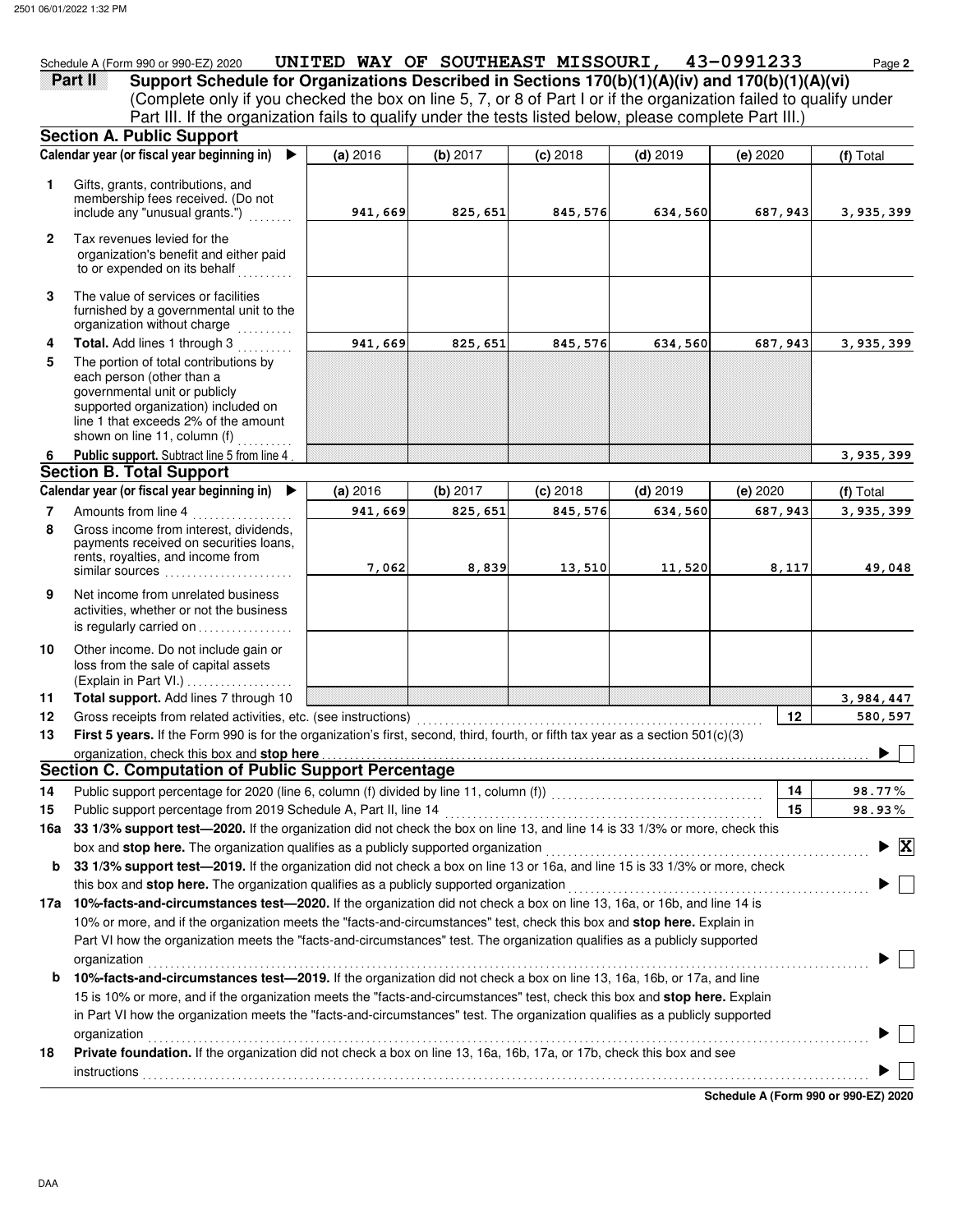|              | Schedule A (Form 990 or 990-EZ) 2020                                                                                                                                                           |          | UNITED WAY OF SOUTHEAST MISSOURI, |            |            | 43-0991233 | Page 3    |
|--------------|------------------------------------------------------------------------------------------------------------------------------------------------------------------------------------------------|----------|-----------------------------------|------------|------------|------------|-----------|
|              | Support Schedule for Organizations Described in Section 509(a)(2)<br>Part III                                                                                                                  |          |                                   |            |            |            |           |
|              | (Complete only if you checked the box on line 10 of Part I or if the organization failed to qualify under Part II.                                                                             |          |                                   |            |            |            |           |
|              | If the organization fails to qualify under the tests listed below, please complete Part II.)                                                                                                   |          |                                   |            |            |            |           |
|              | <b>Section A. Public Support</b>                                                                                                                                                               |          |                                   |            |            |            |           |
|              | Calendar year (or fiscal year beginning in)<br>▶                                                                                                                                               | (a) 2016 | (b) 2017                          | $(c)$ 2018 | $(d)$ 2019 | (e) 2020   | (f) Total |
| 1            | Gifts, grants, contributions, and membership fees<br>received. (Do not include any "unusual grants.")                                                                                          |          |                                   |            |            |            |           |
| $\mathbf{2}$ | Gross receipts from admissions, merchandise<br>sold or services performed, or facilities<br>furnished in any activity that is related to the<br>organization's tax-exempt purpose              |          |                                   |            |            |            |           |
| 3            | Gross receipts from activities that are not an<br>unrelated trade or business under section 513                                                                                                |          |                                   |            |            |            |           |
| 4            | Tax revenues levied for the<br>organization's benefit and either paid<br>to or expended on its behalf                                                                                          |          |                                   |            |            |            |           |
| 5            | The value of services or facilities<br>furnished by a governmental unit to the<br>organization without charge                                                                                  |          |                                   |            |            |            |           |
| 6            | Total. Add lines 1 through 5                                                                                                                                                                   |          |                                   |            |            |            |           |
|              | 7a Amounts included on lines 1, 2, and 3<br>received from disqualified persons                                                                                                                 |          |                                   |            |            |            |           |
| b<br>c       | Amounts included on lines 2 and 3<br>received from other than disqualified<br>persons that exceed the greater of \$5,000<br>or 1% of the amount on line 13 for the year<br>Add lines 7a and 7b |          |                                   |            |            |            |           |
| 8            | Public support. (Subtract line 7c from<br>line $6.$ )                                                                                                                                          |          |                                   |            |            |            |           |
|              | <b>Section B. Total Support</b>                                                                                                                                                                |          |                                   |            |            |            |           |
|              | Calendar year (or fiscal year beginning in)                                                                                                                                                    | (a) 2016 |                                   | $(c)$ 2018 | $(d)$ 2019 | (e) 2020   | (f) Total |
|              |                                                                                                                                                                                                |          |                                   |            |            |            |           |
|              |                                                                                                                                                                                                |          | (b) $2017$                        |            |            |            |           |
| 9<br>10a     | Amounts from line 6<br>Gross income from interest, dividends,<br>payments received on securities loans, rents,                                                                                 |          |                                   |            |            |            |           |
|              | royalties, and income from similar sources.                                                                                                                                                    |          |                                   |            |            |            |           |
| b            | Unrelated business taxable income (less<br>section 511 taxes) from businesses<br>acquired after June 30, 1975<br>.                                                                             |          |                                   |            |            |            |           |
|              | Add lines 10a and 10b                                                                                                                                                                          |          |                                   |            |            |            |           |
| 11           | Net income from unrelated business<br>activities not included in line 10b, whether<br>or not the business is regularly carried on                                                              |          |                                   |            |            |            |           |
| 12           | Other income. Do not include gain or<br>loss from the sale of capital assets                                                                                                                   |          |                                   |            |            |            |           |
| 13           | (Explain in Part VI.)<br>.<br>Total support. (Add lines 9, 10c, 11,                                                                                                                            |          |                                   |            |            |            |           |
| 14           | and $12.$ )<br>First 5 years. If the Form 990 is for the organization's first, second, third, fourth, or fifth tax year as a section 501(c)(3)                                                 |          |                                   |            |            |            |           |
|              | organization, check this box and stop here                                                                                                                                                     |          |                                   |            |            |            |           |
|              | <b>Section C. Computation of Public Support Percentage</b>                                                                                                                                     |          |                                   |            |            |            |           |
| 15           |                                                                                                                                                                                                |          |                                   |            |            | 15         | %         |
| 16           |                                                                                                                                                                                                |          |                                   |            |            | 16         | $\%$      |
|              | Section D. Computation of Investment Income Percentage                                                                                                                                         |          |                                   |            |            |            |           |
| 17           |                                                                                                                                                                                                |          |                                   |            |            | 17<br>18   | %         |
|              | 18 Investment income percentage from 2019 Schedule A, Part III, line 17                                                                                                                        |          |                                   |            |            |            | $\%$      |
|              | 19a 33 1/3% support tests-2020. If the organization did not check the box on line 14, and line 15 is more than 33 1/3%, and line                                                               |          |                                   |            |            |            |           |
| b            | 33 1/3% support tests—2019. If the organization did not check a box on line 14 or line 19a, and line 16 is more than 33 1/3%, and                                                              |          |                                   |            |            |            |           |

**20 Private foundation.** If the organization did not check a box on line 14, 19a, or 19b, check this box and see instructions . . . . . . . . . . . . . . . . . . . .

**Schedule A (Form 990 or 990-EZ) 2020**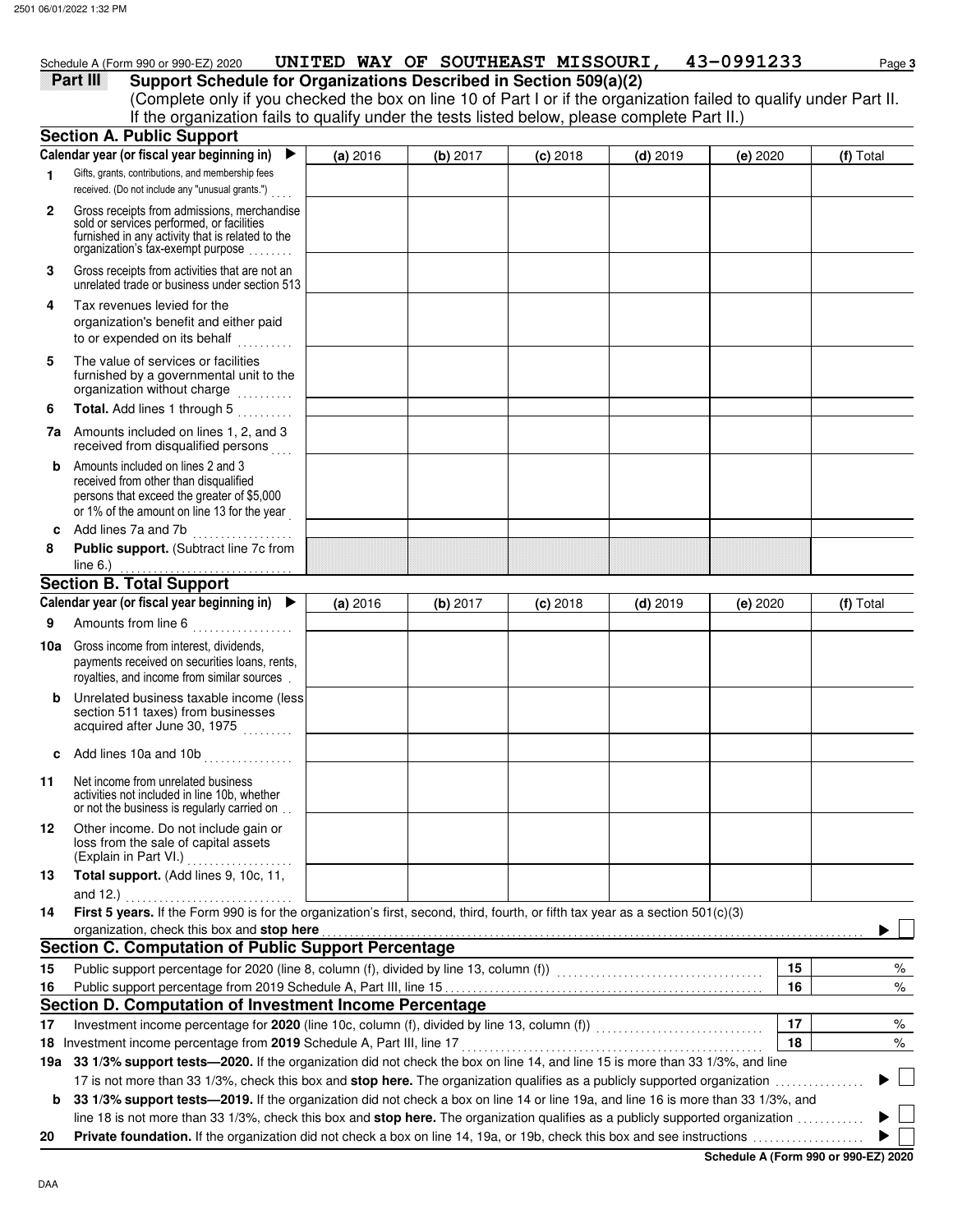# Schedule A (Form 990 or 990-EZ) 2020 **UNITED WAY OF SOUTHEAST MISSOURI, 43-0991233** Page 4

#### **Part IV Supporting Organizations**

Sections A, D, and E. If you checked box 12d, Part I, complete Sections A and D, and complete Part V.) (Complete only if you checked a box in line 12 on Part I. If you checked box 12a, Part I, complete Sections A and B. If you checked box 12b, Part I, complete Sections A and C. If you checked box 12c, Part I, complete

## **Section A. All Supporting Organizations**

- Are all of the organization's supported organizations listed by name in the organization's governing documents? If "No," describe in **Part VI** how the supported organizations are designated. If designated by class or purpose, describe the designation. If historic and continuing relationship, explain. **1**
- Did the organization have any supported organization that does not have an IRS determination of status under section 509(a)(1) or (2)? If "Yes," explain in **Part VI** how the organization determined that the supported organization was described in section 509(a)(1) or (2). **2**
- **3a** Did the organization have a supported organization described in section 501(c)(4), (5), or (6)? If "Yes," answer lines 3b and 3c below.
- **b** Did the organization confirm that each supported organization qualified under section 501(c)(4), (5), or (6) and satisfied the public support tests under section 509(a)(2)? If "Yes," describe in **Part VI** when and how the organization made the determination.
- **c** Did the organization ensure that all support to such organizations was used exclusively for section  $170(c)(2)(B)$ purposes? If "Yes," explain in **Part VI** what controls the organization put in place to ensure such use.
- **4a** Was any supported organization not organized in the United States ("foreign supported organization")? If "Yes," and if you checked 12a or 12b in Part I, answer (b) and (c) below.
- **b** Did the organization have ultimate control and discretion in deciding whether to make grants to the foreign supported organization? If "Yes," describe in **Part VI** how the organization had such control and discretion despite being controlled or supervised by or in connection with its supported organizations.
- **c** Did the organization support any foreign supported organization that does not have an IRS determination under sections 501(c)(3) and 509(a)(1) or (2)? If "Yes," explain in **Part VI** what controls the organization used to ensure that all support to the foreign supported organization was used exclusively for section 170(c)(2)(B) purposes.
- **5a** Did the organization add, substitute, or remove any supported organizations during the tax year? If "Yes," answer lines 5b and 5c below (if applicable). Also, provide detail in **Part VI,** including (i) the names and EIN numbers of the supported organizations added, substituted, or removed; (ii) the reasons for each such action; (iii) the authority under the organization's organizing document authorizing such action; and (iv) how the action was accomplished (such as by amendment to the organizing document).
- **b Type I or Type II only.** Was any added or substituted supported organization part of a class already designated in the organization's organizing document?
- **c Substitutions only.** Was the substitution the result of an event beyond the organization's control?
- **6** Did the organization provide support (whether in the form of grants or the provision of services or facilities) to anyone other than (i) its supported organizations, (ii) individuals that are part of the charitable class benefited by one or more of its supported organizations, or (iii) other supporting organizations that also support or benefit one or more of the filing organization's supported organizations? If "Yes," provide detail in **Part VI.**
- **7** Did the organization provide a grant, loan, compensation, or other similar payment to a substantial contributor (as defined in section 4958(c)(3)(C)), a family member of a substantial contributor, or a 35% controlled entity with regard to a substantial contributor? If "Yes," complete Part I of Schedule L (Form 990 or 990-EZ).
- **8** Did the organization make a loan to a disqualified person (as defined in section 4958) not described in line 7? If "Yes," complete Part I of Schedule L (Form 990 or 990-EZ).
- **9a** Was the organization controlled directly or indirectly at any time during the tax year by one or more disqualified persons, as defined in section 4946 (other than foundation managers and organizations described in section 509(a)(1) or (2))? If "Yes," provide detail in **Part VI.**
- **b** Did one or more disqualified persons (as defined in line 9a) hold a controlling interest in any entity in which the supporting organization had an interest? If "Yes," provide detail in **Part VI.**
- **c** Did a disqualified person (as defined in line 9a) have an ownership interest in, or derive any personal benefit from, assets in which the supporting organization also had an interest? If "Yes," provide detail in **Part VI.**
- **10a** Was the organization subject to the excess business holdings rules of section 4943 because of section 4943(f) (regarding certain Type II supporting organizations, and all Type III non-functionally integrated supporting organizations)? If "Yes," answer line 10b below.
- **b** Did the organization have any excess business holdings in the tax year? (Use Schedule C, Form 4720, to determine whether the organization had excess business holdings.)

Yes | No **1 2 3a 3b 3c 4a 4b 4c 5a 5b 5c 6 7 8 9a 9b 9c 10a 10b**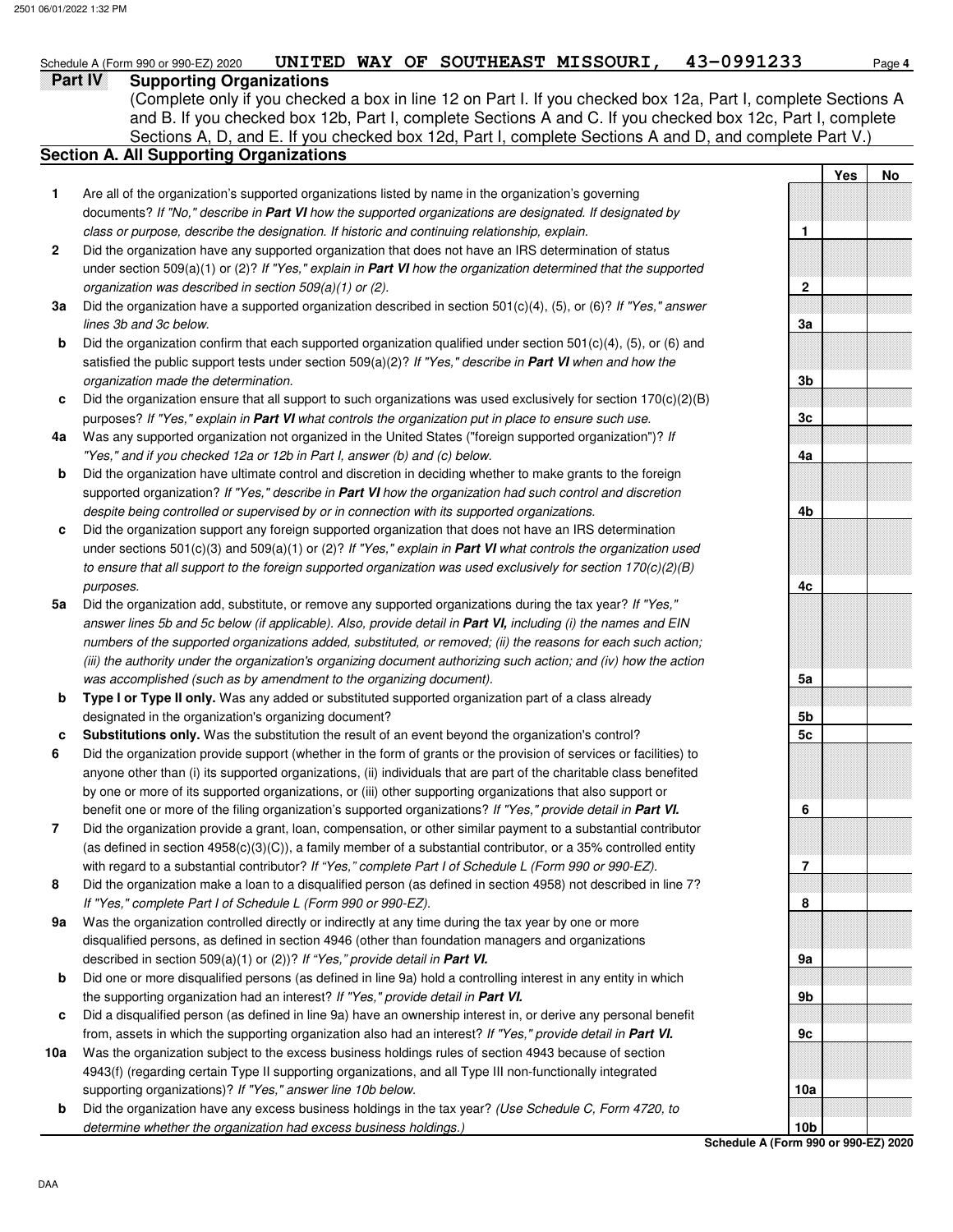# Schedule A (Form 990 or 990-EZ) 2020 **UNITED WAY OF SOUTHEAST MISSOURI, 43-0991233** Page 5

|    | Part IV<br><b>Supporting Organizations (continued)</b>                                                               |                 |     |    |
|----|----------------------------------------------------------------------------------------------------------------------|-----------------|-----|----|
|    |                                                                                                                      |                 | Yes | No |
| 11 | Has the organization accepted a gift or contribution from any of the following persons?                              |                 |     |    |
| a  | A person who directly or indirectly controls, either alone or together with persons described in lines 11b and       |                 |     |    |
|    | 11c below, the governing body of a supported organization?                                                           | 11a             |     |    |
|    | A family member of a person described in line 11a above?<br>b                                                        | 11 <sub>b</sub> |     |    |
|    | c A 35% controlled entity of a person described in line 11a or 11b above? If "Yes" to line 11a, 11b, or 11c, provide |                 |     |    |
|    | detail in <b>Part VI.</b>                                                                                            | 11c             |     |    |
|    | Cootian D. Tune I Cunnauting Overnications                                                                           |                 |     |    |

#### **Section B. Type I Supporting Organizations**

- **2 1** supported organizations and what conditions or restrictions, if any, applied to such powers during the tax year. organization, describe how the powers to appoint and/or remove officers, directors, or trustees were allocated among the effectively operated, supervised, or controlled the organization's activities. If the organization had more than one supported directors, or trustees at all times during the tax year? If "No," describe in **Part VI** how the supported organization(s) more supported organizations have the power to regularly appoint or elect at least a majority of the organization's officers, Did the governing body, members of the governing body, officers acting in their official capacity, or membership of one or Did the organization operate for the benefit of any supported organization other than the supported **1**
- organization(s) that operated, supervised, or controlled the supporting organization? If "Yes," explain in **Part VI** how providing such benefit carried out the purposes of the supported organization(s) that operated, supervised, or controlled the supporting organization.

#### **Section C. Type II Supporting Organizations**

Were a majority of the organization's directors or trustees during the tax year also a majority of the directors or trustees of each of the organization's supported organization(s)? If "No," describe in **Part VI** how control **1** or management of the supporting organization was vested in the same persons that controlled or managed the supported organization(s). Yes | No **1**

#### **Section D. All Type III Supporting Organizations**

|                |                                                                                                                           | Yes | No |
|----------------|---------------------------------------------------------------------------------------------------------------------------|-----|----|
|                | Did the organization provide to each of its supported organizations, by the last day of the fifth month of the            |     |    |
|                | organization's tax year, (i) a written notice describing the type and amount of support provided during the prior tax     |     |    |
|                | year, (ii) a copy of the Form 990 that was most recently filed as of the date of notification, and (iii) copies of the    |     |    |
|                | organization's governing documents in effect on the date of notification, to the extent not previously provided?          |     |    |
| $\overline{2}$ | Were any of the organization's officers, directors, or trustees either (i) appointed or elected by the supported          |     |    |
|                | organization(s) or (ii) serving on the governing body of a supported organization? If "No," explain in <b>Part VI</b> how |     |    |
|                | the organization maintained a close and continuous working relationship with the supported organization(s).               |     |    |
| 3              | By reason of the relationship described in line 2, above, did the organization's supported organizations have             |     |    |
|                | a significant voice in the organization's investment policies and in directing the use of the organization's              |     |    |
|                | income or assets at all times during the tax year? If "Yes," describe in Part VI the role the organization's              |     |    |
|                | supported organizations played in this regard.                                                                            |     |    |

#### **Section E. Type III Functionally-Integrated Supporting Organizations**

- The organization satisfied the Activities Test. Complete **line 2** below. **a**
- The organization is the parent of each of its supported organizations. Complete **line 3** below. **b**

|  | c $\Box$ The organization supported a governmental entity. Describe in Part VI how you supported a governmental entity (see instructions). |  |
|--|--------------------------------------------------------------------------------------------------------------------------------------------|--|
|  |                                                                                                                                            |  |

- **2** Activities Test. **Answer lines 2a and 2b below.**
- **a** Did substantially all of the organization's activities during the tax year directly further the exempt purposes of the supported organization(s) to which the organization was responsive? If "Yes," then in **Part VI identify those supported organizations and explain** how these activities directly furthered their exempt purposes, how the organization was responsive to those supported organizations, and how the organization determined that these activities constituted substantially all of its activities.
- **b** Did the activities described in line 2a, above, constitute activities that, but for the organization's involvement, one or more of the organization's supported organization(s) would have been engaged in? If "Yes," explain in Part VI the reasons for the organization's position that its supported organization(s) would have engaged in these activities but for the organization's involvement.
- **3** Parent of Supported Organizations. **Answer lines 3a and 3b below.**
	- **a** Did the organization have the power to regularly appoint or elect a majority of the officers, directors, or trustees of each of the supported organizations? If "Yes" or "No," provide details in **Part VI.**
- DAA **Schedule A (Form 990 or 990-EZ) 2020 b** Did the organization exercise a substantial degree of direction over the policies, programs, and activities of each of its supported organizations? If "Yes," describe in **Part VI** the role played by the organization in this regard.

**3b**

**2a**

**2b**

**3a**

**Yes No**

**2**

**Yes No**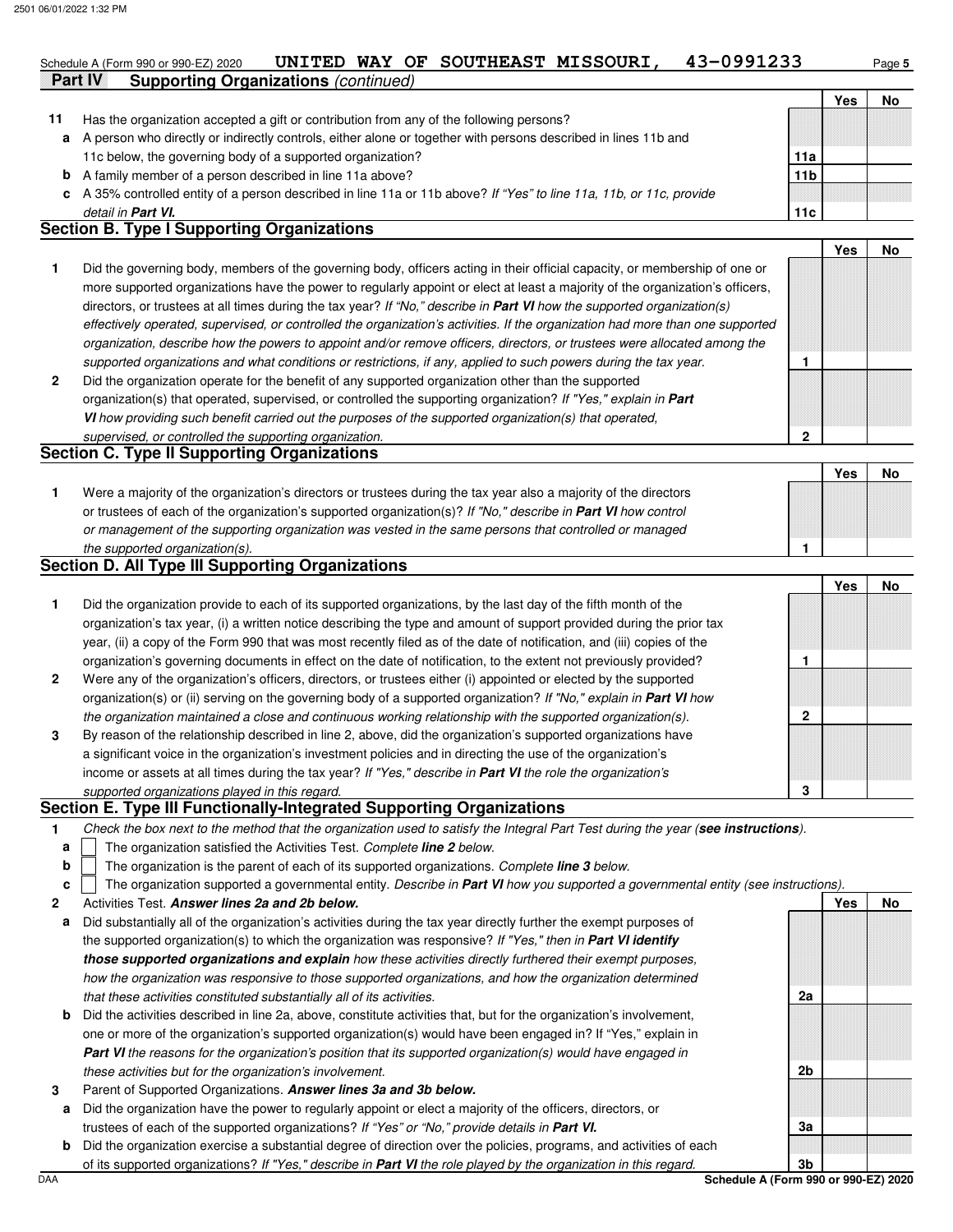|              | UNITED WAY OF SOUTHEAST MISSOURI,<br>Schedule A (Form 990 or 990-EZ) 2020                                                        |                | 43-0991233     | Page 6                         |
|--------------|----------------------------------------------------------------------------------------------------------------------------------|----------------|----------------|--------------------------------|
|              | Type III Non-Functionally Integrated 509(a)(3) Supporting Organizations<br>Part V                                                |                |                |                                |
| $\mathbf{1}$ | Check here if the organization satisfied the Integral Part Test as a qualifying trust on Nov. 20, 1970 (explain in Part VI). See |                |                |                                |
|              | <b>instructions.</b> All other Type III non-functionally integrated supporting organizations must complete Sections A through E. |                |                |                                |
|              | Section A - Adjusted Net Income                                                                                                  |                | (A) Prior Year | (B) Current Year<br>(optional) |
| 1            | Net short-term capital gain                                                                                                      | 1              |                |                                |
| $\mathbf{2}$ | Recoveries of prior-year distributions                                                                                           | $\overline{2}$ |                |                                |
| 3            | Other gross income (see instructions)                                                                                            | 3              |                |                                |
| 4            | Add lines 1 through 3.                                                                                                           | 4              |                |                                |
| 5            | Depreciation and depletion                                                                                                       | 5              |                |                                |
| 6            | Portion of operating expenses paid or incurred for production or collection of                                                   |                |                |                                |
|              | gross income or for management, conservation, or maintenance of property                                                         |                |                |                                |
|              | held for production of income (see instructions)                                                                                 | 6              |                |                                |
| 7            | Other expenses (see instructions)                                                                                                | 7              |                |                                |
| 8            | <b>Adjusted Net Income</b> (subtract lines 5, 6, and 7 from line 4)                                                              | 8              |                |                                |
|              | <b>Section B - Minimum Asset Amount</b>                                                                                          |                | (A) Prior Year | (B) Current Year<br>(optional) |
| 1.           | Aggregate fair market value of all non-exempt-use assets (see                                                                    |                |                |                                |
|              | instructions for short tax year or assets held for part of year):                                                                |                |                |                                |
|              | a Average monthly value of securities                                                                                            | 1a             |                |                                |
|              | <b>b</b> Average monthly cash balances                                                                                           | 1b             |                |                                |
|              | <b>c</b> Fair market value of other non-exempt-use assets                                                                        | 1c             |                |                                |
|              | <b>d Total</b> (add lines 1a, 1b, and 1c)                                                                                        | 1d             |                |                                |
|              | <b>e</b> Discount claimed for blockage or other factors                                                                          |                |                |                                |
|              | (explain in detail in Part VI):                                                                                                  |                |                |                                |
|              | 2 Acquisition indebtedness applicable to non-exempt-use assets                                                                   | $\mathbf{2}$   |                |                                |
| 3            | Subtract line 2 from line 1d.                                                                                                    | 3              |                |                                |
| 4            | Cash deemed held for exempt use. Enter 0.015 of line 3 (for greater amount,                                                      |                |                |                                |
|              | see instructions).                                                                                                               | 4              |                |                                |
| 5            | Net value of non-exempt-use assets (subtract line 4 from line 3)                                                                 | 5              |                |                                |
| 6            | Multiply line 5 by 0.035.                                                                                                        | 6              |                |                                |
| 7            | Recoveries of prior-year distributions                                                                                           | $\overline{7}$ |                |                                |
| 8            | Minimum Asset Amount (add line 7 to line 6)                                                                                      | 8              |                |                                |
|              | <b>Section C - Distributable Amount</b>                                                                                          |                |                | <b>Current Year</b>            |
| 1.           | Adjusted net income for prior year (from Section A, line 8, column A)                                                            | 1              |                |                                |
| $\mathbf{2}$ | Enter 0.85 of line 1.                                                                                                            | $\overline{2}$ |                |                                |
| 3            | Minimum asset amount for prior year (from Section B, line 8, column A)                                                           | 3              |                |                                |
| 4            | Enter greater of line 2 or line 3.                                                                                               | 4              |                |                                |
| 5            | Income tax imposed in prior year                                                                                                 | 5              |                |                                |
| 6            | Distributable Amount. Subtract line 5 from line 4, unless subject to                                                             |                |                |                                |
|              | emergency temporary reduction (see instructions)                                                                                 | 6              |                |                                |

**7** (see instructions). Check here if the current year is the organization's first as a non-functionally integrated Type III supporting organization

**Schedule A (Form 990 or 990-EZ) 2020**

DAA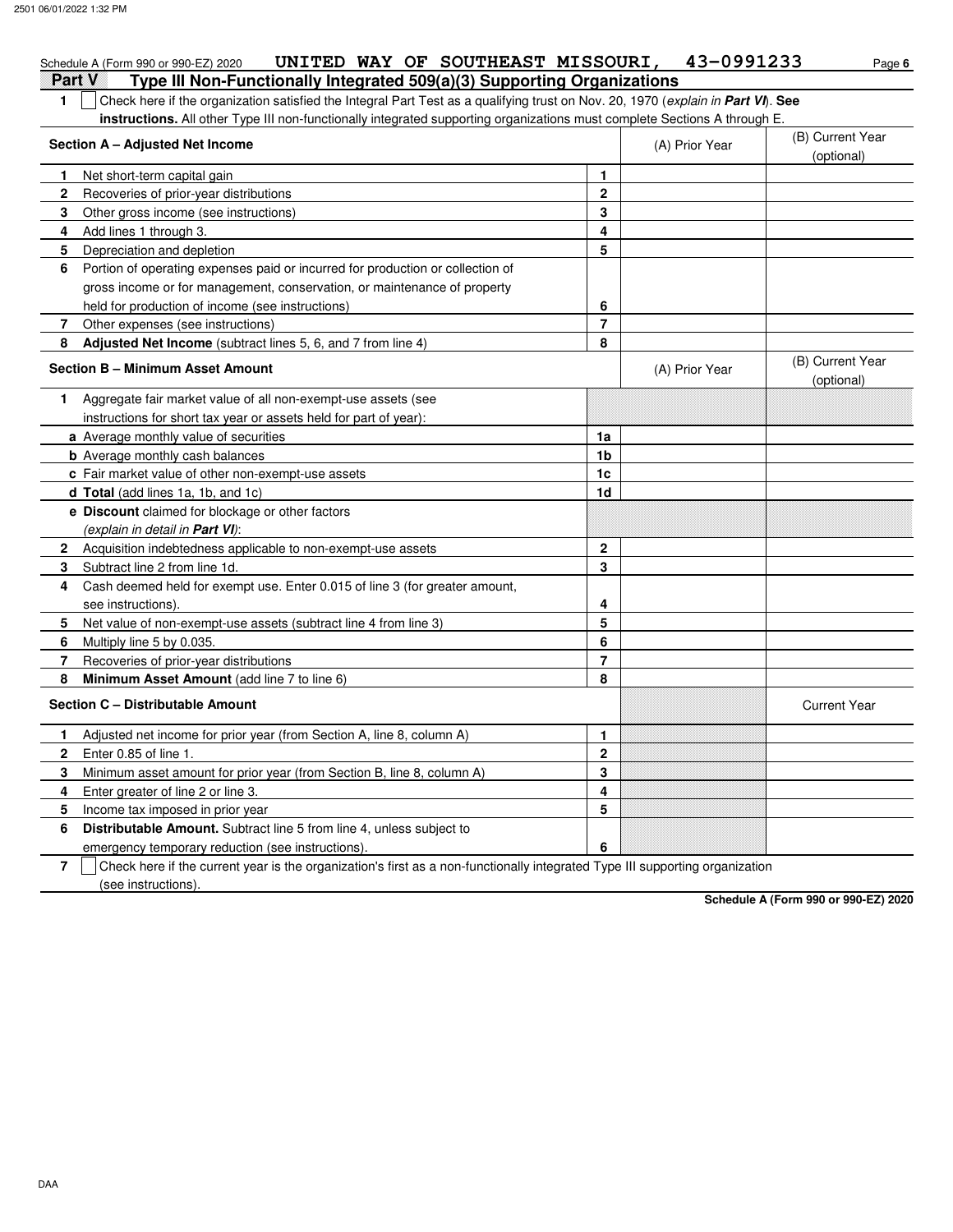#### Schedule A (Form 990 or 990-EZ) 2020 **UNITED WAY OF SOUTHEAST MISSOURI, 43-0991233** Page 7 **Part V Type III Non-Functionally Integrated 509(a)(3) Supporting Organizations** (continued) **Section D – Distributions Current Year 1 2 3 4 5 6 7 8 9** Amounts paid to supported organizations to accomplish exempt purposes Amounts paid to perform activity that directly furthers exempt purposes of supported organizations, in excess of income from activity Administrative expenses paid to accomplish exempt purposes of supported organizations Amounts paid to acquire exempt-use assets Qualified set-aside amounts (prior IRS approval required—provide details in **Part VI**) Other distributions (describe in **Part VI**). See instructions. **Total annual distributions.** Add lines 1 through 6. Distributions to attentive supported organizations to which the organization is responsive (provide details in **Part VI**). See instructions. Distributable amount for 2020 from Section C, line 6

| 10             | Line 8 amount divided by line 9 amount                                                                                      |                                    |                                        |                                                         |  |
|----------------|-----------------------------------------------------------------------------------------------------------------------------|------------------------------------|----------------------------------------|---------------------------------------------------------|--|
|                | <b>Section E - Distribution Allocations (see instructions)</b>                                                              | (i)<br><b>Excess Distributions</b> | (ii)<br>Underdistributions<br>Pre-2020 | (iii)<br><b>Distributable</b><br><b>Amount for 2020</b> |  |
| 1              | Distributable amount for 2020 from Section C, line 6                                                                        |                                    |                                        |                                                         |  |
| $\mathbf{2}$   | Underdistributions, if any, for years prior to 2020<br>(reasonable cause required-explain in Part VI). See<br>instructions. |                                    |                                        |                                                         |  |
| 3              | Excess distributions carryover, if any, to 2020                                                                             |                                    |                                        |                                                         |  |
|                | <b>a</b> From 2015                                                                                                          |                                    |                                        |                                                         |  |
|                |                                                                                                                             |                                    |                                        |                                                         |  |
|                |                                                                                                                             |                                    |                                        |                                                         |  |
|                |                                                                                                                             |                                    |                                        |                                                         |  |
|                | e From 2019                                                                                                                 |                                    |                                        |                                                         |  |
|                | f Total of lines 3a through 3e                                                                                              |                                    |                                        |                                                         |  |
|                | g Applied to underdistributions of prior years                                                                              |                                    |                                        |                                                         |  |
|                | h Applied to 2020 distributable amount                                                                                      |                                    |                                        |                                                         |  |
|                | Carryover from 2015 not applied (see instructions)                                                                          |                                    |                                        |                                                         |  |
|                | Remainder. Subtract lines 3g, 3h, and 3i from line 3f.                                                                      |                                    |                                        |                                                         |  |
| 4              | Distributions for 2020 from                                                                                                 |                                    |                                        |                                                         |  |
|                | \$<br>Section D, line 7:                                                                                                    |                                    |                                        |                                                         |  |
|                | a Applied to underdistributions of prior years                                                                              |                                    |                                        |                                                         |  |
|                | <b>b</b> Applied to 2020 distributable amount                                                                               |                                    |                                        |                                                         |  |
|                | c Remainder. Subtract lines 4a and 4b from line 4.                                                                          |                                    |                                        |                                                         |  |
| 5              | Remaining underdistributions for years prior to 2020, if                                                                    |                                    |                                        |                                                         |  |
|                | any. Subtract lines 3g and 4a from line 2. For result                                                                       |                                    |                                        |                                                         |  |
|                | greater than zero, explain in Part VI. See instructions.                                                                    |                                    |                                        |                                                         |  |
| 6              | Remaining underdistributions for 2020 Subtract lines 3h                                                                     |                                    |                                        |                                                         |  |
|                | and 4b from line 1. For result greater than zero, explain in                                                                |                                    |                                        |                                                         |  |
|                | <b>Part VI.</b> See instructions.                                                                                           |                                    |                                        |                                                         |  |
| $\overline{7}$ | Excess distributions carryover to 2021. Add lines 3j                                                                        |                                    |                                        |                                                         |  |
|                | and 4c.                                                                                                                     |                                    |                                        |                                                         |  |
| 8              | Breakdown of line 7:                                                                                                        |                                    |                                        |                                                         |  |
|                | a Excess from 2016                                                                                                          |                                    |                                        |                                                         |  |
|                |                                                                                                                             |                                    |                                        |                                                         |  |
|                | c Excess from 2018                                                                                                          |                                    |                                        |                                                         |  |
|                |                                                                                                                             |                                    |                                        |                                                         |  |
|                | e Excess from 2020                                                                                                          |                                    |                                        |                                                         |  |

**Schedule A (Form 990 or 990-EZ) 2020**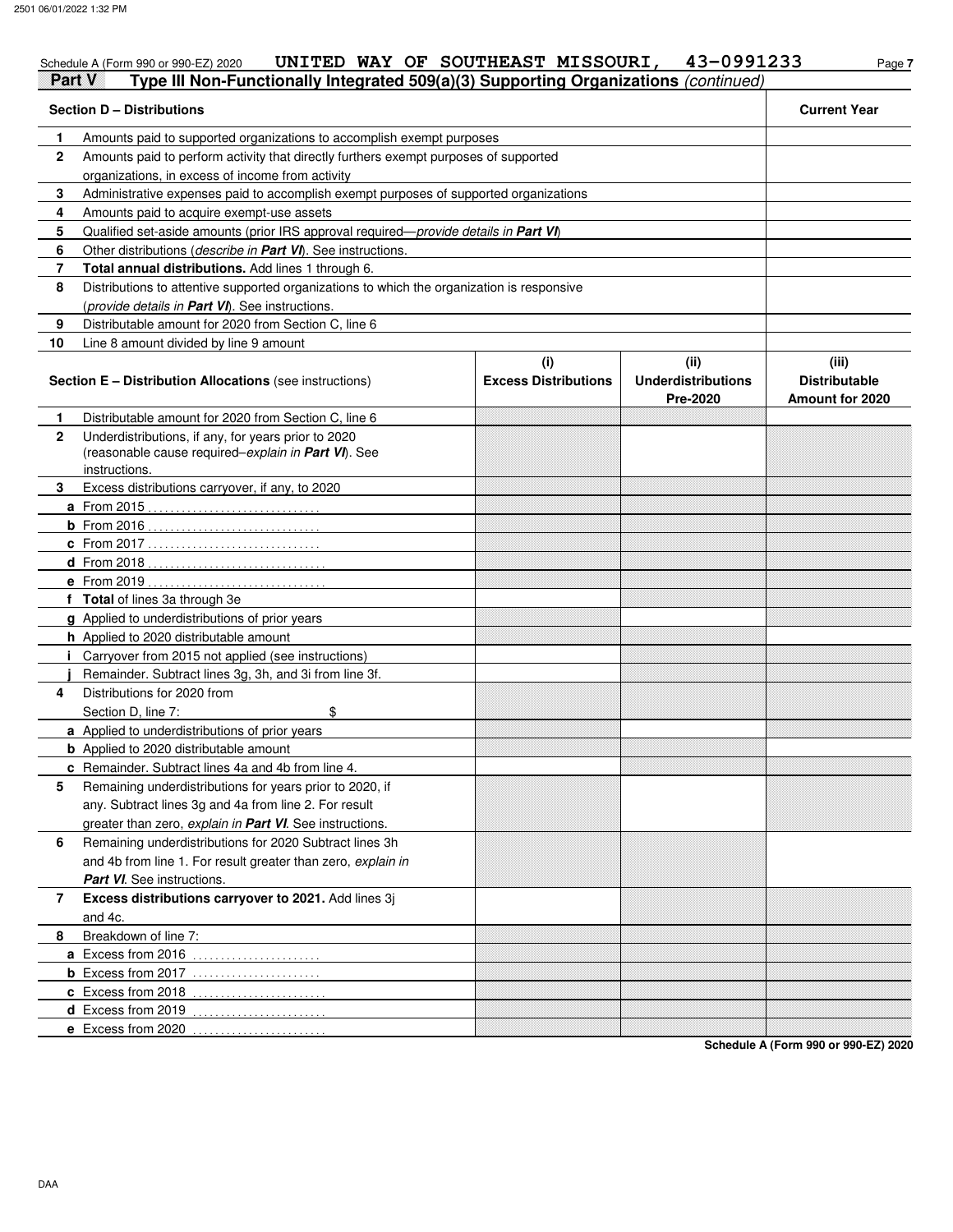|         | Schedule A (Form 990 or 990-EZ) 2020 |  | UNITED WAY OF SOUTHEAST MISSOURI, 43-0991233                                                   |                                                                                                                                                                                                                                                                                                                                                                   | Page 8 |
|---------|--------------------------------------|--|------------------------------------------------------------------------------------------------|-------------------------------------------------------------------------------------------------------------------------------------------------------------------------------------------------------------------------------------------------------------------------------------------------------------------------------------------------------------------|--------|
| Part VI |                                      |  |                                                                                                | Supplemental Information. Provide the explanations required by Part II, line 10; Part II, line 17a or 17b; Part<br>III, line 12; Part IV, Section A, lines 1, 2, 3b, 3c, 4b, 4c, 5a, 6, 9a, 9b, 9c, 11a, 11b, and 11c; Part IV, Section<br>B, lines 1 and 2; Part IV, Section C, line 1; Part IV, Section D, lines 2 and 3; Part IV, Section E, lines 1c, 2a, 2b, |        |
|         |                                      |  |                                                                                                | 3a, and 3b; Part V, line 1; Part V, Section B, line 1e; Part V, Section D, lines 5, 6, and 8; and Part V, Section E,                                                                                                                                                                                                                                              |        |
|         |                                      |  | lines 2, 5, and 6. Also complete this part for any additional information. (See instructions.) |                                                                                                                                                                                                                                                                                                                                                                   |        |
|         |                                      |  |                                                                                                |                                                                                                                                                                                                                                                                                                                                                                   |        |
|         |                                      |  |                                                                                                |                                                                                                                                                                                                                                                                                                                                                                   |        |
|         |                                      |  |                                                                                                |                                                                                                                                                                                                                                                                                                                                                                   |        |
|         |                                      |  |                                                                                                |                                                                                                                                                                                                                                                                                                                                                                   |        |
|         |                                      |  |                                                                                                |                                                                                                                                                                                                                                                                                                                                                                   |        |
|         |                                      |  |                                                                                                |                                                                                                                                                                                                                                                                                                                                                                   |        |
|         |                                      |  |                                                                                                |                                                                                                                                                                                                                                                                                                                                                                   |        |
|         |                                      |  |                                                                                                |                                                                                                                                                                                                                                                                                                                                                                   |        |
|         |                                      |  |                                                                                                |                                                                                                                                                                                                                                                                                                                                                                   |        |
|         |                                      |  |                                                                                                |                                                                                                                                                                                                                                                                                                                                                                   |        |
|         |                                      |  |                                                                                                |                                                                                                                                                                                                                                                                                                                                                                   |        |
|         |                                      |  |                                                                                                |                                                                                                                                                                                                                                                                                                                                                                   |        |
|         |                                      |  |                                                                                                |                                                                                                                                                                                                                                                                                                                                                                   |        |
|         |                                      |  |                                                                                                |                                                                                                                                                                                                                                                                                                                                                                   |        |
|         |                                      |  |                                                                                                |                                                                                                                                                                                                                                                                                                                                                                   |        |
|         |                                      |  |                                                                                                |                                                                                                                                                                                                                                                                                                                                                                   |        |
|         |                                      |  |                                                                                                |                                                                                                                                                                                                                                                                                                                                                                   |        |
|         |                                      |  |                                                                                                |                                                                                                                                                                                                                                                                                                                                                                   |        |
|         |                                      |  |                                                                                                |                                                                                                                                                                                                                                                                                                                                                                   |        |
|         |                                      |  |                                                                                                |                                                                                                                                                                                                                                                                                                                                                                   |        |
|         |                                      |  |                                                                                                |                                                                                                                                                                                                                                                                                                                                                                   |        |
|         |                                      |  |                                                                                                |                                                                                                                                                                                                                                                                                                                                                                   |        |
|         |                                      |  |                                                                                                |                                                                                                                                                                                                                                                                                                                                                                   |        |
|         |                                      |  |                                                                                                |                                                                                                                                                                                                                                                                                                                                                                   |        |
|         |                                      |  |                                                                                                |                                                                                                                                                                                                                                                                                                                                                                   |        |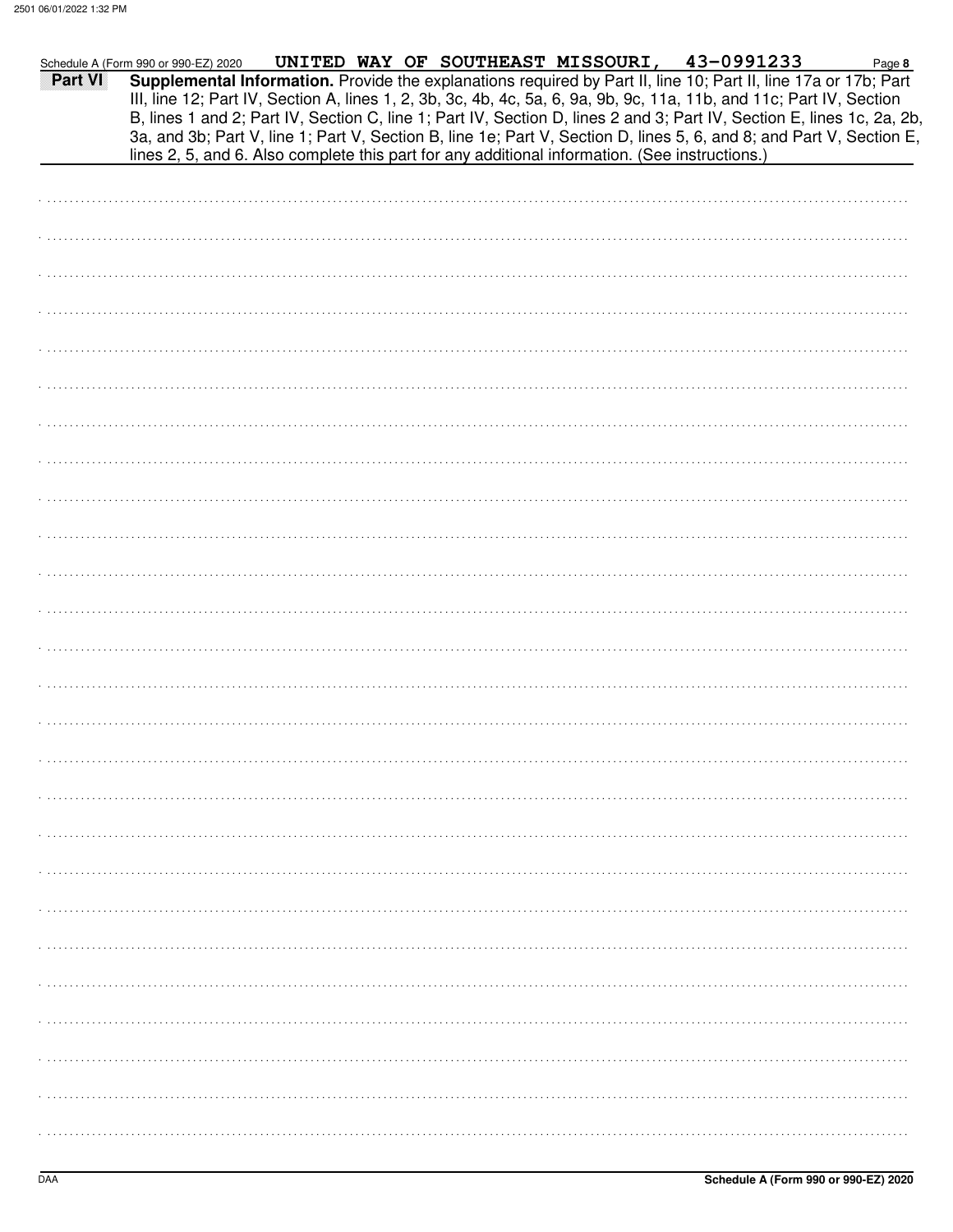| <b>SCHEDULE D</b>                                                                                                                                                                      |                | OMB No. 1545-0047                     |
|----------------------------------------------------------------------------------------------------------------------------------------------------------------------------------------|----------------|---------------------------------------|
| Supplemental Financial Statements<br>$\triangleright$ Complete if the organization answered "Yes" on Form 990,<br>(Form 990)                                                           |                |                                       |
| Part IV, line 6, 7, 8, 9, 10, 11a, 11b, 11c, 11d, 11e, 11f, 12a, or 12b.<br>Attach to Form 990.<br>Department of the Treasury                                                          |                | <b>Open to Public</b>                 |
| Internal Revenue Service<br>Go to www.irs.gov/Form990 for instructions and the latest information.                                                                                     |                | <b>Inspection</b>                     |
| Name of the organization                                                                                                                                                               |                | <b>Employer identification number</b> |
| UNITED WAY OF SOUTHEAST MISSOURI,                                                                                                                                                      |                |                                       |
| INC.                                                                                                                                                                                   |                | 43-0991233                            |
| Organizations Maintaining Donor Advised Funds or Other Similar Funds or Accounts.<br>Part I<br>Complete if the organization answered "Yes" on Form 990, Part IV, line 6.               |                |                                       |
| (a) Donor advised funds                                                                                                                                                                |                | (b) Funds and other accounts          |
| Total number at end of year<br>1                                                                                                                                                       |                |                                       |
| 2                                                                                                                                                                                      |                |                                       |
| 3                                                                                                                                                                                      |                |                                       |
| 4                                                                                                                                                                                      |                |                                       |
| Did the organization inform all donors and donor advisors in writing that the assets held in donor advised<br>5                                                                        |                |                                       |
|                                                                                                                                                                                        |                | Yes<br>No                             |
| Did the organization inform all grantees, donors, and donor advisors in writing that grant funds can be used<br>6                                                                      |                |                                       |
| only for charitable purposes and not for the benefit of the donor or donor advisor, or for any other purpose                                                                           |                |                                       |
| conferring impermissible private benefit?                                                                                                                                              |                | Yes<br>No                             |
| Part II<br><b>Conservation Easements.</b>                                                                                                                                              |                |                                       |
| Complete if the organization answered "Yes" on Form 990, Part IV, line 7.                                                                                                              |                |                                       |
| Purpose(s) of conservation easements held by the organization (check all that apply).                                                                                                  |                |                                       |
| Preservation of land for public use (for example, recreation or education)<br>Preservation of a historically important land area                                                       |                |                                       |
| Protection of natural habitat<br>Preservation of a certified historic structure                                                                                                        |                |                                       |
| Preservation of open space                                                                                                                                                             |                |                                       |
| Complete lines 2a through 2d if the organization held a qualified conservation contribution in the form of a conservation<br>$\mathbf{2}$<br>easement on the last day of the tax year. |                | Held at the End of the Tax Year       |
| Total number of conservation easements                                                                                                                                                 | 2a             |                                       |
| a<br>b                                                                                                                                                                                 | 2 <sub>b</sub> |                                       |
| Number of conservation easements on a certified historic structure included in (a) [[[[[[[[[[[[[[[[[[[[[[[[]]]                                                                         | 2c             |                                       |
| d Number of conservation easements included in (c) acquired after 7/25/06, and not on a                                                                                                |                |                                       |
| historic structure listed in the National Register                                                                                                                                     | 2d             |                                       |
| Number of conservation easements modified, transferred, released, extinguished, or terminated by the organization during the<br>3                                                      |                |                                       |
| tax year $\blacktriangleright$                                                                                                                                                         |                |                                       |
| Number of states where property subject to conservation easement is located ▶                                                                                                          |                |                                       |
| Does the organization have a written policy regarding the periodic monitoring, inspection, handling of<br>5                                                                            |                |                                       |
| violations, and enforcement of the conservation easements it holds?<br>$\Box$ Yes $\Box$ No                                                                                            |                |                                       |
| Staff and volunteer hours devoted to monitoring, inspecting, handling of violations, and enforcing conservation easements during the year<br>6                                         |                |                                       |
| .                                                                                                                                                                                      |                |                                       |
| Amount of expenses incurred in monitoring, inspecting, handling of violations, and enforcing conservation easements during the year<br>7                                               |                |                                       |
| $\blacktriangleright$ \$                                                                                                                                                               |                |                                       |
| Does each conservation easement reported on line 2(d) above satisfy the requirements of section 170(h)(4)(B)(i)<br>8                                                                   |                |                                       |
| In Part XIII, describe how the organization reports conservation easements in its revenue and expense statement and                                                                    |                | Yes<br><b>No</b>                      |
| 9<br>balance sheet, and include, if applicable, the text of the footnote to the organization's financial statements that describes the                                                 |                |                                       |
| organization's accounting for conservation easements.                                                                                                                                  |                |                                       |
| Organizations Maintaining Collections of Art, Historical Treasures, or Other Similar Assets.<br>Part III                                                                               |                |                                       |
| Complete if the organization answered "Yes" on Form 990, Part IV, line 8.                                                                                                              |                |                                       |
| 1a If the organization elected, as permitted under FASB ASC 958, not to report in its revenue statement and balance sheet works                                                        |                |                                       |
| of art, historical treasures, or other similar assets held for public exhibition, education, or research in furtherance of public                                                      |                |                                       |
| service, provide in Part XIII the text of the footnote to its financial statements that describes these items.                                                                         |                |                                       |
| <b>b</b> If the organization elected, as permitted under FASB ASC 958, to report in its revenue statement and balance sheet works of                                                   |                |                                       |
| art, historical treasures, or other similar assets held for public exhibition, education, or research in furtherance of public service,                                                |                |                                       |
| provide the following amounts relating to these items:                                                                                                                                 |                |                                       |
|                                                                                                                                                                                        |                |                                       |
| (ii) Assets included in Form 990, Part X                                                                                                                                               |                | $\frac{1}{2}$                         |
| If the organization received or held works of art, historical treasures, or other similar assets for financial gain, provide the<br>$\mathbf{2}$                                       |                |                                       |
| following amounts required to be reported under FASB ASC 958 relating to these items:                                                                                                  |                |                                       |
| a                                                                                                                                                                                      |                |                                       |
|                                                                                                                                                                                        |                | Schedule D (Form 990) 2020            |

LOR<br>Daa **For Paperwork Reduction Act Notice, see the Instructions for Form 990.**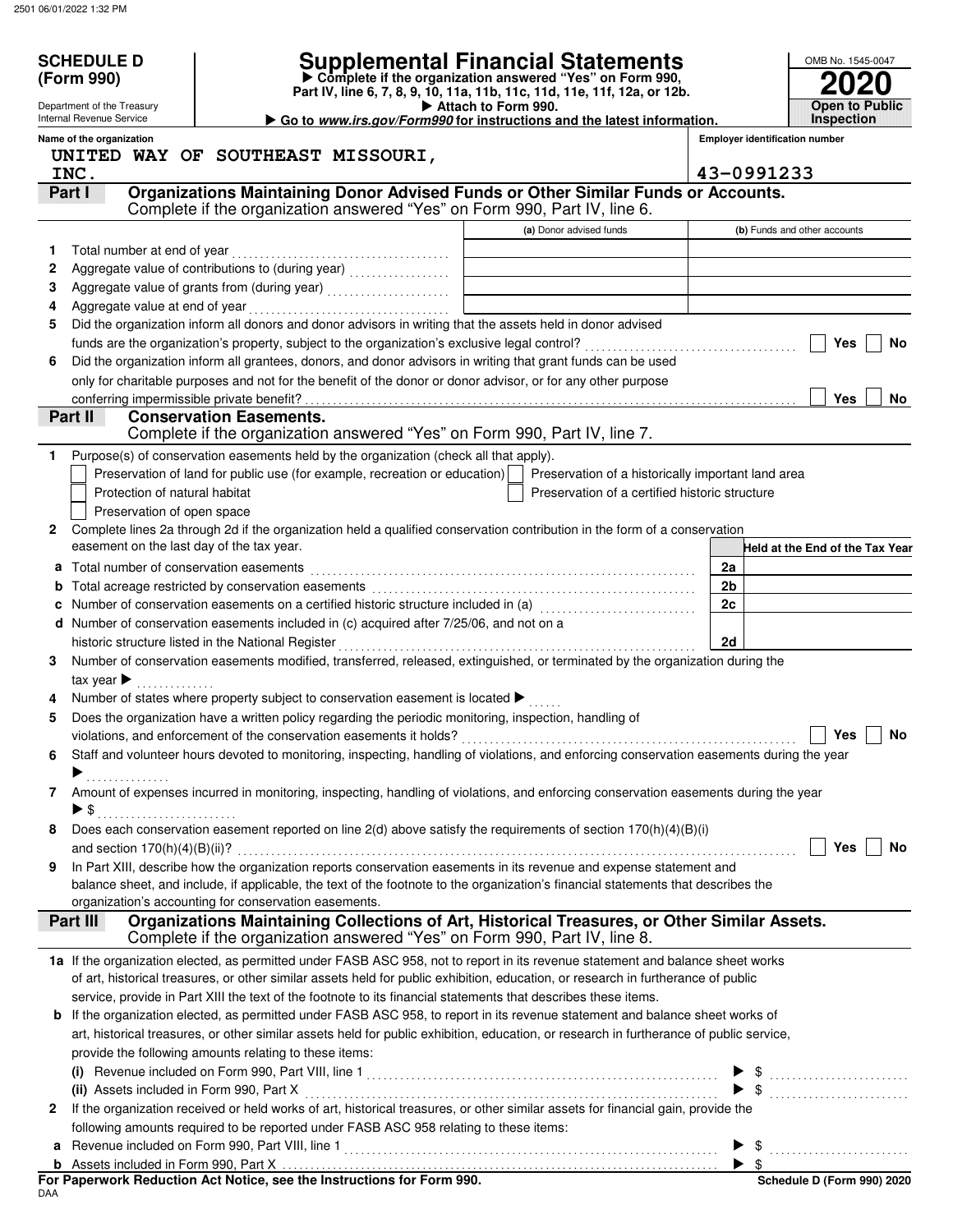|    | Schedule D (Form 990) 2020 UNITED WAY OF SOUTHEAST MISSOURI, $43-0991233$                                                                                                                                                     |                         |                          |                         |                 |                      | Page 2              |
|----|-------------------------------------------------------------------------------------------------------------------------------------------------------------------------------------------------------------------------------|-------------------------|--------------------------|-------------------------|-----------------|----------------------|---------------------|
|    | Organizations Maintaining Collections of Art, Historical Treasures, or Other Similar Assets (continued)<br>Part III                                                                                                           |                         |                          |                         |                 |                      |                     |
| 3  | Using the organization's acquisition, accession, and other records, check any of the following that make significant use of its<br>collection items (check all that apply):                                                   |                         |                          |                         |                 |                      |                     |
| a  | Public exhibition                                                                                                                                                                                                             | d                       | Loan or exchange program |                         |                 |                      |                     |
| b  | Scholarly research                                                                                                                                                                                                            | е                       |                          |                         |                 |                      |                     |
| c  | Preservation for future generations                                                                                                                                                                                           |                         |                          |                         |                 |                      |                     |
| 4  | Provide a description of the organization's collections and explain how they further the organization's exempt purpose in Part                                                                                                |                         |                          |                         |                 |                      |                     |
|    | XIII.                                                                                                                                                                                                                         |                         |                          |                         |                 |                      |                     |
| 5  | During the year, did the organization solicit or receive donations of art, historical treasures, or other similar                                                                                                             |                         |                          |                         |                 |                      |                     |
|    | assets to be sold to raise funds rather than to be maintained as part of the organization's collection?                                                                                                                       |                         |                          |                         |                 |                      | Yes<br>No           |
|    | <b>Escrow and Custodial Arrangements.</b><br>Part IV                                                                                                                                                                          |                         |                          |                         |                 |                      |                     |
|    | Complete if the organization answered "Yes" on Form 990, Part IV, line 9, or reported an amount on Form                                                                                                                       |                         |                          |                         |                 |                      |                     |
|    | 990, Part X, line 21.                                                                                                                                                                                                         |                         |                          |                         |                 |                      |                     |
|    | 1a Is the organization an agent, trustee, custodian or other intermediary for contributions or other assets not                                                                                                               |                         |                          |                         |                 |                      |                     |
|    | included on Form 990, Part X?                                                                                                                                                                                                 |                         |                          |                         |                 |                      | Yes<br>No           |
|    | <b>b</b> If "Yes," explain the arrangement in Part XIII and complete the following table:                                                                                                                                     |                         |                          |                         |                 |                      |                     |
|    |                                                                                                                                                                                                                               |                         |                          |                         |                 |                      | Amount              |
|    | c Beginning balance                                                                                                                                                                                                           |                         |                          |                         |                 | -1с                  |                     |
|    |                                                                                                                                                                                                                               |                         |                          |                         |                 | 1 <sub>d</sub>       |                     |
|    |                                                                                                                                                                                                                               |                         |                          |                         |                 | 1e                   |                     |
| f. | Ending balance encourance and a series of the contract of the contract of the contract of the contract of the contract of the contract of the contract of the contract of the contract of the contract of the contract of the |                         |                          |                         |                 | 1 <sup>f</sup>       |                     |
|    |                                                                                                                                                                                                                               |                         |                          |                         |                 |                      | Yes<br>No           |
|    | <b>b</b> If "Yes," explain the arrangement in Part XIII. Check here if the explanation has been provided on Part XIII                                                                                                         |                         |                          |                         |                 |                      |                     |
|    | Part V<br><b>Endowment Funds.</b>                                                                                                                                                                                             |                         |                          |                         |                 |                      |                     |
|    | Complete if the organization answered "Yes" on Form 990, Part IV, line 10.                                                                                                                                                    |                         |                          |                         |                 |                      |                     |
|    |                                                                                                                                                                                                                               | (a) Current year        | (b) Prior year           | (c) Two years back      |                 | (d) Three years back | (e) Four years back |
|    | 1a Beginning of year balance                                                                                                                                                                                                  |                         |                          |                         |                 |                      |                     |
|    | <b>b</b> Contributions <b>contributions</b>                                                                                                                                                                                   |                         |                          |                         |                 |                      |                     |
|    | c Net investment earnings, gains, and                                                                                                                                                                                         |                         |                          |                         |                 |                      |                     |
|    | losses                                                                                                                                                                                                                        |                         |                          |                         |                 |                      |                     |
|    | d Grants or scholarships                                                                                                                                                                                                      |                         |                          |                         |                 |                      |                     |
|    | e Other expenditures for facilities and                                                                                                                                                                                       |                         |                          |                         |                 |                      |                     |
|    |                                                                                                                                                                                                                               |                         |                          |                         |                 |                      |                     |
|    | f Administrative expenses                                                                                                                                                                                                     |                         |                          |                         |                 |                      |                     |
|    | End of year balance                                                                                                                                                                                                           |                         |                          |                         |                 |                      |                     |
|    | Provide the estimated percentage of the current year end balance (line 1g, column (a)) held as:                                                                                                                               |                         |                          |                         |                 |                      |                     |
| a  | Board designated or quasi-endowment > %                                                                                                                                                                                       |                         |                          |                         |                 |                      |                     |
|    | <b>b</b> Permanent endowment $\blacktriangleright$<br>. %                                                                                                                                                                     |                         |                          |                         |                 |                      |                     |
|    | c Term endowment $\blacktriangleright$<br>%                                                                                                                                                                                   |                         |                          |                         |                 |                      |                     |
|    | The percentages on lines 2a, 2b, and 2c should equal 100%.                                                                                                                                                                    |                         |                          |                         |                 |                      |                     |
|    | 3a Are there endowment funds not in the possession of the organization that are held and administered for the                                                                                                                 |                         |                          |                         |                 |                      |                     |
|    | organization by:                                                                                                                                                                                                              |                         |                          |                         |                 |                      | <b>Yes</b><br>No.   |
|    | (i) Unrelated organizations                                                                                                                                                                                                   |                         |                          |                         |                 |                      | 3a(i)               |
|    | (ii) Related organizations                                                                                                                                                                                                    |                         |                          |                         |                 |                      | 3a(ii)              |
|    |                                                                                                                                                                                                                               |                         |                          |                         |                 |                      | 3b                  |
|    | Describe in Part XIII the intended uses of the organization's endowment funds.                                                                                                                                                |                         |                          |                         |                 |                      |                     |
|    | Part VI<br>Land, Buildings, and Equipment.                                                                                                                                                                                    |                         |                          |                         |                 |                      |                     |
|    | Complete if the organization answered "Yes" on Form 990, Part IV, line 11a. See Form 990, Part X, line 10.                                                                                                                    |                         |                          |                         |                 |                      |                     |
|    | Description of property                                                                                                                                                                                                       | (a) Cost or other basis |                          | (b) Cost or other basis | (c) Accumulated |                      | (d) Book value      |
|    |                                                                                                                                                                                                                               | (investment)            |                          | (other)                 | depreciation    |                      |                     |
|    | 1a Land                                                                                                                                                                                                                       |                         |                          |                         |                 |                      |                     |
|    | <b>b</b> Buildings                                                                                                                                                                                                            |                         |                          |                         |                 |                      |                     |
|    | c Leasehold improvements                                                                                                                                                                                                      |                         |                          | 2,711                   |                 | 949                  | <u>1,762</u>        |
|    | d Equipment                                                                                                                                                                                                                   |                         |                          | 112,411                 |                 | 97,230               | 15,181              |
|    |                                                                                                                                                                                                                               |                         |                          |                         |                 |                      |                     |
|    |                                                                                                                                                                                                                               |                         |                          |                         |                 |                      | 16,943              |
|    |                                                                                                                                                                                                                               |                         |                          |                         |                 |                      |                     |

**Schedule D (Form 990) 2020**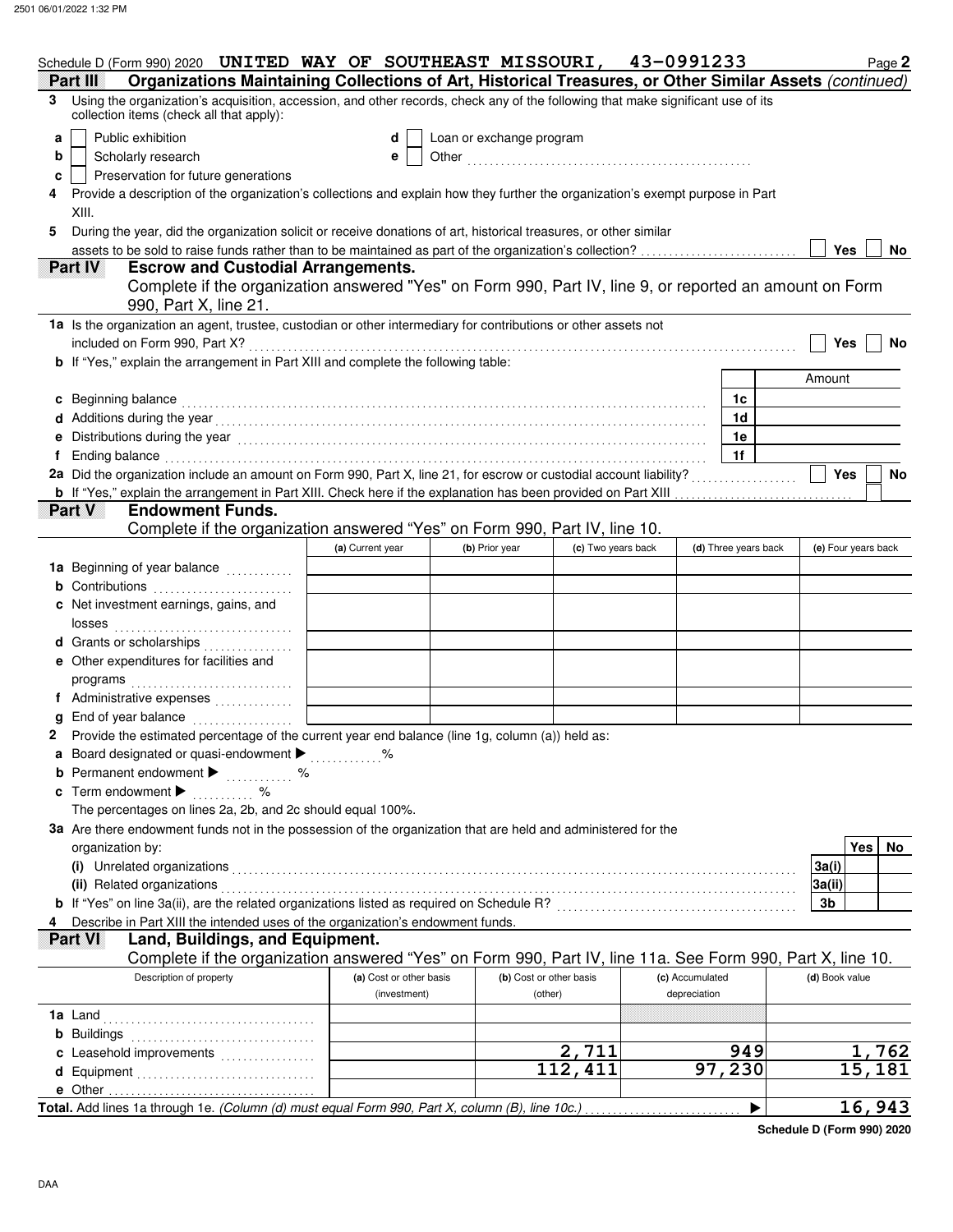| <b>Part VII</b>           | UNITED WAY OF SOUTHEAST MISSOURI,<br>Schedule D (Form 990) 2020<br><b>Investments - Other Securities.</b>  |                | 43-0991233                       | Page 3              |
|---------------------------|------------------------------------------------------------------------------------------------------------|----------------|----------------------------------|---------------------|
|                           | Complete if the organization answered "Yes" on Form 990, Part IV, line 11b. See Form 990, Part X, line 12. |                |                                  |                     |
|                           | (a) Description of security or category                                                                    | (b) Book value | (c) Method of valuation:         |                     |
|                           | (including name of security)                                                                               |                | Cost or end-of-year market value |                     |
| (1) Financial derivatives |                                                                                                            |                |                                  |                     |
|                           | (2) Closely held equity interests                                                                          |                |                                  |                     |
|                           |                                                                                                            |                |                                  |                     |
| $(3)$ Other               |                                                                                                            |                |                                  |                     |
| (A)                       |                                                                                                            |                |                                  |                     |
| (B)                       |                                                                                                            |                |                                  |                     |
| (C)                       |                                                                                                            |                |                                  |                     |
| (D)                       |                                                                                                            |                |                                  |                     |
| (E)                       |                                                                                                            |                |                                  |                     |
| (F)                       |                                                                                                            |                |                                  |                     |
| (G)                       |                                                                                                            |                |                                  |                     |
|                           |                                                                                                            |                |                                  |                     |
| (H)                       |                                                                                                            |                |                                  |                     |
|                           | Total. (Column (b) must equal Form 990, Part X, col. (B) line 12.)                                         |                |                                  |                     |
| Part VIII                 | <b>Investments - Program Related.</b>                                                                      |                |                                  |                     |
|                           | Complete if the organization answered "Yes" on Form 990, Part IV, line 11c. See Form 990, Part X, line 13. |                |                                  |                     |
|                           | (a) Description of investment                                                                              | (b) Book value | (c) Method of valuation:         |                     |
|                           |                                                                                                            |                | Cost or end-of-year market value |                     |
| (1)                       |                                                                                                            |                |                                  |                     |
| (2)                       |                                                                                                            |                |                                  |                     |
|                           |                                                                                                            |                |                                  |                     |
| (3)                       |                                                                                                            |                |                                  |                     |
| (4)                       |                                                                                                            |                |                                  |                     |
| (5)                       |                                                                                                            |                |                                  |                     |
| (6)                       |                                                                                                            |                |                                  |                     |
| (7)                       |                                                                                                            |                |                                  |                     |
| (8)                       |                                                                                                            |                |                                  |                     |
| (9)                       |                                                                                                            |                |                                  |                     |
|                           | Total. (Column (b) must equal Form 990, Part X, col. (B) line 13.)                                         |                |                                  |                     |
| Part IX                   | <b>Other Assets.</b>                                                                                       |                |                                  |                     |
|                           | Complete if the organization answered "Yes" on Form 990, Part IV, line 11d. See Form 990, Part X, line 15. |                |                                  |                     |
|                           |                                                                                                            |                |                                  | (b) Book value      |
|                           | (a) Description                                                                                            |                |                                  |                     |
| (1)                       |                                                                                                            |                |                                  |                     |
| (2)                       |                                                                                                            |                |                                  |                     |
| (3)                       |                                                                                                            |                |                                  |                     |
| (4)                       |                                                                                                            |                |                                  |                     |
| (5)                       |                                                                                                            |                |                                  |                     |
| (6)                       |                                                                                                            |                |                                  |                     |
|                           |                                                                                                            |                |                                  |                     |
| (7)                       |                                                                                                            |                |                                  |                     |
| (8)                       |                                                                                                            |                |                                  |                     |
| (9)                       |                                                                                                            |                |                                  |                     |
|                           | Total. (Column (b) must equal Form 990, Part X, col. (B) line 15.)                                         |                |                                  |                     |
| Part X                    | <b>Other Liabilities.</b>                                                                                  |                |                                  |                     |
|                           | Complete if the organization answered "Yes" on Form 990, Part IV, line 11e or 11f. See Form 990, Part X,   |                |                                  |                     |
|                           | line 25.                                                                                                   |                |                                  |                     |
| 1.                        | (a) Description of liability                                                                               |                |                                  | (b) Book value      |
| (1)                       | Federal income taxes                                                                                       |                |                                  |                     |
|                           | <b>OUTSTANDING PLEDGES UNPAID</b>                                                                          |                |                                  | 177,709             |
| (2)                       |                                                                                                            |                |                                  |                     |
| (3)                       | PPP LOAN PAYABLE                                                                                           |                |                                  | $\overline{5}7,457$ |
| (4)                       | PAYROLL TAXES                                                                                              |                |                                  | 2,645               |
| (5)                       |                                                                                                            |                |                                  |                     |
| (6)                       |                                                                                                            |                |                                  |                     |
| (7)                       |                                                                                                            |                |                                  |                     |
|                           |                                                                                                            |                |                                  |                     |
| (8)                       |                                                                                                            |                |                                  |                     |
| (9)                       |                                                                                                            |                |                                  |                     |
|                           | Total. (Column (b) must equal Form 990, Part X, col. (B) line 25.)                                         |                | ▶                                | 237,811             |

Liability for uncertain tax positions. In Part XIII, provide the text of the footnote to the organization's financial statements that reports the **2.** organization's liability for uncertain tax positions under FASB ASC 740. Check here if the text of the footnote has been provided in Part XIII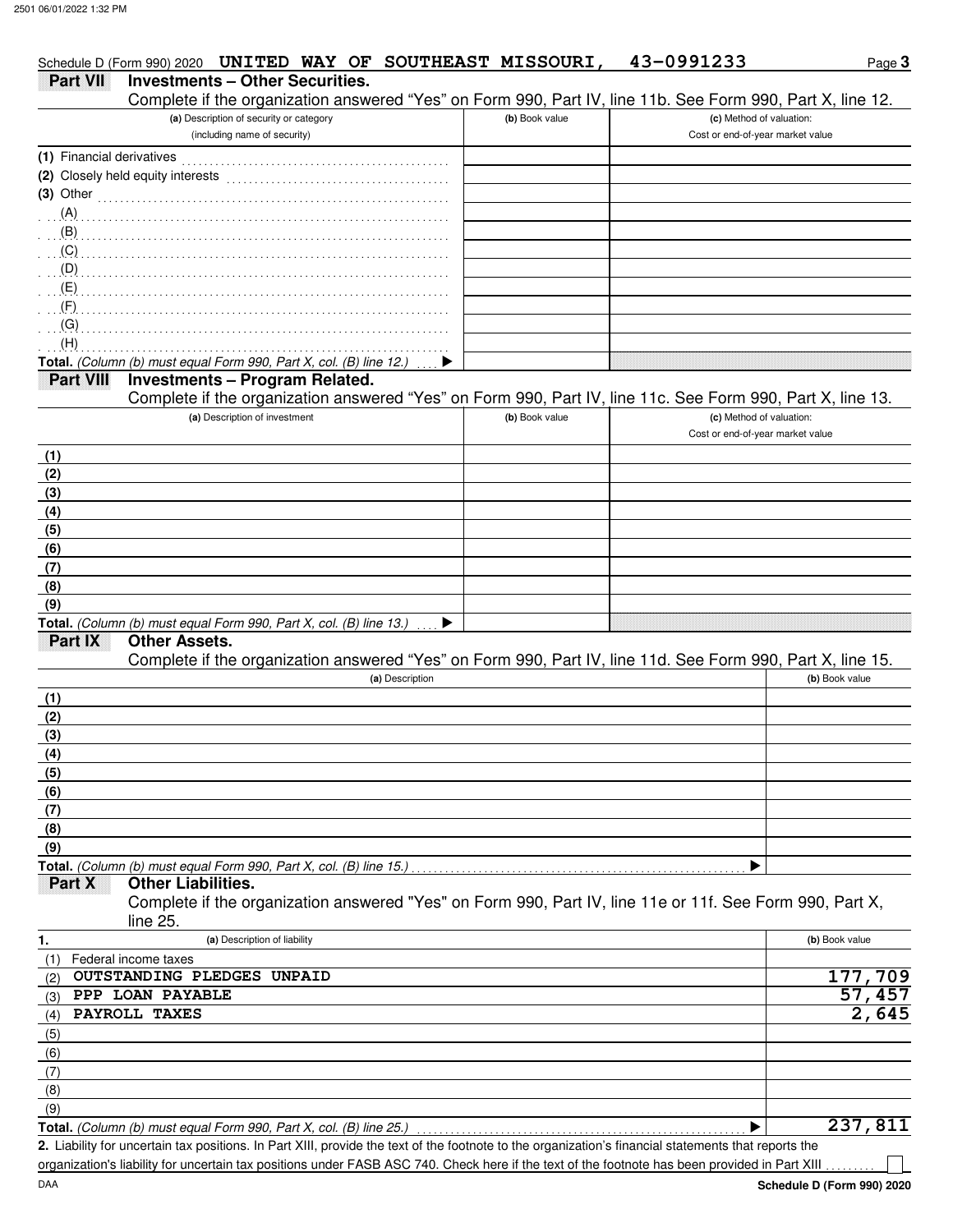| Schedule D (Form 990) 2020 UNITED WAY OF SOUTHEAST MISSOURI, 43-0991233                                                                                                                |                      |    | Page 4   |
|----------------------------------------------------------------------------------------------------------------------------------------------------------------------------------------|----------------------|----|----------|
| Reconciliation of Revenue per Audited Financial Statements With Revenue per Return.<br>Part XI                                                                                         |                      |    |          |
| Complete if the organization answered "Yes" on Form 990, Part IV, line 12a.                                                                                                            |                      |    |          |
| Total revenue, gains, and other support per audited financial statements<br>Total revenue, gains, and other support per audited financial statements<br>International statements<br>1. |                      | 1. | 918, 972 |
| Amounts included on line 1 but not on Form 990, Part VIII, line 12:<br>2                                                                                                               | 2a                   |    |          |
| a                                                                                                                                                                                      | 2 <sub>b</sub>       |    |          |
|                                                                                                                                                                                        | 2c                   |    |          |
|                                                                                                                                                                                        | 2d                   |    |          |
| e Add lines 2a through 2d                                                                                                                                                              |                      | 2e |          |
| З                                                                                                                                                                                      |                      | 3  | 918, 972 |
| Amounts included on Form 990, Part VIII, line 12, but not on line 1:<br>4                                                                                                              |                      |    |          |
|                                                                                                                                                                                        | 4a                   |    |          |
|                                                                                                                                                                                        | 4b                   |    |          |
| c Add lines 4a and 4b                                                                                                                                                                  |                      | 4c |          |
|                                                                                                                                                                                        |                      | 5  | 918, 972 |
| Reconciliation of Expenses per Audited Financial Statements With Expenses per Return.<br>Part XII                                                                                      |                      |    |          |
| Complete if the organization answered "Yes" on Form 990, Part IV, line 12a.                                                                                                            |                      |    |          |
| Total expenses and losses per audited financial statements<br>1.                                                                                                                       |                      | 1  | 766,295  |
| Amounts included on line 1 but not on Form 990, Part IX, line 25:<br>2                                                                                                                 |                      |    |          |
| a                                                                                                                                                                                      | 2a<br>2 <sub>b</sub> |    |          |
| Other losses                                                                                                                                                                           | 2c                   |    |          |
| c                                                                                                                                                                                      | 2d                   |    |          |
| e Add lines 2a through 2d                                                                                                                                                              |                      | 2e |          |
| Subtract line 2e from line 1<br>З                                                                                                                                                      |                      | 3  | 766,295  |
| Amounts included on Form 990, Part IX, line 25, but not on line 1:<br>4                                                                                                                |                      |    |          |
|                                                                                                                                                                                        | 4a                   |    |          |
|                                                                                                                                                                                        | 4 <sub>b</sub>       |    |          |
| c Add lines 4a and 4b                                                                                                                                                                  |                      | 4c |          |
|                                                                                                                                                                                        |                      | 5  | 766,295  |
| <b>Part XIII</b> Supplemental Information.                                                                                                                                             |                      |    |          |
| Provide the descriptions required for Part II, lines 3, 5, and 9; Part III, lines 1a and 4; Part IV, lines 1b and 2b; Part V, line 4; Part X, line                                     |                      |    |          |
| 2; Part XI, lines 2d and 4b; and Part XII, lines 2d and 4b. Also complete this part to provide any additional information.                                                             |                      |    |          |
|                                                                                                                                                                                        |                      |    |          |
|                                                                                                                                                                                        |                      |    |          |
|                                                                                                                                                                                        |                      |    |          |
|                                                                                                                                                                                        |                      |    |          |
|                                                                                                                                                                                        |                      |    |          |
|                                                                                                                                                                                        |                      |    |          |
|                                                                                                                                                                                        |                      |    |          |
|                                                                                                                                                                                        |                      |    |          |
|                                                                                                                                                                                        |                      |    |          |
|                                                                                                                                                                                        |                      |    |          |
|                                                                                                                                                                                        |                      |    |          |
|                                                                                                                                                                                        |                      |    |          |
|                                                                                                                                                                                        |                      |    |          |
|                                                                                                                                                                                        |                      |    |          |
|                                                                                                                                                                                        |                      |    |          |
|                                                                                                                                                                                        |                      |    |          |
|                                                                                                                                                                                        |                      |    |          |
|                                                                                                                                                                                        |                      |    |          |
|                                                                                                                                                                                        |                      |    |          |
|                                                                                                                                                                                        |                      |    |          |
|                                                                                                                                                                                        |                      |    |          |
|                                                                                                                                                                                        |                      |    |          |
|                                                                                                                                                                                        |                      |    |          |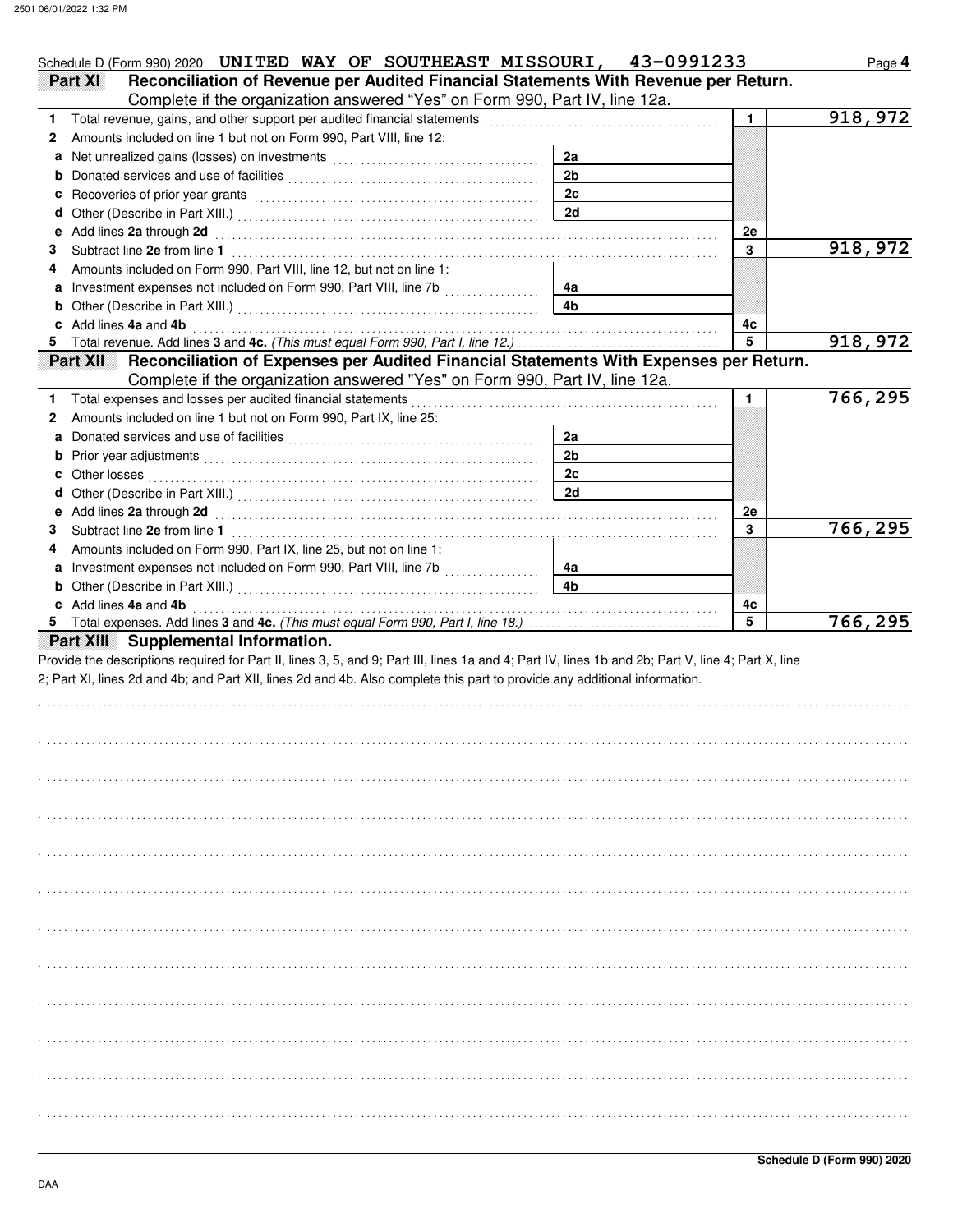| Schedule D (Form 990) 2020 UNITED WAY OF SOUTHEAST MISSOURI,<br><b>Part XIII</b> Supplemental Information (continued) | 43-0991233 | Page 5 |
|-----------------------------------------------------------------------------------------------------------------------|------------|--------|
|                                                                                                                       |            |        |
|                                                                                                                       |            |        |
|                                                                                                                       |            |        |
|                                                                                                                       |            |        |
|                                                                                                                       |            |        |
|                                                                                                                       |            | .      |
|                                                                                                                       |            |        |
|                                                                                                                       |            |        |
|                                                                                                                       |            |        |
|                                                                                                                       |            |        |
|                                                                                                                       |            |        |
|                                                                                                                       |            |        |
|                                                                                                                       |            |        |
|                                                                                                                       |            |        |
|                                                                                                                       |            |        |
|                                                                                                                       |            |        |
|                                                                                                                       |            |        |
|                                                                                                                       |            |        |
|                                                                                                                       |            |        |
|                                                                                                                       |            |        |
|                                                                                                                       |            |        |
|                                                                                                                       |            |        |
|                                                                                                                       |            |        |
|                                                                                                                       |            |        |
|                                                                                                                       |            |        |
|                                                                                                                       |            |        |
|                                                                                                                       |            |        |
|                                                                                                                       |            |        |
|                                                                                                                       |            |        |
|                                                                                                                       |            |        |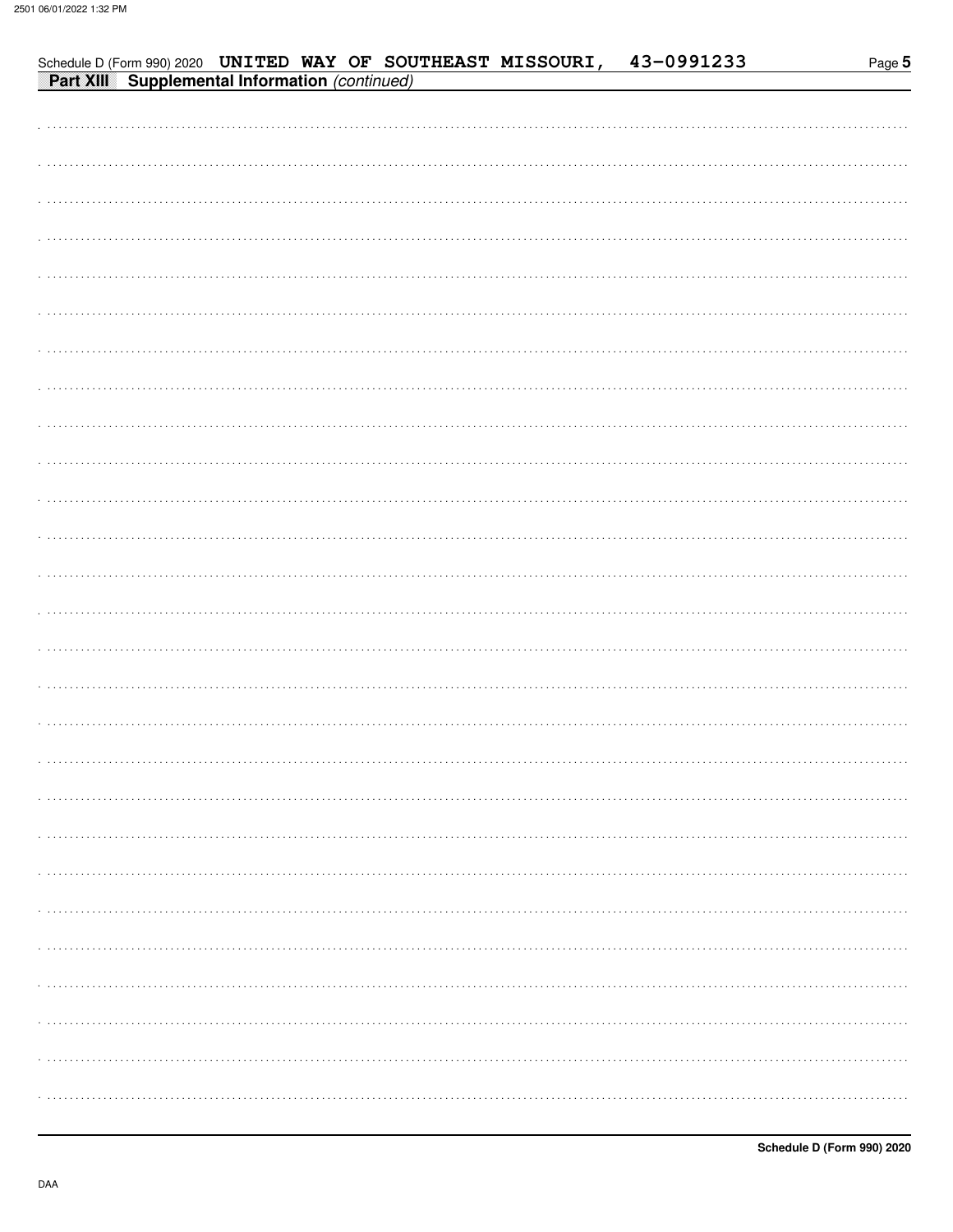| <b>SCHEDULE I</b><br>(Form 990)<br>Department of the Treasury<br>Internal Revenue Service                                                                                                                                                                                            |               |                                         | Grants and Other Assistance to Organizations,<br>Governments, and Individuals in the United States<br>Complete if the organization answered "Yes" on Form 990, Part IV, line 21 or 22.<br>Attach to Form 990.<br>Go to www.irs.gov/Form990 for the latest information. |                                       |                                                             |                                          | OMB No. 1545-0047<br><b>Open to Public</b><br>Inspection |
|--------------------------------------------------------------------------------------------------------------------------------------------------------------------------------------------------------------------------------------------------------------------------------------|---------------|-----------------------------------------|------------------------------------------------------------------------------------------------------------------------------------------------------------------------------------------------------------------------------------------------------------------------|---------------------------------------|-------------------------------------------------------------|------------------------------------------|----------------------------------------------------------|
| UNITED WAY OF SOUTHEAST MISSOURI,<br>Name of the organization<br>INC.                                                                                                                                                                                                                |               |                                         |                                                                                                                                                                                                                                                                        |                                       |                                                             |                                          | <b>Employer identification number</b><br>43-0991233      |
| <b>General Information on Grants and Assistance</b><br>Part I                                                                                                                                                                                                                        |               |                                         |                                                                                                                                                                                                                                                                        |                                       |                                                             |                                          |                                                          |
| Does the organization maintain records to substantiate the amount of the grants or assistance, the grantees' eligibility for the grants or assistance, and<br>$\mathbf{1}$<br>the selection criteria used to award the grants or assistance?                                         |               |                                         |                                                                                                                                                                                                                                                                        |                                       |                                                             |                                          | $\overline{X}$ Yes<br>No                                 |
| Grants and Other Assistance to Domestic Organizations and Domestic Governments. Complete if the organization answered "Yes" on Form 990,<br>Partill<br>Part IV, line 21, for any recipient that received more than \$5,000. Part II can be duplicated if additional space is needed. |               |                                         |                                                                                                                                                                                                                                                                        |                                       |                                                             |                                          |                                                          |
| (a) Name and address of organization<br>$\mathbf{1}$<br>or government                                                                                                                                                                                                                | $(b)$ EIN     | $(c)$ IRC<br>section<br>(if applicable) | (d) Amount of cash<br>grant                                                                                                                                                                                                                                            | (e) Amount of non-<br>cash assistance | (f) Method of valuation<br>(book, FMV, appraisal,<br>other) | (g) Description of<br>noncash assistance | (h) Purpose of grant<br>or assistance                    |
| (1) AMERICAN RED CROSS<br>2430 MYRA DRIVE<br>MO 63703<br>CAPE GIRARDEAU                                                                                                                                                                                                              | 53-0196605 3  |                                         | 14,032                                                                                                                                                                                                                                                                 |                                       |                                                             |                                          |                                                          |
| $(2)$ APPLE<br>920 BROADWAY, ROOM 311<br>CAPE GIRARDEAU<br>MO 63701                                                                                                                                                                                                                  | 43–6003569  3 |                                         | 10,466                                                                                                                                                                                                                                                                 |                                       |                                                             |                                          |                                                          |
| (3) BIG BROTHERS BIG SISTERS<br>1610 NORTH KINGSHIGHWAY STE 305<br>CAPE GIRARDEAU<br>MO 63701                                                                                                                                                                                        | 43–0669085  3 |                                         | 35,082                                                                                                                                                                                                                                                                 |                                       |                                                             |                                          |                                                          |
| (4) BOYS AND GIRLS CLUB<br>1913 WHITENER<br>MO 63701<br>CAPE GIRARDEAU                                                                                                                                                                                                               | 43–0817669  3 |                                         | 31,573                                                                                                                                                                                                                                                                 |                                       |                                                             |                                          |                                                          |
| (5) CAPE CENTRAL JR HIGH SCHOOL<br>205 CARUTHERS<br>MO 63701<br>CAPE GIRARDEAU                                                                                                                                                                                                       |               |                                         | 5,024                                                                                                                                                                                                                                                                  |                                       |                                                             |                                          |                                                          |
| $(6)$ CASA<br>937 BROADWAY, SUITE 201<br>MO 63702-1131 43-1592399 3<br>CAPE GIRARDEAU                                                                                                                                                                                                |               |                                         | 7,018                                                                                                                                                                                                                                                                  |                                       |                                                             |                                          |                                                          |
| (7) COMMUNITY CARING COUNCIL<br>937 BROADWAY SUITE 306<br>MO 63701<br>CAPE GIRARDEAU                                                                                                                                                                                                 | 43–1722915  3 |                                         | 31,573                                                                                                                                                                                                                                                                 |                                       |                                                             |                                          |                                                          |
| (8) FIRST CALL FOR HELP<br>PO BOX 1753<br>MO 63702-175343-09912333<br>CAPE GIRARDEAU                                                                                                                                                                                                 |               |                                         | 61,272                                                                                                                                                                                                                                                                 |                                       |                                                             |                                          |                                                          |
| (9) HABITAT FOR HUMANITY<br>P O BOX 1293<br>MO 63702-129343-13929633<br>CAPE GIRARDEAU                                                                                                                                                                                               |               |                                         | 14,032                                                                                                                                                                                                                                                                 |                                       |                                                             |                                          |                                                          |
| 2 Enter total number of section 501(c)(3) and government organizations listed in the line 1 table<br>3 Enter total number of other organizations listed in the line 1 table                                                                                                          |               |                                         |                                                                                                                                                                                                                                                                        |                                       |                                                             |                                          |                                                          |

**For Paperwork Reduction Act Notice, see the Instructions for Form 990.**DAA

**Schedule I (Form 990) (2020)**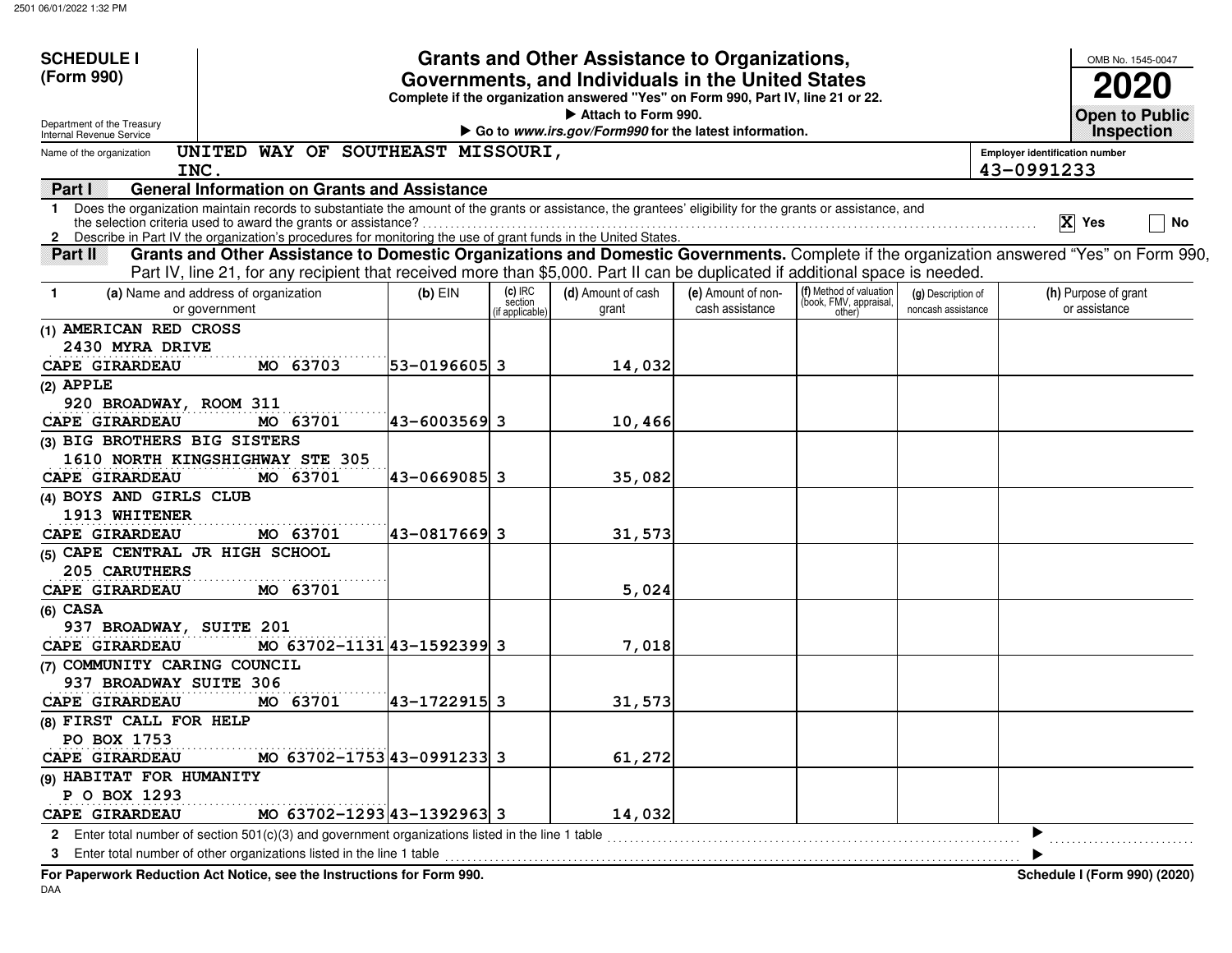| <b>SCHEDULE I</b><br>(Form 990)                                                                                                                                                                                                                                                                                                                                 |               |                                         | Grants and Other Assistance to Organizations,<br>Governments, and Individuals in the United States<br>Complete if the organization answered "Yes" on Form 990, Part IV, line 21 or 22.<br>Attach to Form 990. |                                                                                                                |                                                             |                                          | OMB No. 1545-0047<br><b>Open to Public</b>          |
|-----------------------------------------------------------------------------------------------------------------------------------------------------------------------------------------------------------------------------------------------------------------------------------------------------------------------------------------------------------------|---------------|-----------------------------------------|---------------------------------------------------------------------------------------------------------------------------------------------------------------------------------------------------------------|----------------------------------------------------------------------------------------------------------------|-------------------------------------------------------------|------------------------------------------|-----------------------------------------------------|
| Department of the Treasury<br>Internal Revenue Service                                                                                                                                                                                                                                                                                                          |               |                                         | Go to www.irs.gov/Form990 for the latest information.                                                                                                                                                         |                                                                                                                |                                                             |                                          | <b>Inspection</b>                                   |
| UNITED WAY OF SOUTHEAST MISSOURI,<br>Name of the organization<br>INC.                                                                                                                                                                                                                                                                                           |               |                                         |                                                                                                                                                                                                               |                                                                                                                |                                                             |                                          | <b>Employer identification number</b><br>43-0991233 |
| <b>General Information on Grants and Assistance</b><br>Part I                                                                                                                                                                                                                                                                                                   |               |                                         |                                                                                                                                                                                                               |                                                                                                                |                                                             |                                          |                                                     |
| Does the organization maintain records to substantiate the amount of the grants or assistance, the grantees' eligibility for the grants or assistance, and<br>$\mathbf{1}$<br>the selection criteria used to award the grants or assistance?<br>2 Describe in Part IV the organization's procedures for monitoring the use of grant funds in the United States. |               |                                         |                                                                                                                                                                                                               |                                                                                                                |                                                             |                                          | No<br>Yes                                           |
| Grants and Other Assistance to Domestic Organizations and Domestic Governments. Complete if the organization answered "Yes" on Form 990,<br>Part II<br>Part IV, line 21, for any recipient that received more than \$5,000. Part II can be duplicated if additional space is needed.                                                                            |               |                                         |                                                                                                                                                                                                               |                                                                                                                |                                                             |                                          |                                                     |
| (a) Name and address of organization<br>$\mathbf{1}$<br>or government                                                                                                                                                                                                                                                                                           | $(b)$ EIN     | $(c)$ IRC<br>section<br>(if applicable) | (d) Amount of cash<br>grant                                                                                                                                                                                   | (e) Amount of non-<br>cash assistance                                                                          | (f) Method of valuation<br>(book, FMV, appraisal,<br>other) | (g) Description of<br>noncash assistance | (h) Purpose of grant<br>or assistance               |
| $(1)$ $L. I. F.E$<br>1417 N MOUNT AUBURN STE D                                                                                                                                                                                                                                                                                                                  |               |                                         |                                                                                                                                                                                                               |                                                                                                                |                                                             |                                          |                                                     |
| CAPE GIRARDEAU<br>MO 63701                                                                                                                                                                                                                                                                                                                                      | 43–0991233  3 |                                         | 38,541                                                                                                                                                                                                        |                                                                                                                |                                                             |                                          |                                                     |
| (2) LUTHERAN FAMILY SERVICES<br>3178 BLATTNER<br>MO 63703<br>CAPE GIRARDEAU                                                                                                                                                                                                                                                                                     | 43-0652650  3 |                                         | 6,829                                                                                                                                                                                                         |                                                                                                                |                                                             |                                          |                                                     |
| (3) OAKS OF JACKSON<br>2690 TRAVELER'S WAY                                                                                                                                                                                                                                                                                                                      |               |                                         |                                                                                                                                                                                                               |                                                                                                                |                                                             |                                          |                                                     |
| MO 63755<br><b>JACKSON</b>                                                                                                                                                                                                                                                                                                                                      | 43–1125887  3 |                                         | 7,853                                                                                                                                                                                                         |                                                                                                                |                                                             |                                          |                                                     |
| (4) ONE CITY WORK LIFE<br>PO BOX 1086<br>MO 63702<br>CAPE GIRARDEAU                                                                                                                                                                                                                                                                                             | 81-5210023 3  |                                         | 15,786                                                                                                                                                                                                        |                                                                                                                |                                                             |                                          |                                                     |
| (5) SAFE HOUSE FOR WOMEN<br>PO BOX 1167                                                                                                                                                                                                                                                                                                                         |               |                                         |                                                                                                                                                                                                               |                                                                                                                |                                                             |                                          |                                                     |
| MO 63702-1167 43-1557403 3<br>CAPE GIRARDEAU                                                                                                                                                                                                                                                                                                                    |               |                                         | 21,143                                                                                                                                                                                                        |                                                                                                                |                                                             |                                          |                                                     |
| (6) SALVATION ARMY<br><b>PO BOX 802</b>                                                                                                                                                                                                                                                                                                                         |               |                                         |                                                                                                                                                                                                               |                                                                                                                |                                                             |                                          |                                                     |
| MO 63702-0802 43-0653584 3<br>CAPE GIRARDEAU<br>(7) HOPE FOR ONE MORE HOME FOR CHILDREN<br>118 N. MAIN                                                                                                                                                                                                                                                          |               |                                         | 32,301                                                                                                                                                                                                        |                                                                                                                |                                                             |                                          |                                                     |
| CAPE GIRARDEAU<br>MO 63701                                                                                                                                                                                                                                                                                                                                      | 27-3801380 3  |                                         | 8,980                                                                                                                                                                                                         |                                                                                                                |                                                             |                                          |                                                     |
| (8)                                                                                                                                                                                                                                                                                                                                                             |               |                                         |                                                                                                                                                                                                               |                                                                                                                |                                                             |                                          |                                                     |
|                                                                                                                                                                                                                                                                                                                                                                 |               |                                         |                                                                                                                                                                                                               |                                                                                                                |                                                             |                                          |                                                     |
| (9)                                                                                                                                                                                                                                                                                                                                                             |               |                                         |                                                                                                                                                                                                               |                                                                                                                |                                                             |                                          |                                                     |
|                                                                                                                                                                                                                                                                                                                                                                 |               |                                         |                                                                                                                                                                                                               |                                                                                                                |                                                             |                                          |                                                     |
| Enter total number of section $501(c)(3)$ and government organizations listed in the line 1 table<br>$\mathbf{2}$<br>Enter total number of other organizations listed in the line 1 table<br>3                                                                                                                                                                  |               |                                         |                                                                                                                                                                                                               | and a complete the contract of the contract of the contract of the contract of the contract of the contract of |                                                             |                                          |                                                     |
| For Paperwork Reduction Act Notice, see the Instructions for Form 990.                                                                                                                                                                                                                                                                                          |               |                                         |                                                                                                                                                                                                               |                                                                                                                |                                                             |                                          | Schedule I (Form 990) (2020)                        |

DAA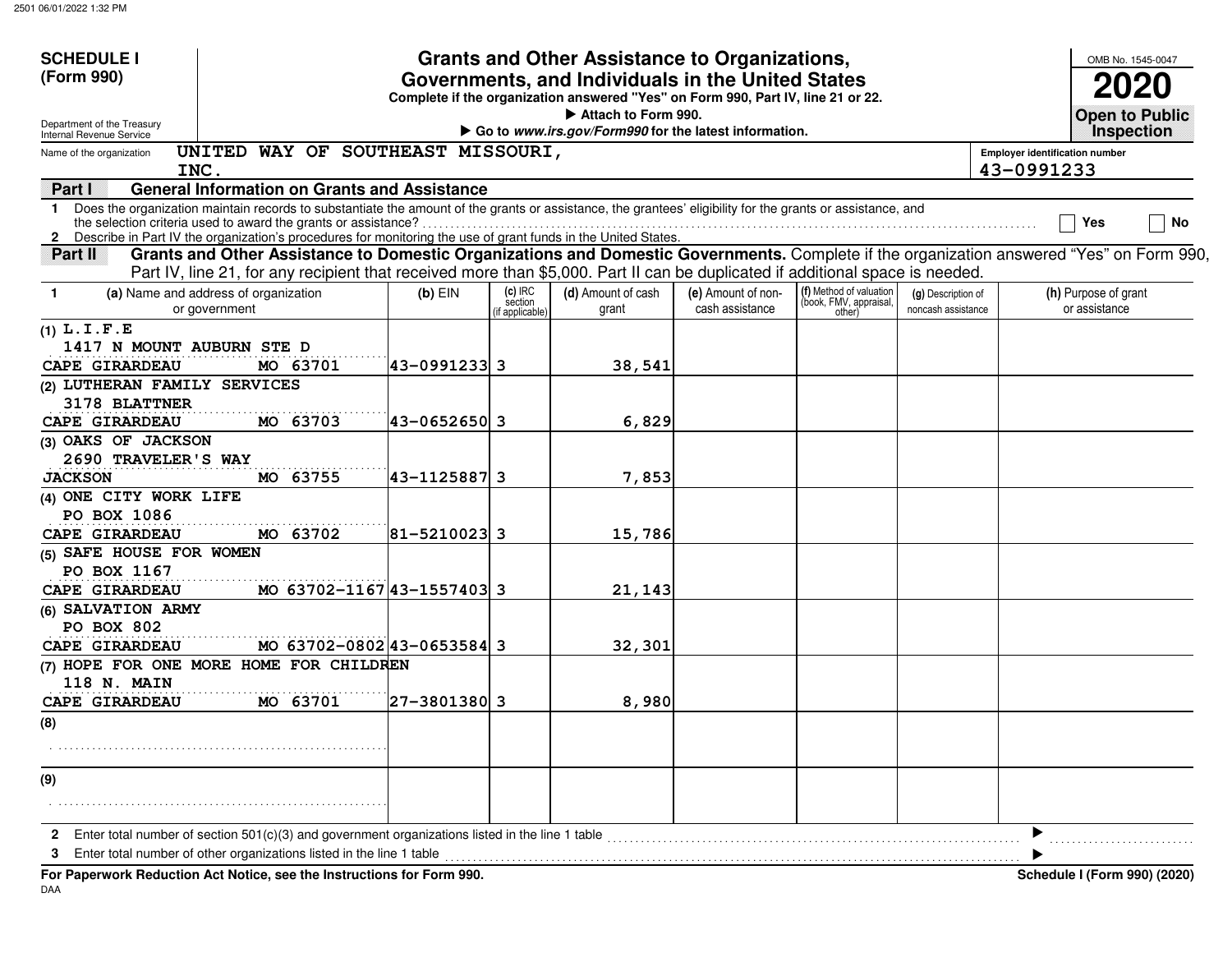## Schedule I (Form 990) (2020) UNITED WAY OF SOUTHEAST MISSOURI, 43-0991233

| Part III     | Grants and Other Assistance to Domestic Individuals. Complete if the organization answered "Yes" on Form 990, Part IV, line 22.<br>Part III can be duplicated if additional space is needed. |                             |                             |                                     |                        |                                                                        |  |  |
|--------------|----------------------------------------------------------------------------------------------------------------------------------------------------------------------------------------------|-----------------------------|-----------------------------|-------------------------------------|------------------------|------------------------------------------------------------------------|--|--|
|              | (a) Type of grant or assistance                                                                                                                                                              | (b) Number of<br>recipients | (c) Amount of<br>cash grant | (d) Amount of<br>noncash assistance | FMV, appraisal, other) | (e) Method of valuation (book,   (f) Description of noncash assistance |  |  |
|              |                                                                                                                                                                                              |                             |                             |                                     |                        |                                                                        |  |  |
| $\mathbf{2}$ |                                                                                                                                                                                              |                             |                             |                                     |                        |                                                                        |  |  |
| 3            |                                                                                                                                                                                              |                             |                             |                                     |                        |                                                                        |  |  |
| 4            |                                                                                                                                                                                              |                             |                             |                                     |                        |                                                                        |  |  |
| $\sqrt{5}$   |                                                                                                                                                                                              |                             |                             |                                     |                        |                                                                        |  |  |
| 6            |                                                                                                                                                                                              |                             |                             |                                     |                        |                                                                        |  |  |
| 7            |                                                                                                                                                                                              |                             |                             |                                     |                        |                                                                        |  |  |
| Part IV      | Supplemental Information. Provide the information required in Part I, line 2; Part III, column (b); and any other additional information.                                                    |                             |                             |                                     |                        |                                                                        |  |  |
|              |                                                                                                                                                                                              |                             |                             |                                     |                        |                                                                        |  |  |
|              |                                                                                                                                                                                              |                             |                             |                                     |                        |                                                                        |  |  |
|              |                                                                                                                                                                                              |                             |                             |                                     |                        |                                                                        |  |  |
|              |                                                                                                                                                                                              |                             |                             |                                     |                        |                                                                        |  |  |
|              |                                                                                                                                                                                              |                             |                             |                                     |                        |                                                                        |  |  |
|              |                                                                                                                                                                                              |                             |                             |                                     |                        |                                                                        |  |  |
|              |                                                                                                                                                                                              |                             |                             |                                     |                        |                                                                        |  |  |
|              |                                                                                                                                                                                              |                             |                             |                                     |                        |                                                                        |  |  |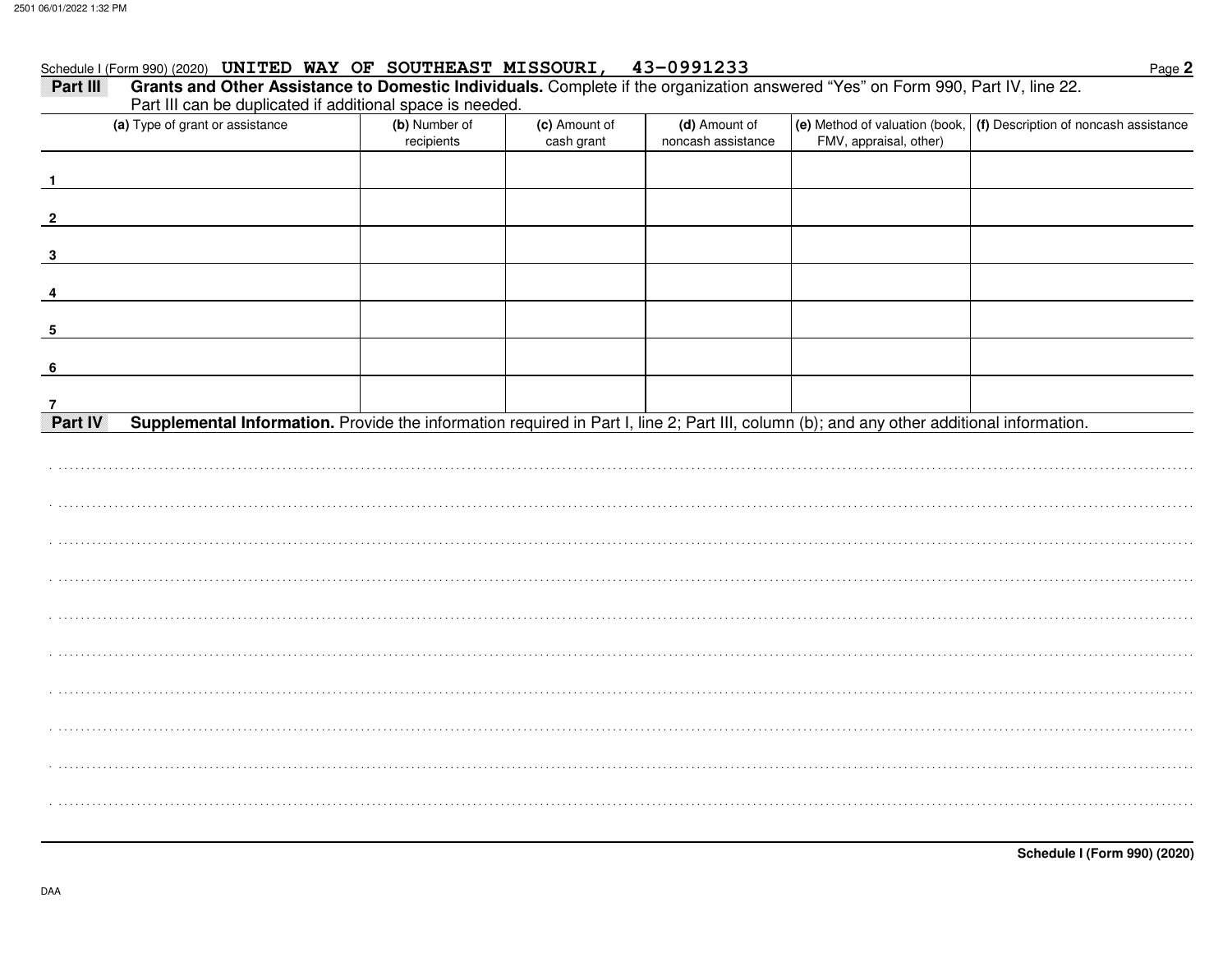| <b>SCHEDULE O</b>                                                                                                                                              | Supplemental Information to Form 990 or 990-EZ                                                                                                     |                                       | OMB No. 1545-0047     |  |  |  |  |
|----------------------------------------------------------------------------------------------------------------------------------------------------------------|----------------------------------------------------------------------------------------------------------------------------------------------------|---------------------------------------|-----------------------|--|--|--|--|
| (Form 990 or 990-EZ)<br>Complete to provide information for responses to specific questions on<br>Form 990 or 990-EZ or to provide any additional information. |                                                                                                                                                    |                                       | <b>2020</b>           |  |  |  |  |
| Department of the Treasury<br>Internal Revenue Service                                                                                                         | Attach to Form 990 or 990-EZ.                                                                                                                      |                                       | <b>Open to Public</b> |  |  |  |  |
| Name of the organization                                                                                                                                       | $\triangleright$ Go to www.irs.gov/Form990 for the latest information.<br>UNITED<br>WAY OF SOUTHEAST MISSOURI,                                     | <b>Employer identification number</b> | <b>Inspection</b>     |  |  |  |  |
|                                                                                                                                                                | INC.                                                                                                                                               | 43-0991233                            |                       |  |  |  |  |
|                                                                                                                                                                | Form 990, Part VI, Line 11b - Organization's Process to Review Form 990<br>THE FINANCE COMMITTEE ALONG WITH THE EXECUTIVE DIRECTOR REVIEW THE 990. |                                       |                       |  |  |  |  |
|                                                                                                                                                                |                                                                                                                                                    |                                       |                       |  |  |  |  |
|                                                                                                                                                                | Form 990, Part VI, Line 12c - Enforcement of Conflicts Policy                                                                                      |                                       |                       |  |  |  |  |
|                                                                                                                                                                | ANNUALLY, BOARD MEMBERS ARE REQUIRED TO SIGN A STATEMENT ACKNOWLEDGING THAT                                                                        |                                       |                       |  |  |  |  |
|                                                                                                                                                                | THEY HAVE READ AND UNDERSTOOD THE CONFLICT OF INTEREST POLICY.                                                                                     |                                       |                       |  |  |  |  |
|                                                                                                                                                                | Form 990, Part VI, Line 15a - Compensation Process for Top Official                                                                                |                                       |                       |  |  |  |  |
| THE EXECUTIVE COMMITTEE OVERSEES THE COMPENSATION PROCESS FOR THE EXECUTIVE                                                                                    |                                                                                                                                                    |                                       |                       |  |  |  |  |
| <b>DIRECTOR.</b><br>IS PROVIDED TO THE EXECUTIVE COMMITTEE ANNUALLY THAT<br>A REPORT                                                                           |                                                                                                                                                    |                                       |                       |  |  |  |  |
| INCLUDES RESULTS OF THE MOST RECENT SALARY SURVEY CONDUCTED BY UNITED WAY                                                                                      |                                                                                                                                                    |                                       |                       |  |  |  |  |
|                                                                                                                                                                | WORLDWIDE WHICH INCLUDES INFORMATION ON SALARIES OF OTHER EXECUTIVE                                                                                |                                       |                       |  |  |  |  |
|                                                                                                                                                                | DIRECTORS IN LIKE-SIZE UNITED WAYS IN THE SAME REGION OF                                                                                           |                                       | THE COUNTRY AS        |  |  |  |  |
| <b>MISSOURI</b>                                                                                                                                                | THE ORGANIZATION'S PHILOSPHY IS TO STAY IN THE MEDIAN RANGE OF                                                                                     |                                       |                       |  |  |  |  |
|                                                                                                                                                                | THE SURVEY COMPS. EVERY FIVE YEARS, THE EXECUTIVE COMMITTEE MAY NEED TO                                                                            |                                       |                       |  |  |  |  |
| CONSIDER A SALARY ADJUSTMENT TO BRING THE EXECUTIVE DIRECTOR'S SALARY IN                                                                                       |                                                                                                                                                    |                                       |                       |  |  |  |  |
| LINE WITH COMPS.                                                                                                                                               |                                                                                                                                                    |                                       |                       |  |  |  |  |
|                                                                                                                                                                | Form 990, Part VI, Line 15b - Compensation Process for Officers                                                                                    |                                       |                       |  |  |  |  |
|                                                                                                                                                                | THE EXECUTIVE DIRECTOR MAKES RECOMMENDATIONS OF SALARY INCREASES FOR STAFF                                                                         |                                       |                       |  |  |  |  |
|                                                                                                                                                                | TO THE FINANCE COMMITTEE AS PART OF THE APPROVAL OF THE UPCOMING FISCAL                                                                            |                                       |                       |  |  |  |  |
|                                                                                                                                                                | YEAR BUDGET. A REPORT IS PROVIDED TO THE FINANCE COMMITTEE ANNUALLY THAT                                                                           |                                       |                       |  |  |  |  |
| INCLUDES RESULTS OF THE MOST RECENT SALARY SURVEY CONDUCTED BY UNITED WAY                                                                                      |                                                                                                                                                    |                                       |                       |  |  |  |  |
| WORLDWIDE WHICH INCLUDES INFORMATION ON SALARIES OF STAFF MEMBERS IN                                                                                           |                                                                                                                                                    |                                       |                       |  |  |  |  |
|                                                                                                                                                                |                                                                                                                                                    |                                       |                       |  |  |  |  |
| LIKE-SIZED UNITED WAYS IN THE SAME REGION OF THE COUNTRY AS MISSOURI. THE                                                                                      |                                                                                                                                                    |                                       |                       |  |  |  |  |